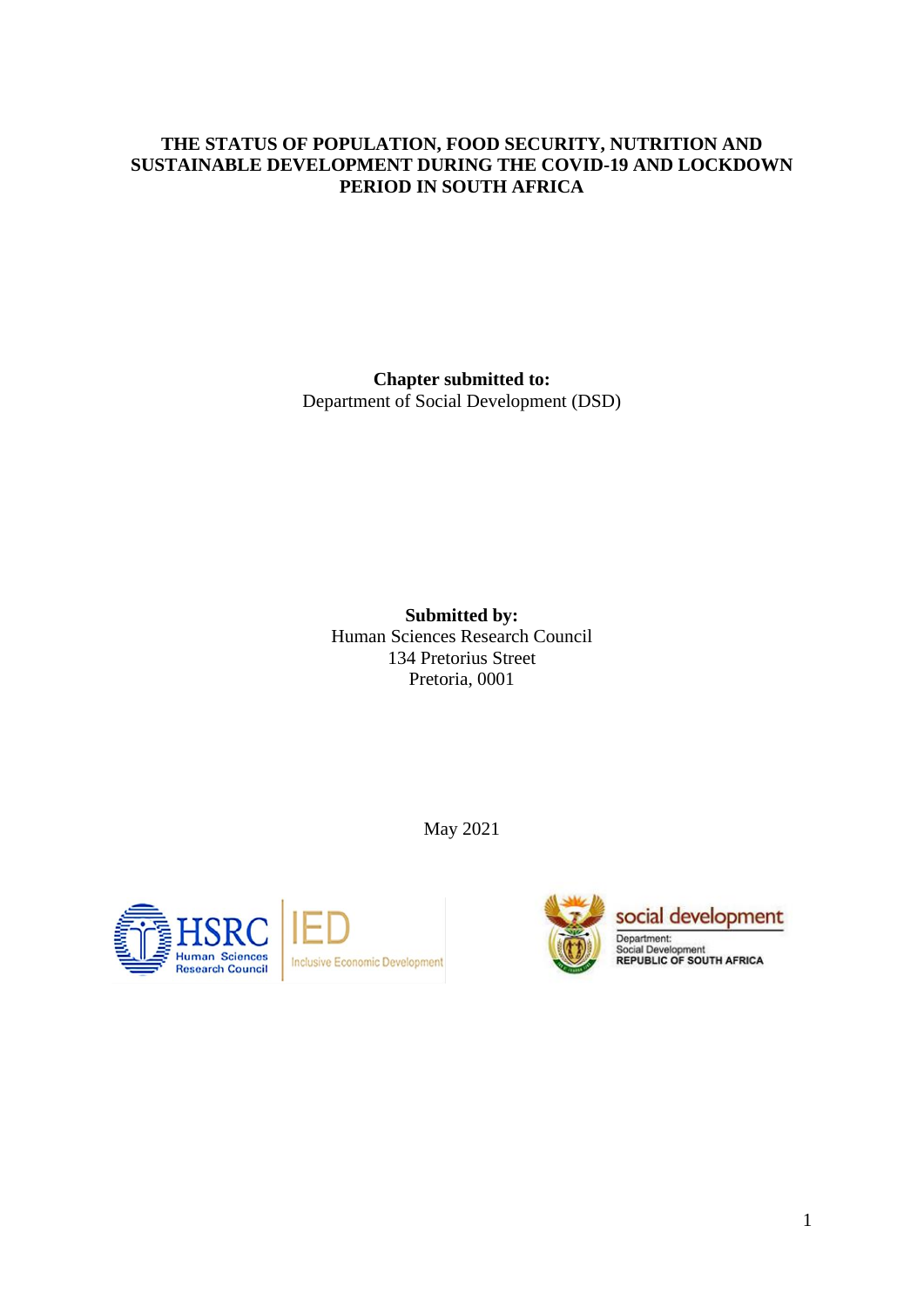| <b>TABLE OF CONTENTS</b>                                                                            |  |
|-----------------------------------------------------------------------------------------------------|--|
|                                                                                                     |  |
|                                                                                                     |  |
|                                                                                                     |  |
|                                                                                                     |  |
|                                                                                                     |  |
|                                                                                                     |  |
|                                                                                                     |  |
|                                                                                                     |  |
|                                                                                                     |  |
|                                                                                                     |  |
| 2. THE STATE OF FNS IN SOUTH AFRICA DURING THE FIRST WAVE OF THE                                    |  |
| 2.1. Food poverty levels during the 1 <sup>st</sup> wave of the pandemic and hunger experiences  13 |  |
|                                                                                                     |  |
|                                                                                                     |  |
|                                                                                                     |  |
| 2.2. Child health and nutrition during the pandemic and lockdown period25                           |  |
| 3. FNS INTERVENTIONS DURING COVID-19 AND LOCKDOWN LEVELS FOR                                        |  |
|                                                                                                     |  |
|                                                                                                     |  |
|                                                                                                     |  |
|                                                                                                     |  |
|                                                                                                     |  |
|                                                                                                     |  |
|                                                                                                     |  |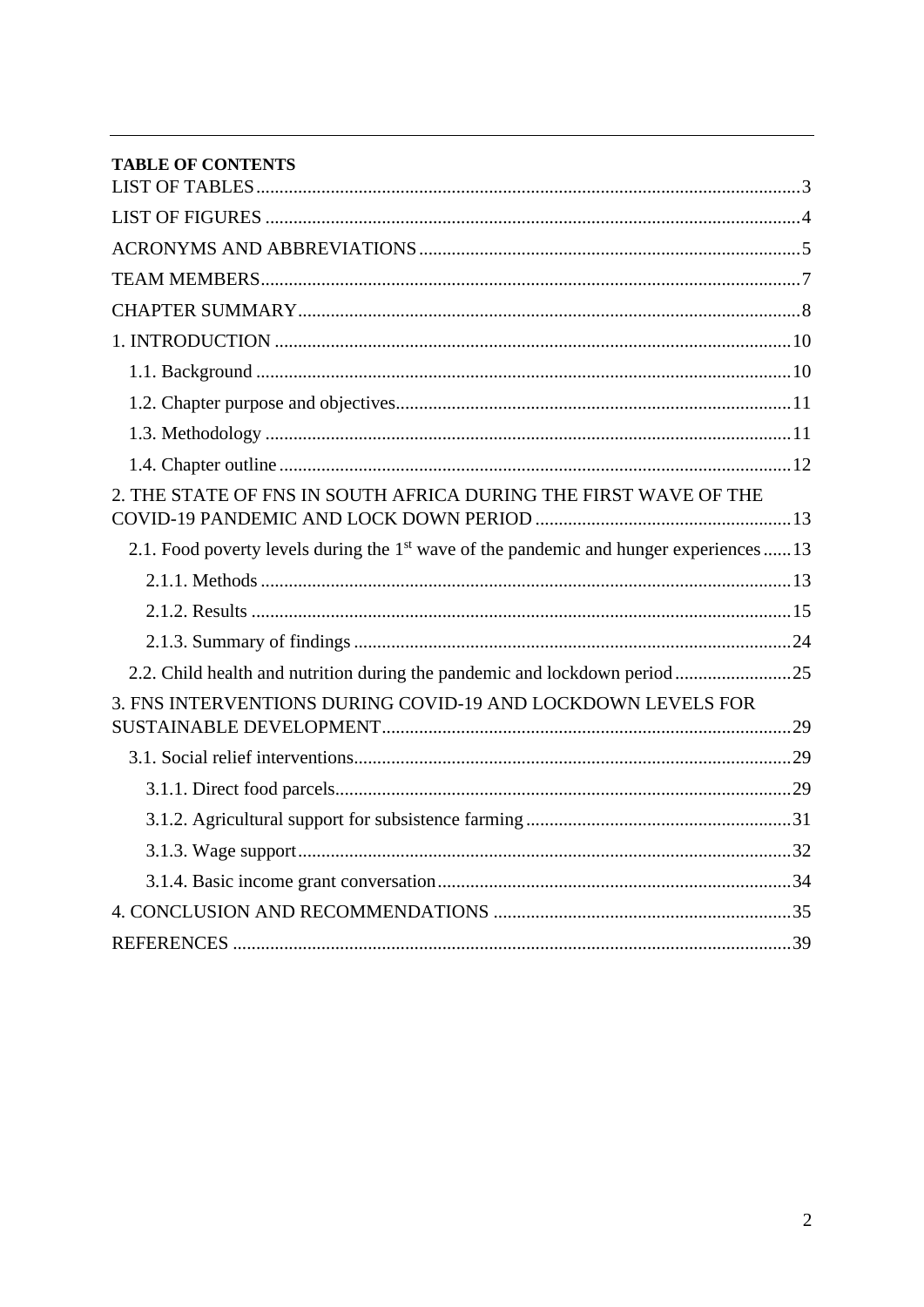# <span id="page-2-0"></span>**LIST OF TABLES**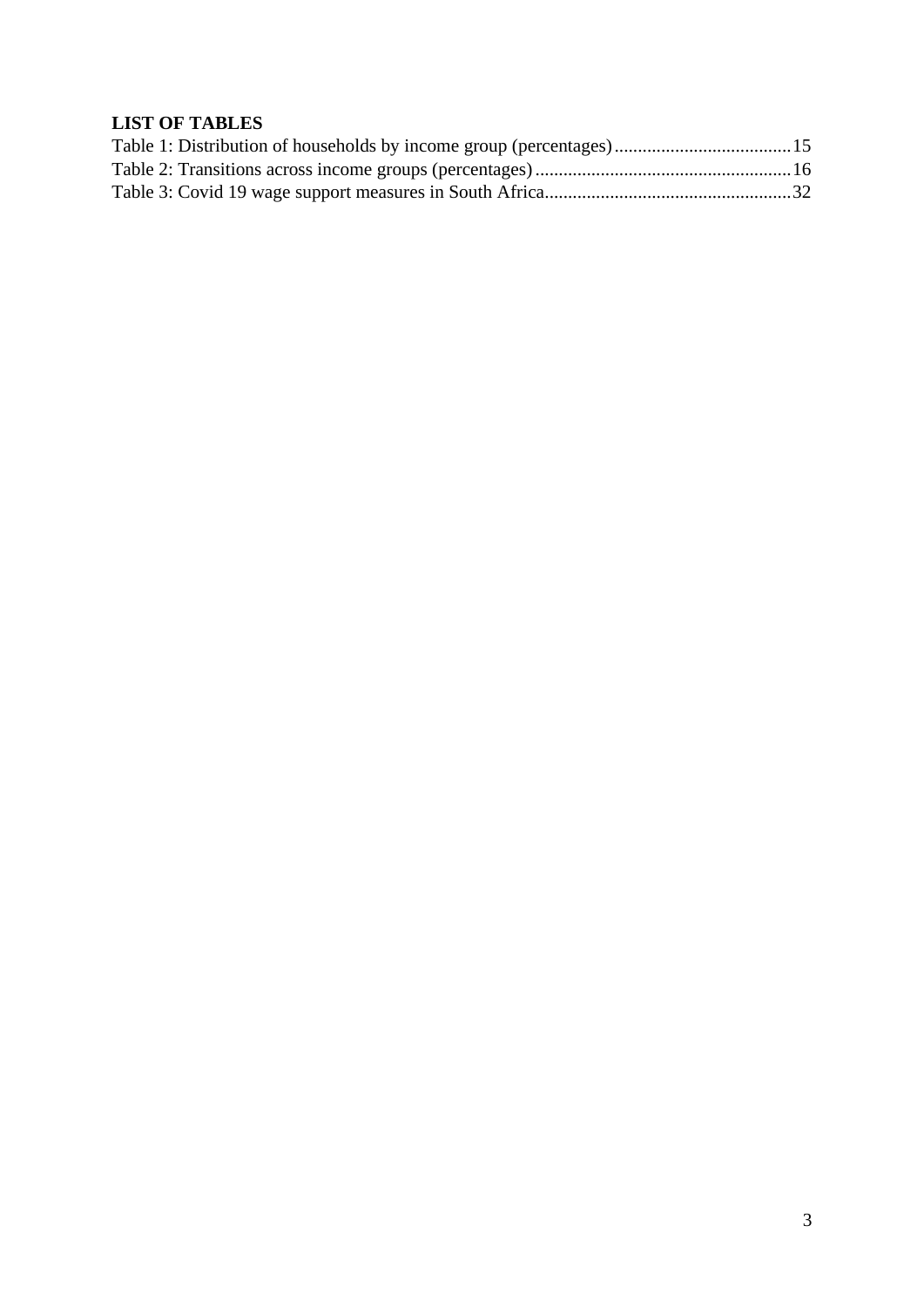# <span id="page-3-0"></span>**LIST OF FIGURES**

| Figure 2: Spatial distribution of household and child hunger during COVID-19  18           |  |
|--------------------------------------------------------------------------------------------|--|
|                                                                                            |  |
| Figure 4: Spatial distribution of the prevalence of households running out of money to buy |  |
|                                                                                            |  |
|                                                                                            |  |
| Figure 6: Distribution of sources of food and shelter assistance across income groups22    |  |
| Figure 7: Distribution of access to school feeding during level 3 lockdown restriction 23  |  |
| Figure 8: Distribution of access to school nutrition across geographical locations23       |  |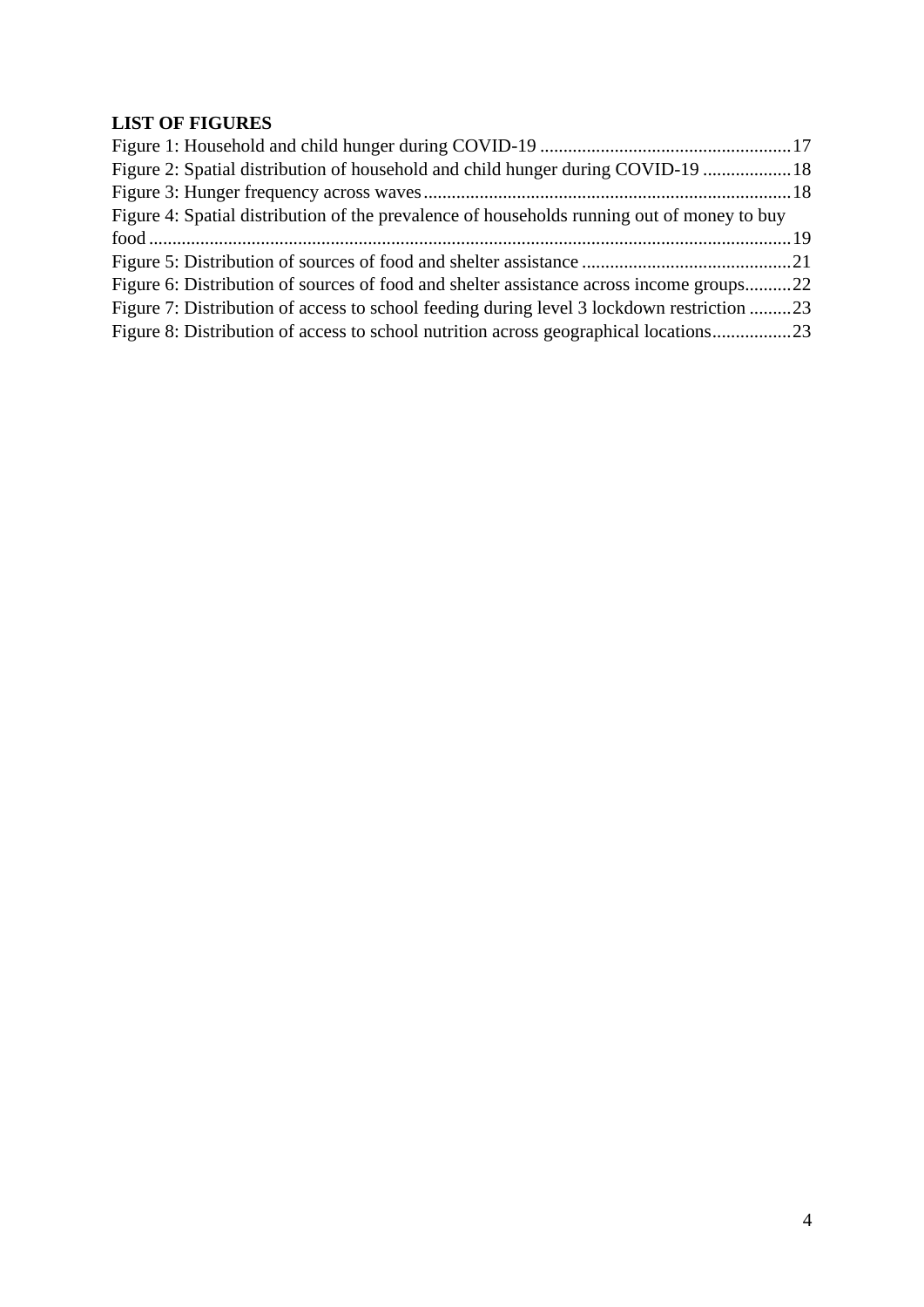# <span id="page-4-0"></span>**ACRONYMS AND ABBREVIATIONS**

| <b>ANC</b>    | <b>African National Congress</b>                                 |
|---------------|------------------------------------------------------------------|
| <b>BIG</b>    | <b>Basic Income Grant</b>                                        |
| <b>BMI</b>    | <b>Body Mass Index</b>                                           |
| COVID-19      | Coronavirus Disease 2019                                         |
| <b>CSG</b>    | <b>Child Support Grant</b>                                       |
| <b>DALRRD</b> | Department of Agriculture, Land Reform and Rural Development     |
| <b>DBE</b>    | Department of Basic Education                                    |
| <b>DEFF</b>   | Department of Environment, Forestry and Fisheries                |
| DFDC-SA       | Deciduous Fruit Development Chamber of South Africa              |
| <b>DOH</b>    | Department of Health                                             |
| <b>DSD</b>    | Department of Social Development                                 |
| <b>ECD</b>    | <b>Early Childhood Development</b>                               |
| <b>FNS</b>    | Food and Nutrition Security                                      |
| <b>GDP</b>    | <b>Gross Domestic Product</b>                                    |
| <b>GHS</b>    | <b>General Household Survey</b>                                  |
| <b>HFNSS</b>  | Household Food and Nutrition Security Strategy                   |
| <b>HIV</b>    | Human Immunodeficiency Virus                                     |
| <b>HSRC</b>   | Human Sciences Research Council                                  |
| <b>INP</b>    | <b>Integrated Nutrition Program</b>                              |
| <b>NGOs</b>   | Non-Government Organisations                                     |
| <b>NIDS</b>   | CRAM - National Income Dynamics Study - Coronavirus Rapid Mobile |
| <b>NPOs</b>   | <b>Non-Profit Organisations</b>                                  |
| <b>NSNP</b>   | <b>National School Nutrition Programme</b>                       |
| <b>PAYE</b>   | Pay As You Earn                                                  |
| <b>PMTCT</b>  | Prevention of Mother to Child Transmission                       |
| <b>SASSA</b>  | South African Social Security Agency                             |
| <b>SME</b>    | <b>Small to Medium Enterprise</b>                                |
| <b>SMME</b>   | Small, Micro to Medium Enterprise                                |
| <b>SARS</b>   | South African Revenue Service                                    |
| <b>SDGs</b>   | <b>Sustainable Development Goals</b>                             |
| <b>SRD</b>    | <b>Social Relief of Distress</b>                                 |
| <b>TERS</b>   | Temporary Employee Relief Scheme                                 |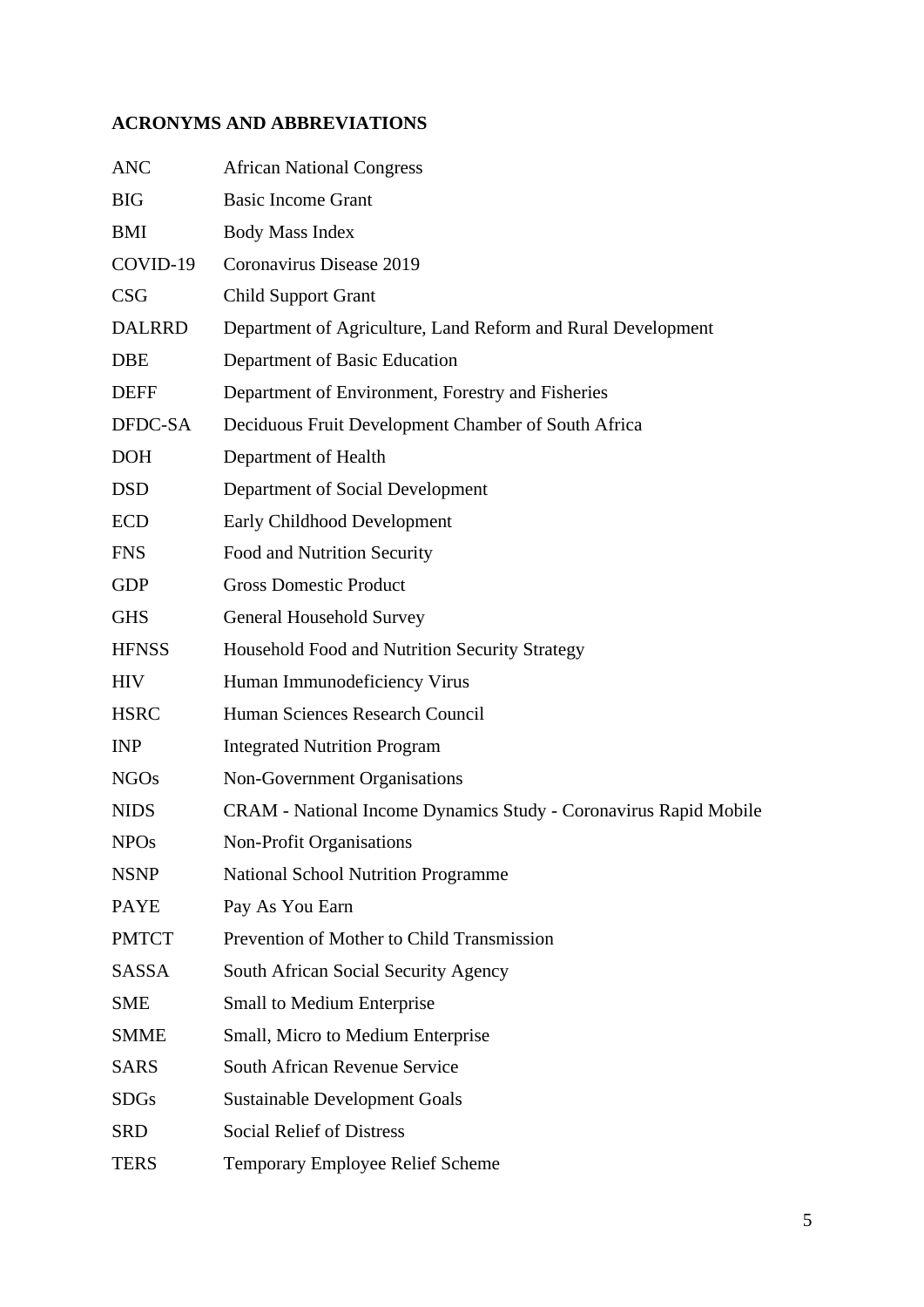TORs Terms of Reference

UIF Unemployment Insurance Fund

UNCPD United Nations Commission on Population and Development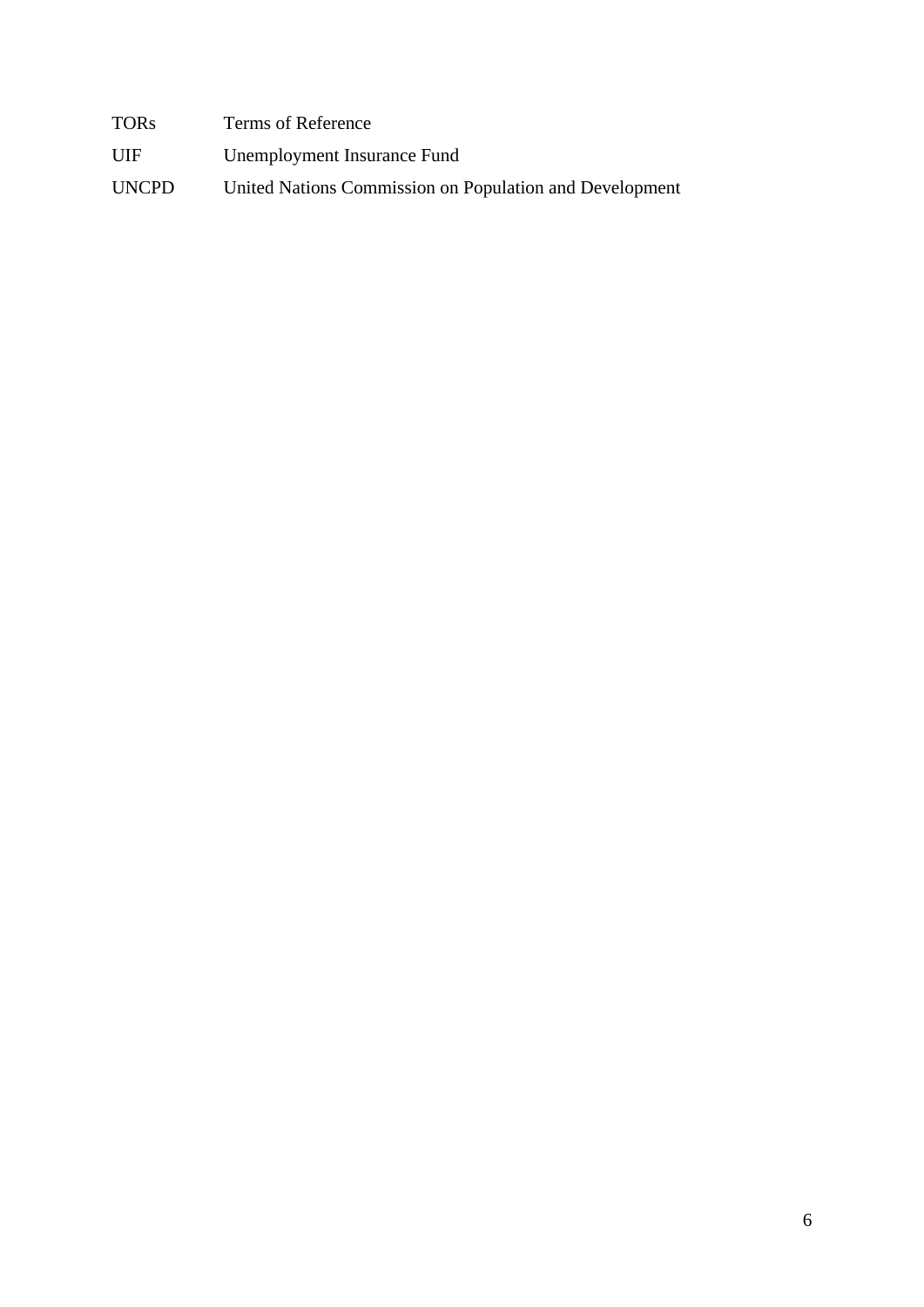## <span id="page-6-0"></span>**TEAM MEMBERS**

- Dr. Peter Jacobs
- Dr. Bongiwe Mcata
- Dr. Chijioke Nwosu
- Dr. Whadi-ah Parker
- Dr. Admire Nyamwanza
- Mr. Matume Maila
- Ms. Fundisiwe Malinga
- Ms. Moyosoore Babalola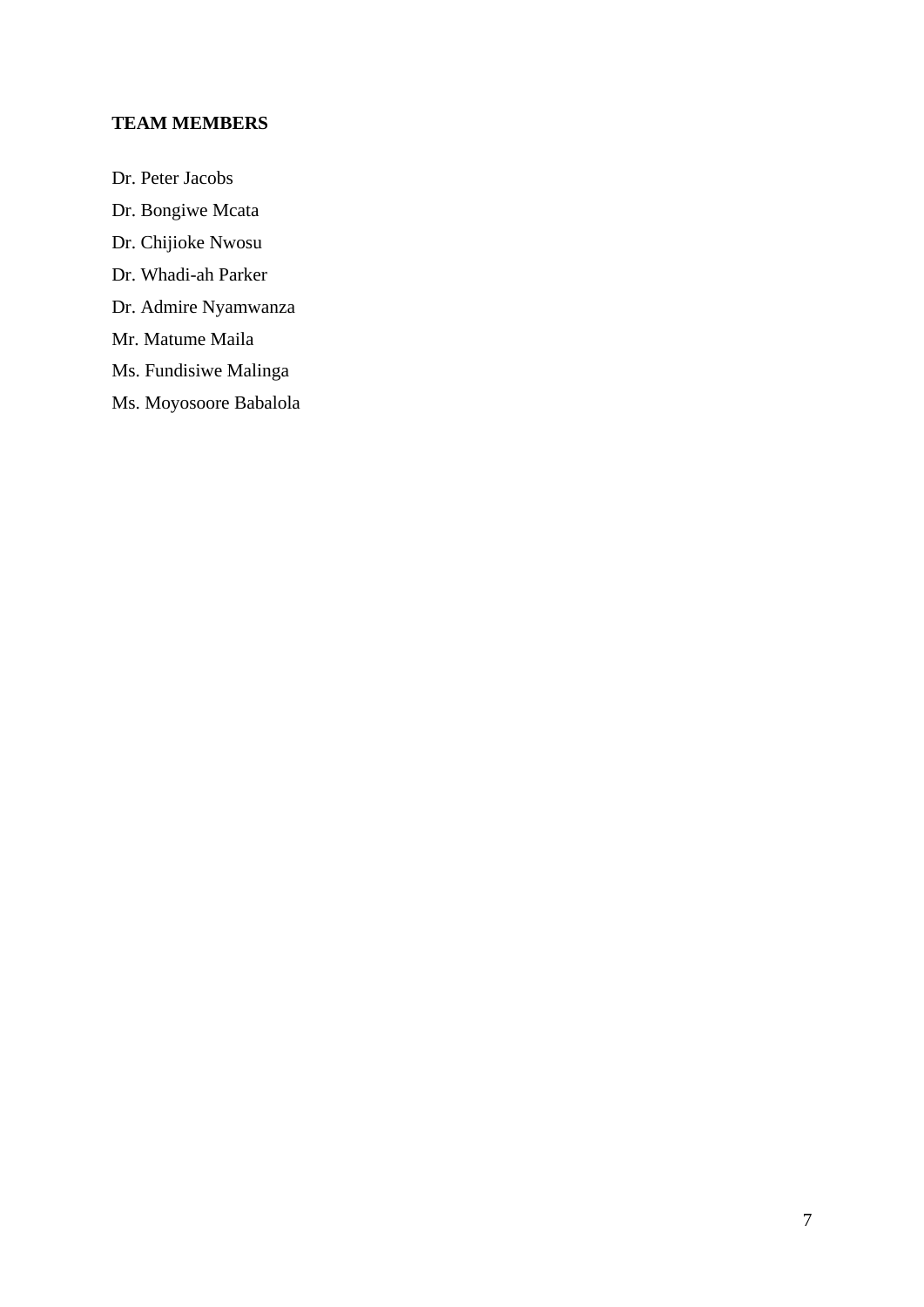### <span id="page-7-0"></span>**CHAPTER SUMMARY**

The South African social and economic context, which was already beset by high levels of poverty and unemployment pre-COVID-19, took a huge hit from the pandemic and the attendant lockdown period in 2020. Notably, South African economy was already in a technical recession prior to the pandemic and the lockdown, with real GDP growth estimated at 0.3% and 0.9% for 2019 and 2020 respectively. About 20% of households in the country were already considered food insecure in 2019 (before the pandemic). The poorest and richest income groups remained largely stable over the April-June 2020 period. Several institutions and academics have endeavoured to track and assess the impacts of the pandemic on the population and on food and nutrition security, but there are still gaps vis-à-vis a comprehensive qualitative and quantitative assessment of the availability and accessibility of food, particularly among the most vulnerable in the context of the pandemic and the lockdown. There is also not much systematic analysis on how households have responded to the pandemic and lockdown measures towards meeting basic food needs, nor is there a comprehensive picture of the prevalence of food insecurity by province in the context of the pandemic. This chapter therefore filled in these crucial gaps by examining the state of Food and Nutrition Security (FNS) during the first wave of the COVID-19 pandemic and lockdown period using, mainly, results from the National Income Dynamics Study (NIDS)-Coronavirus Rapid Mobile (CRAM) longitudinal survey as well as a thorough review of relevant literature. In this study, the food and nutrition security indicators used were self-reported hunger and perceptions of food inadequacy. In addition, variables that were supplemented included measures of child food access at school, household poverty, and other correlates of food insecurity.

Key chapter insights include:

• *High frequency of food poverty levels during the first wave of the pandemic as well as hunger experiences.* A substantial proportion of South Africans experienced hunger during the first wave of the pandemic. Among households that experienced hunger, about a third indicated that someone went to bed hungry every day. Also, one of the drivers of hunger was as a result of inadequate financial resources as some households ran out of money to buy food during Level 5 lockdown period. As a result, government grants appeared to be important in shielding the poor from hunger.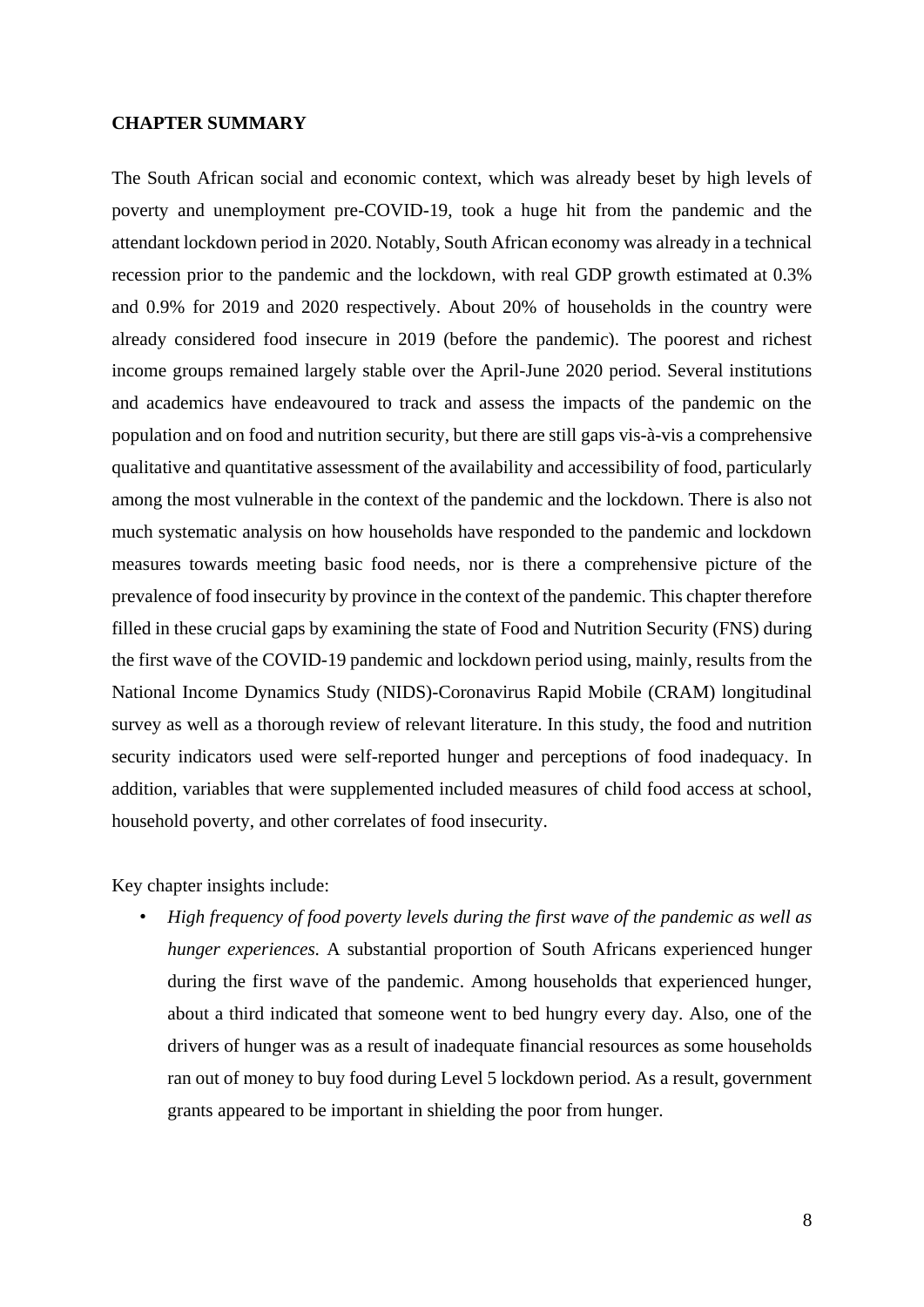- *High impact on child nutrition and health.* Child nutrition and health were affected by disruptions to school feeding schemes and delays in health care seeking behaviour such as routine immunisations and vaccination service, child nutrition services, breastfeeding support, and Prevention of Mother to Child Transmission (PMTCT) of HIV programmes. As a result, these disruptions and delays made it harder to prevent, identify and treat children at risk of severe acute malnutrition and can possibly lead to the re-emergence of childhood illnesses which were previously eradicated. Routine immunisation coverage dropped during the first wave of the pandemic in South Africa.
- *Various social relief interventions were rolled out.* These included: direct food parcels (around 323 000 food parcels were distributed during the  $1<sup>st</sup>$  wave of the pandemic); agricultural support for subsistence farming (targeting farmers with a turnover between twenty thousand rand and R1m per year inclusive of women, youth and people with disabilities); Wage support (i.e. tax relief, SAFT, Temporal employee/Employer relief scheme); and Basic income grant conversation (the R350 Social Relief of Distress (SRD) grant was proposed to be a long term intervention by economists, civil society groups and academics). There were issues of coordination between and among state and non-state actors in the administering of the social relief interventions, which hampered the smooth and effectual implementation of the programmes. There also lacked a clear policy position on dealing with undocumented foreign nationals particularly vis-à-vis food aid and social assistance especially during the hard lockdown period.
- *Realising South Africa's SDGs (particularly SDG#2) in the context of the pandemic requires urgent investments in agile FNS institutions coupled with high-frequency FNS data for proactive anti-hunger targeting.* Intuitive reasoning and simple logic point to an inverse relationship between the Covid-19 pandemic and the food and nutrition status of the most vulnerable sections of the population. This inverse correlation has a direct bearing on monitoring the realisation of food and nutrition security targets in the SDGs. Whilst the Covid-19 pandemic and the lockdown measures to curb the spread of this respiratory virus have added to higher levels of hunger, the lack of detailed statistics to update SDG reports have made it difficult to quantify impacts on hunger status with pinpoint accuracy.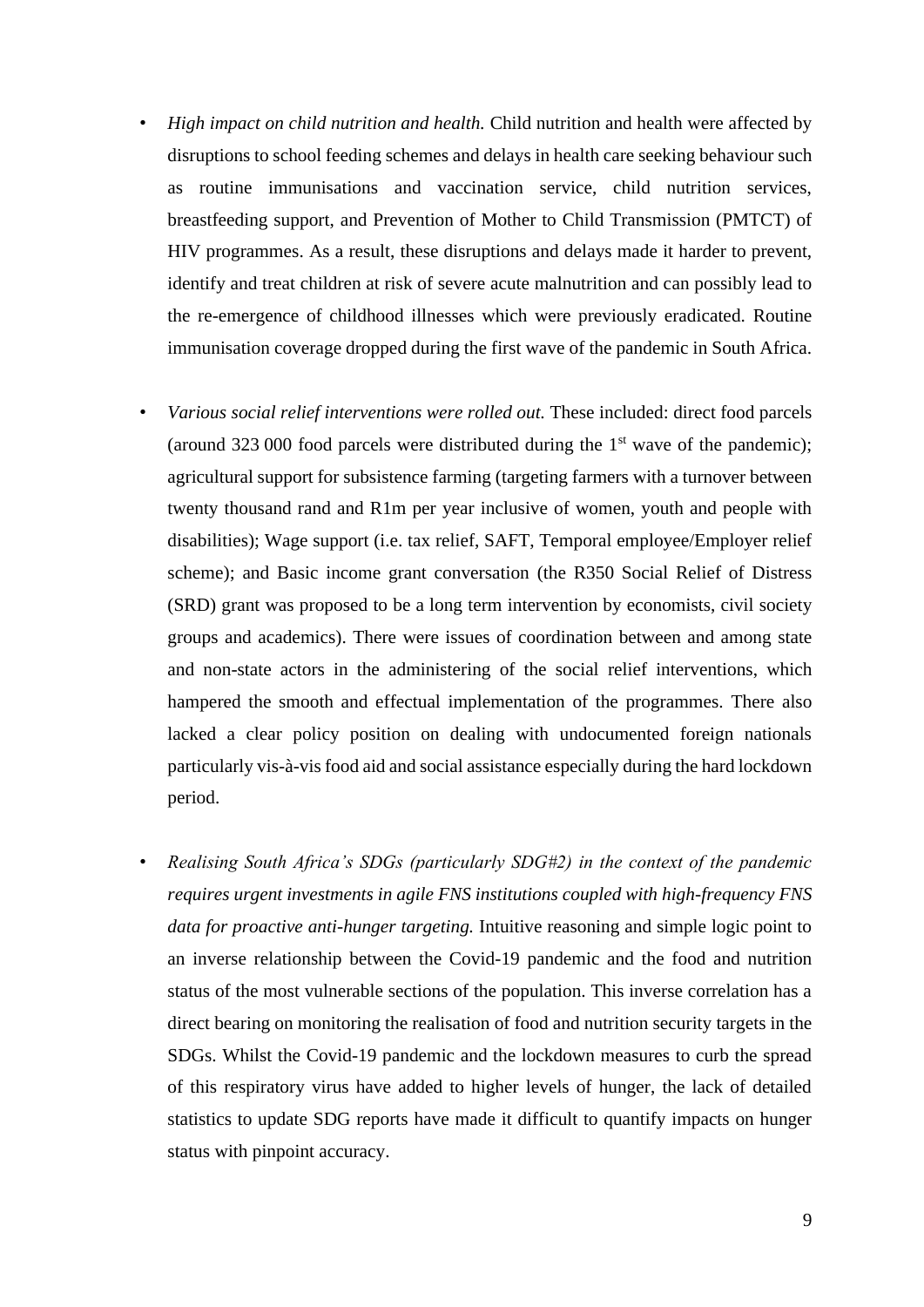### <span id="page-9-0"></span>**1. INTRODUCTION**

#### <span id="page-9-1"></span>**1.1. Background**

This chapter is a follow-up from the Human Sciences Research Council's (HSRC's) Comprehensive Status Report on Population, Food and Nutrition Security and Sustainable Development in South Africa, prepared for the Department of Social Development (DSD) to be used by South Africa's delegation to the 53rd United Nations Commission on Population and Development (UN CPD) meeting that took place in April 2020. The 2020 report provided the country's insights on the Food, Nutrition and Security (FNS) status of different demographic groups. It also served as a key basis for South Africa's statement to the UN CPD, which was anticipated to help in the monitoring, review and assessment of global progress visà-vis important issues such as food security, water and climate change.

Amid COVID-19 and the different levels of lockdown that occurred in South Africa since the outbreak of the pandemic in March 2020, the Government of South Africa made extensive efforts to pre-empt and mitigate a number of the food and nutrition challenges, prioritising food access to poor and vulnerable families. Food parcels, food vouchers, and various social grants were made available to families in need, based on a set of pre-determined criteria. The DSD played a major role in the administration of most of the COVID-19 relief packages, working together with other government departments, non-profit and non-government organisations (NPOs and NGOs), and other food relief agencies. Despite these efforts, there were concerns over whether the most affected households were being reached, considering poor coordination in terms of distribution and issues around the inadequate supply of the food parcels.

It is within this context that the DSD contracted HSRC to prepare a chapter which explores the status of Population, Food Security, Nutrition and Sustainable Development during the period of the first wave of the COVID-19 pandemic and the lockdown in South Africa. From this chapter, the DSD seeks to bridge the information gap regarding the cause and effect of food insecurity during the COVID-19 crisis and the ensuing lockdown. In this chapter, the HSRC used purposeful desktop review of literature, administrative data, and surveys. As a result, the literature review and secondary document analysis provides a synthesis of how varied interventions (ranging from social grants and other relief of socioeconomic distress measures) countered the effects of the pandemic on sustainable development in South Africa.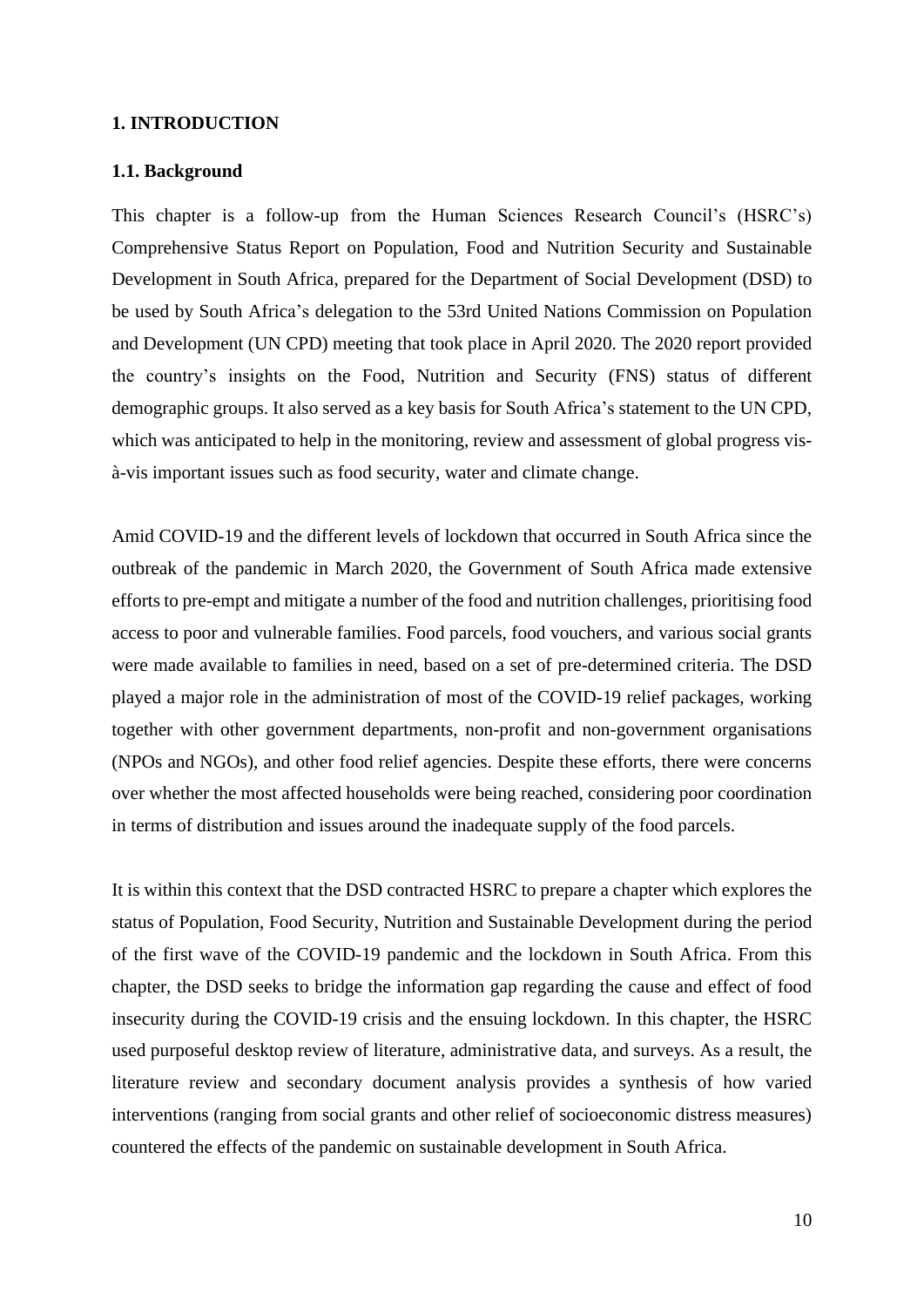## <span id="page-10-0"></span>**1.2. Chapter purpose and objectives**

Following the Terms of Reference (TORs), the aim of this chapter is to discuss the status of the population, food security and nutrition during the first wave of the COVID-19 pandemic at different levels of lockdown and implications for sustainable development and future disasters in South Africa.

In pursuit of this main purpose, specific objectives include to:

- Provide information on the availability and accessibility (including affordability) of food especially for the most vulnerable groups (such as poor households, child-headed households, households with people with disabilities, and the elderly) during the pandemic and the lockdown period.
- Identify trends and prevalence of food (in)security by province in the context of the pandemic.
- Detailing household response measures when faced with difficulties in meeting basic food needs during the pandemic.
- Describing coordination mechanisms for food assistance and social relief implemented during different stages of lockdown and analysing their effectiveness.
- Providing recommendations for the realisation of FNS during disasters and similar future emergencies.

## <span id="page-10-1"></span>**1.3. Methodology**

To achieve the outlined objectives, the HSRC implemented the research using purposeful desktop analysis. The purposeful desktop strategy comprised a review of relevant literature (academic literature, policy documents, case studies and other grey literature). This was achieved using keywords from relevant databases, while the quantitative aspect of the analysis was conducted using the nationally representative National Income Dynamics Study - Coronavirus Rapid Mobile (NIDS-CRAM) survey (see Section 2). A distinct follow up is done by the NIDS-CRAM, containing a subsample of grown-ups from households in the National Income Dynamics Study (NIDS) Wave 5. That exact group of people is questioned every few months with respect to various issues around "income and employment, household welfare, receipt of grants, and their knowledge and behaviour vis-à-vis COVID-19" (Spaull & The NIDS-CRAM Team, 2020).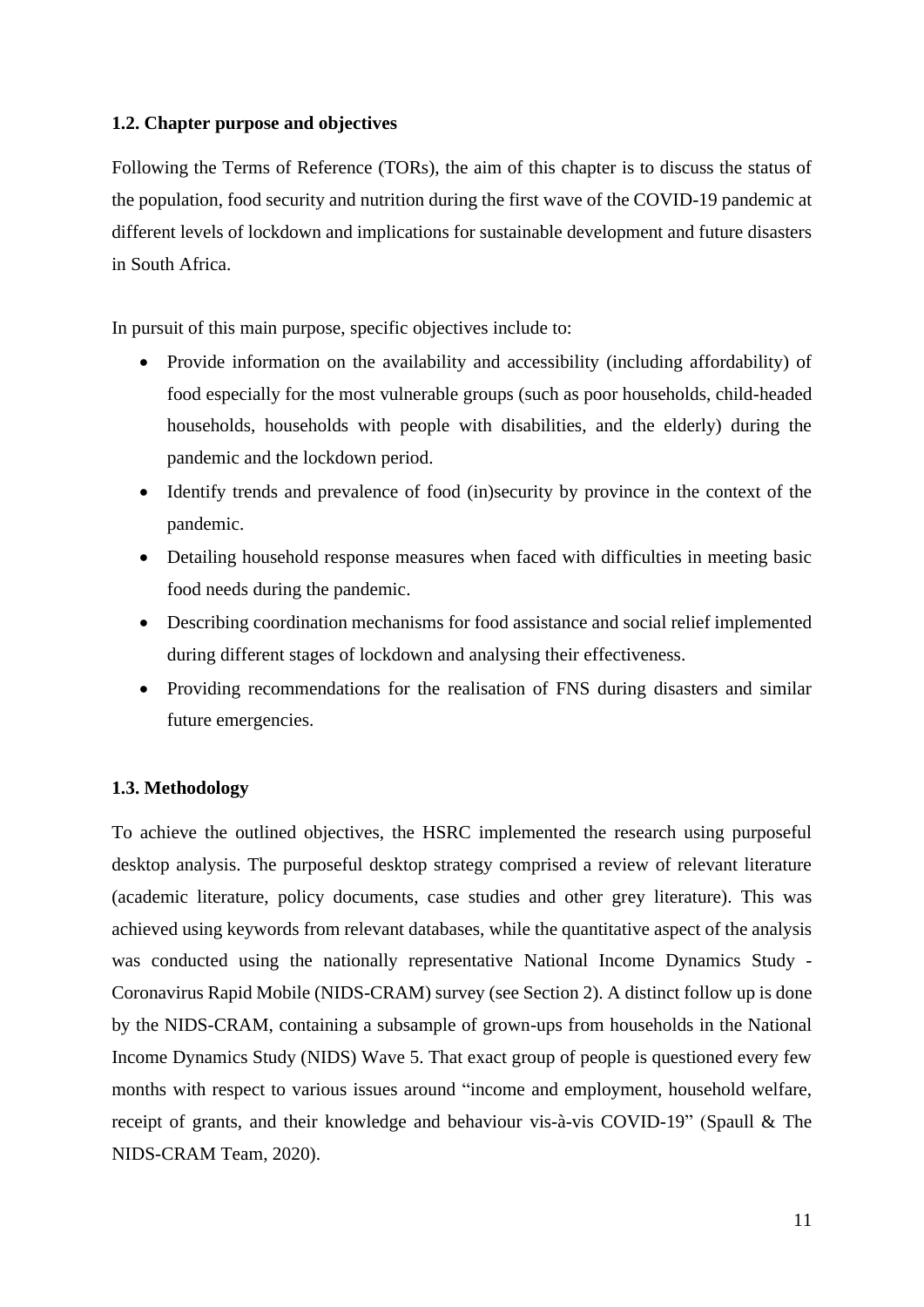### <span id="page-11-0"></span>**1.4. Chapter outline**

After the introduction section, this chapter is organised into four sections. Each of the following sections (except the Conclusion) follows a standard format aimed at a harmonised flow of the report. Section 1 begins with a background and context of the chapter. This is followed by a discussion of the purpose of the chapter and the methods used for information/data collection and analysis. Section 2 discusses food and nutrition security during the COVID-19 and lockdown levels. Furthermore, it identifies the FNS dimensions during the COVID-19 lockdown, the spatial distribution of various FNS statuses across the lockdown levels, and the vulnerability to FNS across various demographic groups. Section 3 summarises FNS interventions during the COVID-19 first wave and the lockdown, and implications for sustainable development. It reviews the food relief interventions and the coordination mechanisms employed by various institutions to address FNS. Section 4 summarises key findings of main recommendations emerging from the study.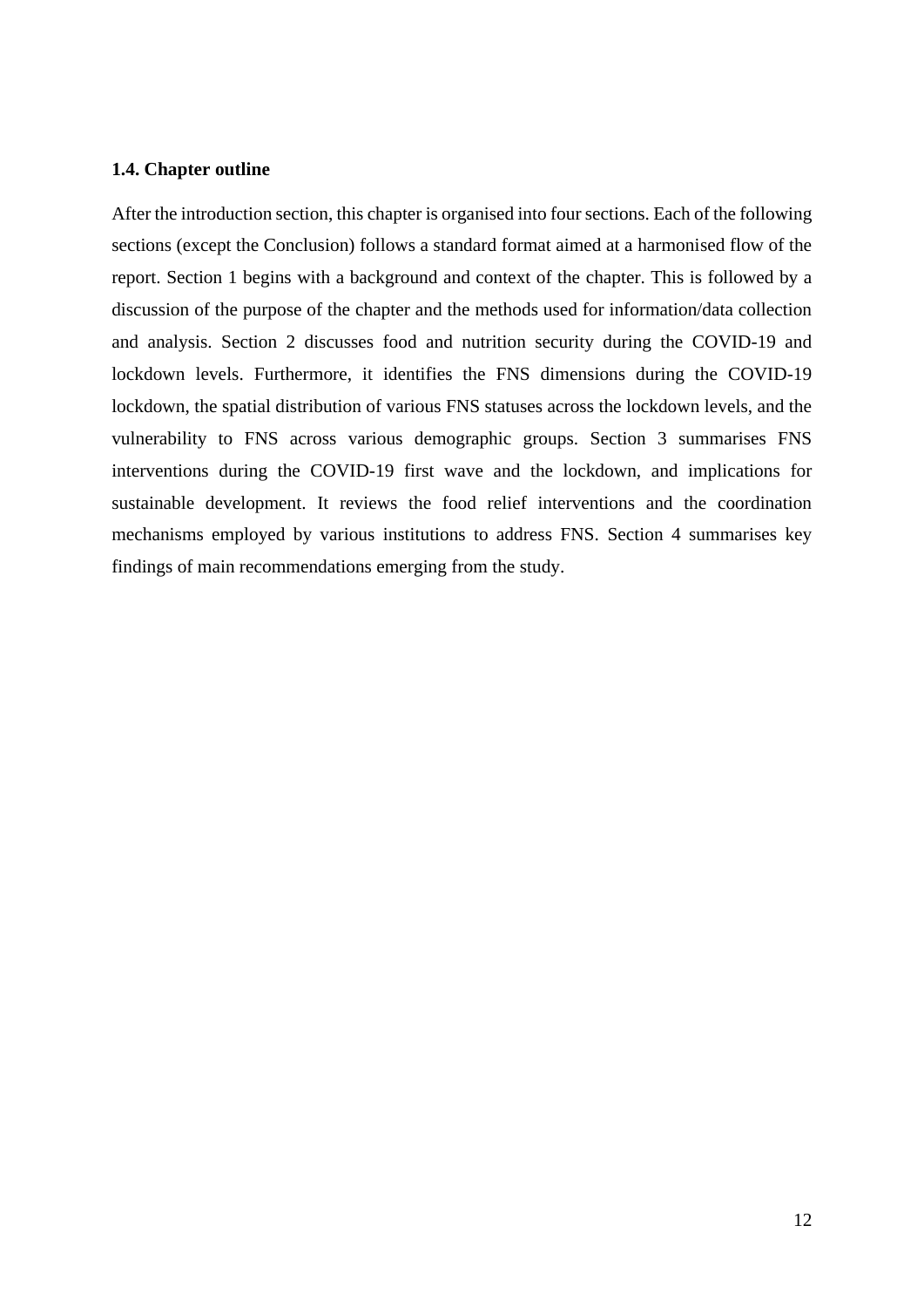## <span id="page-12-0"></span>**2. THE STATE OF FNS IN SOUTH AFRICA DURING THE FIRST WAVE OF THE COVID-19 PANDEMIC AND LOCK DOWN PERIOD**

## <span id="page-12-1"></span>**2.1. Food poverty levels during the 1st wave of the pandemic and hunger experiences**

The COVID-19 pandemic and the subsequent lockdown resulted in a significant devastation of livelihoods and living standards in South Africa, just as similar to many countries world over. As has been well documented, the pandemic and associated lockdown resulted in a significant loss of jobs, a situation that the economy is yet to fully recover from (NIDS-CRAM Survey, 2020; Stats SA, 2021). Such economic disruptions took place in the context of an already struggling economy, with the South African economy having already been in recession while its debt had been downgraded to junk status even before the pandemic.

Likewise, before the COVID-19 pandemic, many people in the country were already deemed food insecure. For instance, indicators of stunting and household hunger suggested a level of precariousness which are not consistent with those of upper middle-income countries (Jacobs et al, 2020). That the pandemic is likely to have worsened this situation is not surprising. While South Africa has been lauded for its robust response in as far as pandemic control measures particularly in the early days were concerned, some of those measures such as strict nationwide lockdowns likely exacerbated the food and nutrition insecurity of people, especially in the case of already vulnerable groups. Given these factors, it is therefore imperative to examine the state of FNS during the COVID-19 pandemic. This has been accomplished with the help of data collected during the pandemic, and where possible, a comparison to data obtained prior to the pandemic.

## <span id="page-12-2"></span>*2.1.1. Methods*

We conducted a descriptive analysis of the state of FNS in South Africa by analysing some FNS indicators from data collected during the pandemic. The key dataset used is from the NIDS-CRAM survey. NIDS-CRAM "is a longitudinal survey of South Africans conducted telephonically in response to the COVID-19 pandemic and is based on the  $5<sup>th</sup>$  (i.e. last) adult wave of the NIDS survey, the first nationally representative longitudinal survey of South Africans" (Spaull & The NIDS-CRAM Team, 2020)<sup>1</sup>.

<sup>&</sup>lt;sup>1</sup> NIDS was conducted roughly every two years between 2008 and 2017. A top-up sample was included in the last wave of the survey due to non-random attrition (Brophy et al, 2018).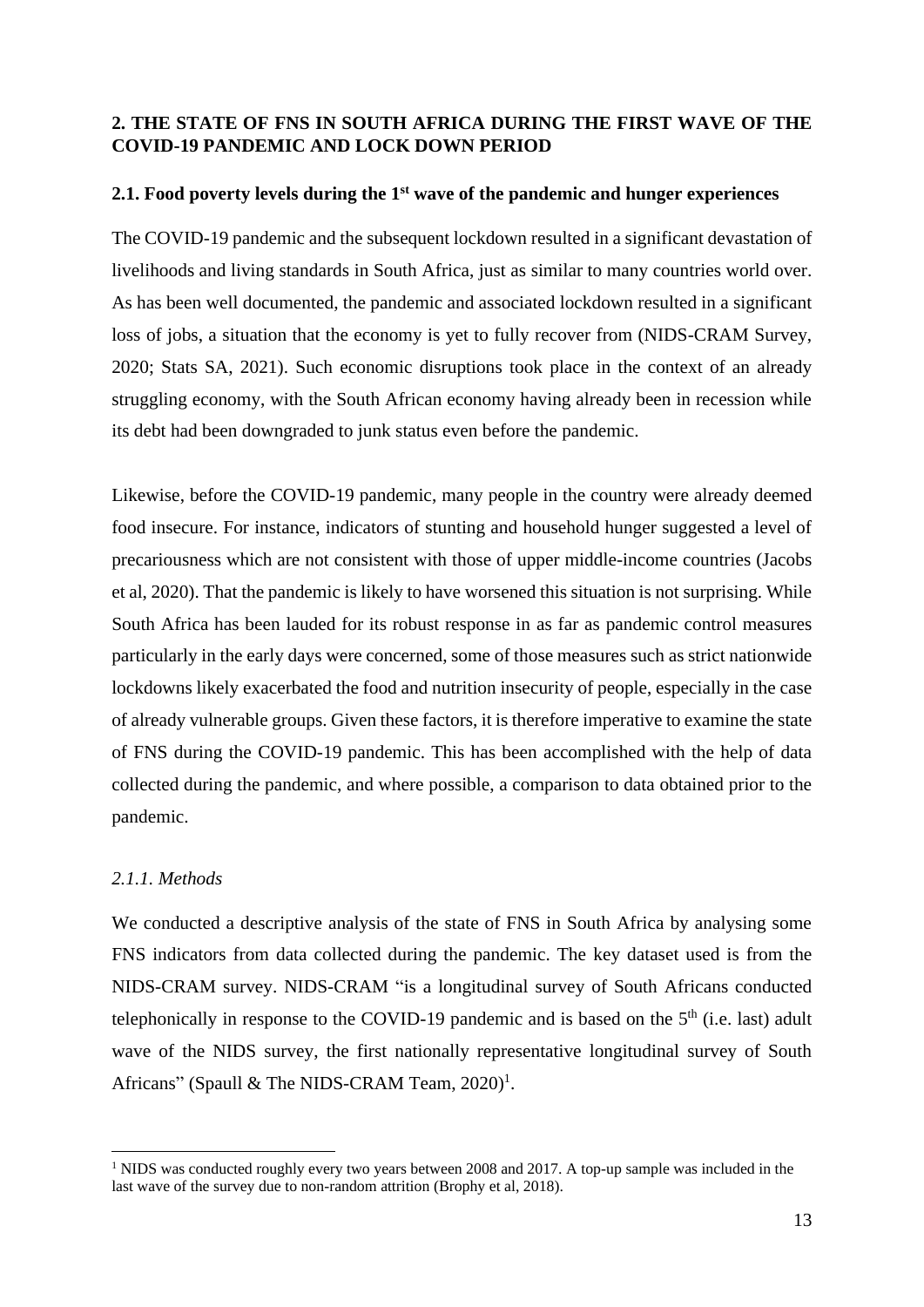The NIDS-CRAM survey currently has 3 waves. 17 000 people were targeted in the first wave, with stratified batch sampling being used. This allowed for flexibility considering that adjustments of the sampling rate for each stratum became possible; with new information emerging as the survey progressed (Kerr et al, 2020). A total of 7 073 respondents were successfully interviewed during the 1<sup>st</sup> wave of the NIDS-CRAM survey, conducted from May to June 2020. Out of this number, there were 5 676 successful interviews in wave 2 – conducted in July-August (80.2% success rate) – as well as 5 046 successful interviews in wave 3 (i.e. conducted in November-December 2020) from the original 1<sup>st</sup> wave sample (which represented 88.9% of successful interviews in the  $2<sup>nd</sup>$  wave and 71.3% of the original successful interviews in the first wave) 2 (Ingle, Brophy and Daniels, 2020a, 2020b; NIDS-CRAM, 2020; Nwosu, 2021). These interview dates imply that waves 1, 2 and 3 were conducted during lockdown levels 5, 3 and 1 respectively (South African Government, 2020c).

Being a telephonic survey, it is important to highlight some concerns regarding the NIDS-CRAM survey. Questions about household welfare are usually asked from the most knowledgeable household member. In the case of NIDS, it was asked from the oldest woman or a household member who had intimate knowledge vis-à-vis living and spending patterns of the household (Brophy et al, 2018). However, it was not necessarily the case that those randomly interviewed in the telephonic NIDS-CRAM survey were the most knowledgeable individuals regarding household welfare indicators (income, nutrition, etc.). However, we do not think that there were any systematic biases given the randomness of the NIDS-CRAM sample.

#### *Food and nutrition security indicators*

Typically, in a study like this, it would be desirable to ascertain the state of FNS across key domains of FNS (captured by specific indicators). These domains are: "(a) anxiety and uncertainty about household food supply; (b) insufficient food quality (including the variety and the preferences of the type of food); and (c) inadequate quantity (including the physical consequences of inadequate food consumption)" (Maxwell et al, 2014). Measurable indicators that can be used to capture these domains include "self-reported hunger and perceptions of food (in)adequacy (for household food supply anxiety and uncertainty); dietary diversity and the

<sup>2</sup> Because of the attrition between wave 1 and wave 2 of the NIDS-CRAM survey, the third wave included a top-up sample which was drawn randomly from the original wave 5 sample of NIDS (Ingle, Brophy and Daniels, 2020b).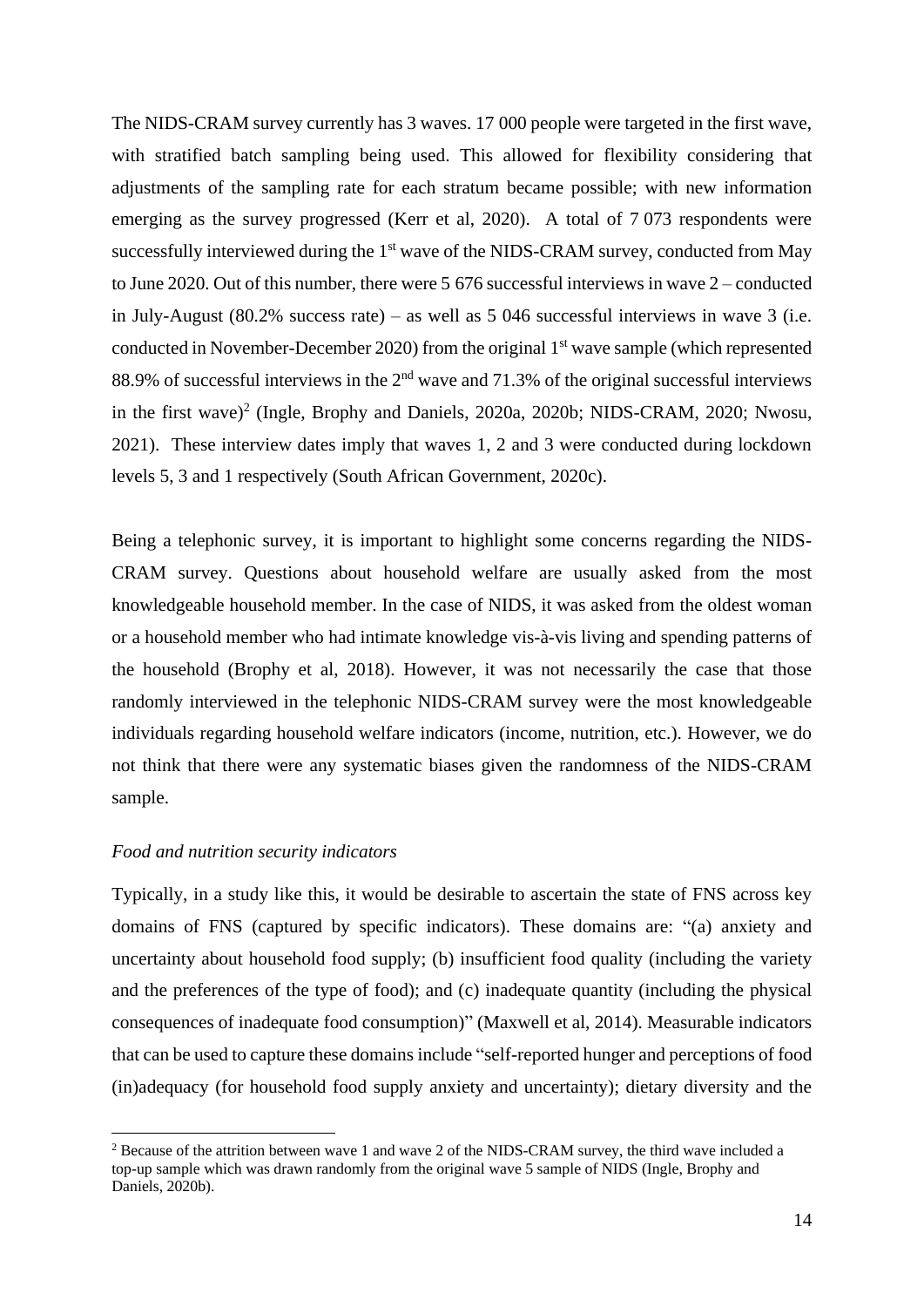proportion of total household spending that constitutes food (for capturing insufficient food quality); as well as body mass index (BMI) and child stunting and wasting (measuring the physical consequences of food consumption)" (Ryan & Leibbrandt, 2015).

Given the telephonic nature of the NIDS-CRAM survey however, the number of FNS indicators available are understandably limited. While it was not feasible to collect some of the above indicators in a telephonic survey (e.g. BMI and child wasting and stunting), time pressures inherent in a telephonic interview limited the NIDS-CRAM survey to only 20 minutes, resulting in an inability to collect most of the other FNS indicators. Consequently, the only FNS indicators listed above that are available in the NIDS-CRAM survey are self-reported hunger and perceptions of food inadequacy. We supplemented these variables with measures of child food access at school, household poverty and other correlates of food insecurity. All statistics reported in this section were weighted to account for survey design and, where relevant, non-random attrition.

## <span id="page-14-0"></span>*2.1.2. Results*

### *Poverty*

An important avenue through which the pandemic likely affected the food security of South Africans was through the tightening of budget constraints principally due to job losses. According to Statistics South Africa (2020), "the 2020 real monthly figures per person poverty lines for South Africa were: ZAR585 (food poverty line), ZAR840 (lower bound poverty line), and ZAR1268 (upper bound poverty line)". We used these lines to classify individuals in the sample based on their real monthly household per capita incomes (using April 2020 as the base month so as to be directly comparable to the national poverty lines). We present the distribution of the samples across the various income groups based on the poverty lines over the first two waves of NIDS-CRAM (household income was not collected in wave 3).

| Income group           | Wave 1 (Level 5) | Wave 2 (Level 3) |
|------------------------|------------------|------------------|
| Food poor              | 48.1             | 48.4             |
| Lower-bound poor       | 11.2             | 11.9             |
| Upper bound poor       | 9.6              | 10.4             |
| Non-poor               | 31.2             | 29.2             |
| Number of observations | 4 3 9 5          | 4 7 7 1          |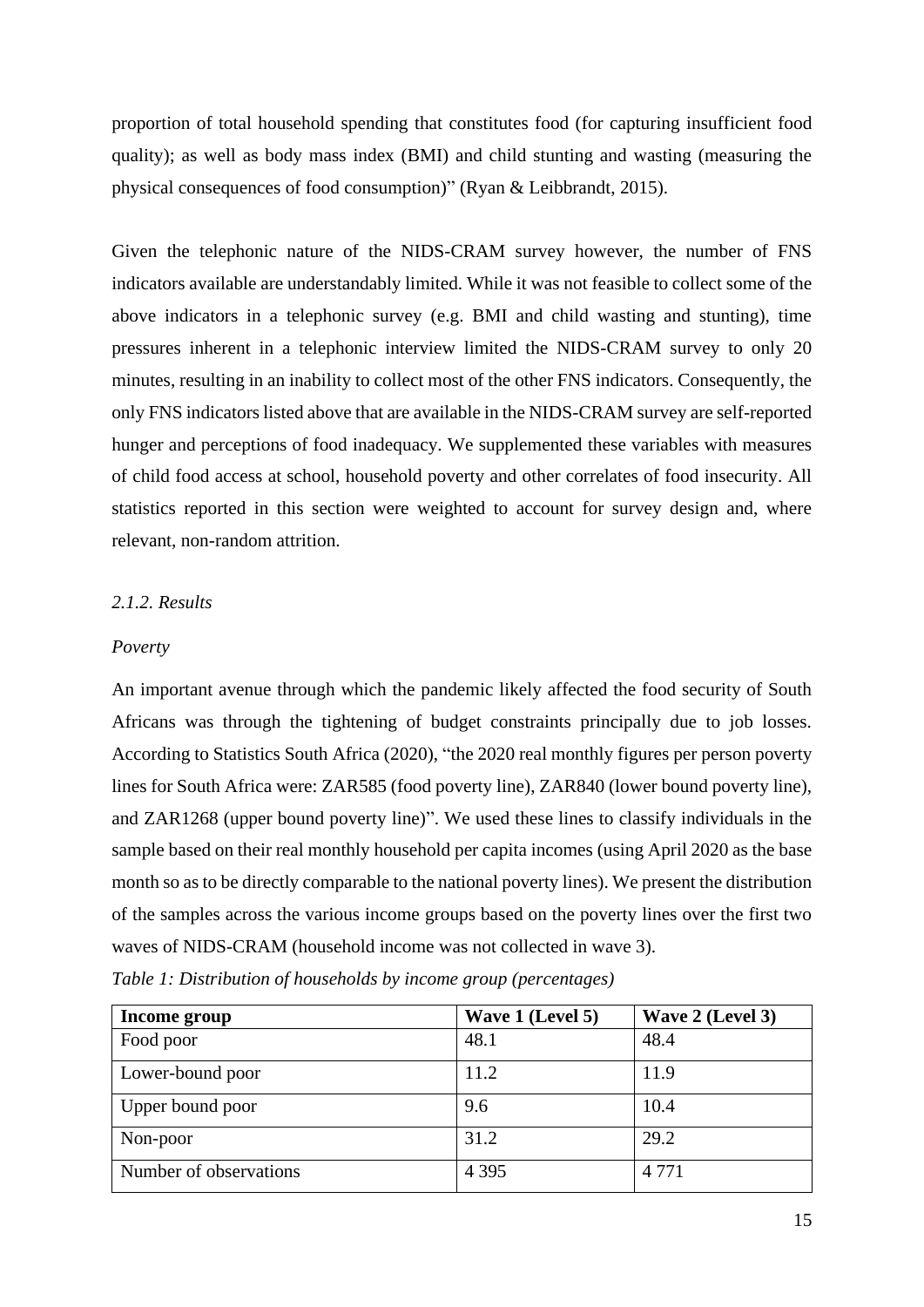Note: Statistics weighted for national representativeness

Table 1 indicates that almost half of the population in both waves were classified as food poor, while less than a third were categorised as non-poor. Also, there was almost no change in the composition of the various classes over these two time periods. We exploited the longitudinal nature of the data to ascertain transitions across the various income groups between wave 1 and wave 2 (see Table 2).

| $\frac{1}{2}$ Waye 2 | Food poor | Lower-bound poor | Upper bound poor | Non-poor |
|----------------------|-----------|------------------|------------------|----------|
| Wave 1               |           |                  |                  |          |
| Food poor            | 75.8      | 11.0             | 5.5              | 7.8      |
| Lower-bound poor     | 42.7      | 26.7             | 16.6             | 14.0     |
| Upper bound poor     | 26.8      | 17.8             | 32.3             | 23.2     |
| Non-poor             | 5.8       | 5.4              | 8.3              | 80.6     |
| Total                | 45.6      | 11.6             | 10.1             | 32.7     |

*Table 2: Transitions across income groups (percentages)*

Note: Statistics weighted for national representativeness; Row percentages add to 100

Table 2 indicates that while the 2 extreme income categories were stable across the 2-month period, the middle categories experienced greater flux mostly towards worsening welfare. For instance, while 43% of the lower bound poor in wave 1 became food poor in wave 2, only 31% improved (i.e. became either upper bound poor or non-poor). Similarly, while 45% of the upper bound poor in wave 1 became either food poor or lower bound poor in wave 2, only 23% improved into the non-poor category. The foregoing sets the stage for an examination of FNS status and dynamics over the COVID-19 period. Figure 1 depicts the prevalence of household and child hunger across the three waves. This was obtained from respondents indicating whether a household member and a child respectively went to bed hungry in the past seven days due to a lack of food.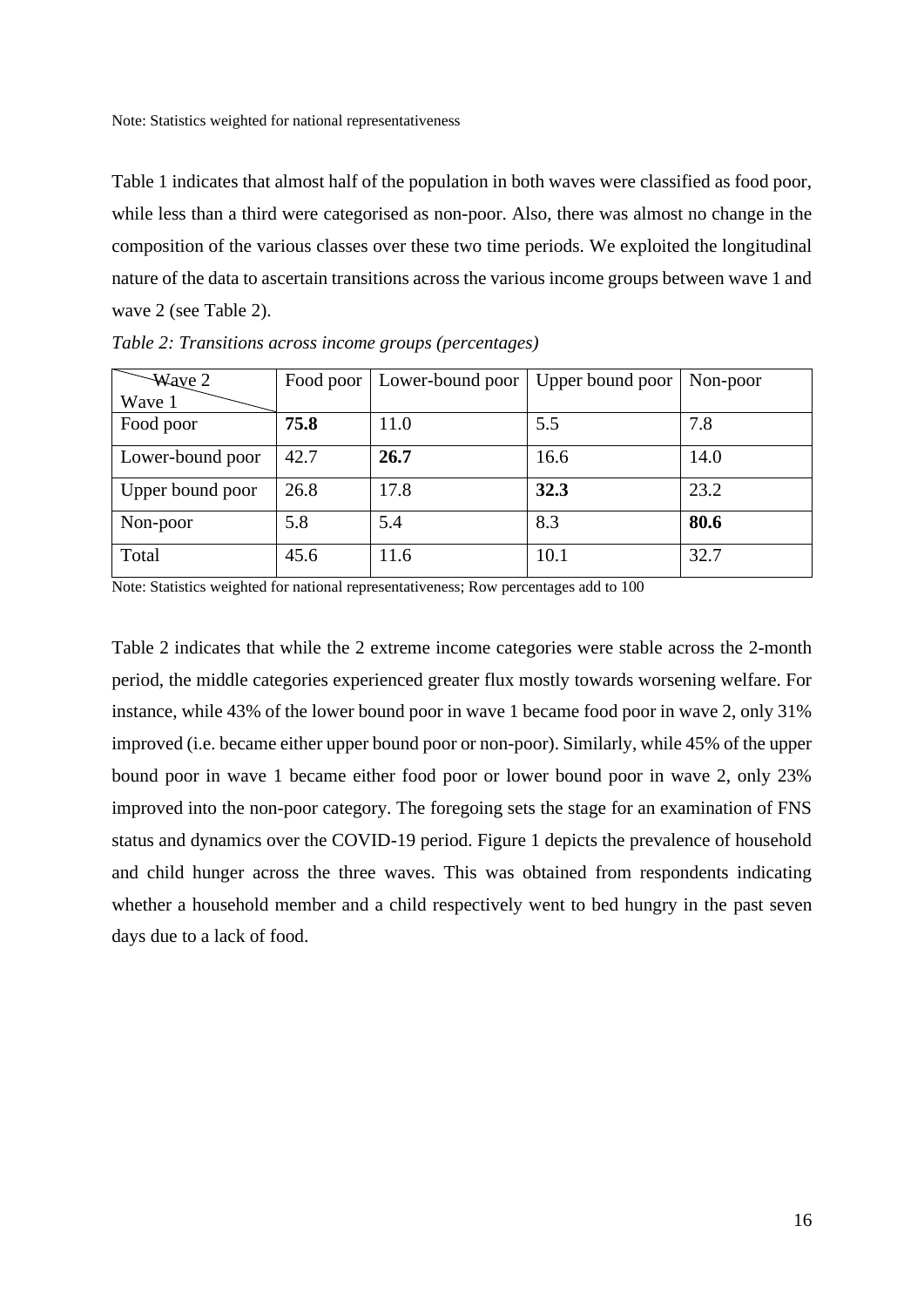

<span id="page-16-0"></span>*Figure 1: Household and child hunger during COVID-19*

Figure 1 indicates that both household and child hunger exhibited a u-shape, with the prevalence falling between wave 1 and wave 2 but rising afterwards. Moreover, figures from the General Household Survey (GHS) indicate that the proportion of adults whose households experienced hunger<sup>3</sup> in 2018 (a variable similar to what was reported in Figure 1) was  $10.6\%$ . Similarly, the proportion of adults whose households experienced child hunger in 2018 was 10.3%. We note that the 12-month recall period for the hunger question in the GHS might indicate that hunger as reported in the GHS was underreported relative to what obtained in the NIDS-CRAM survey. Given the spatial nature of vulnerability in South Africa especially given the spatial nature of apartheid, we disaggregated Figure 1 by geographical areas (Figure 2).



<sup>&</sup>lt;sup>3</sup> In the GHS, the representative household member was asked whether any adult/child went to bed hungry due to a lack of food over the past 12 months. Responses were: never, seldom, sometimes, often or always. We categorised "never" and "seldom" as no hunger, while any of the other categories resulted in the household being classified as having experienced hunger.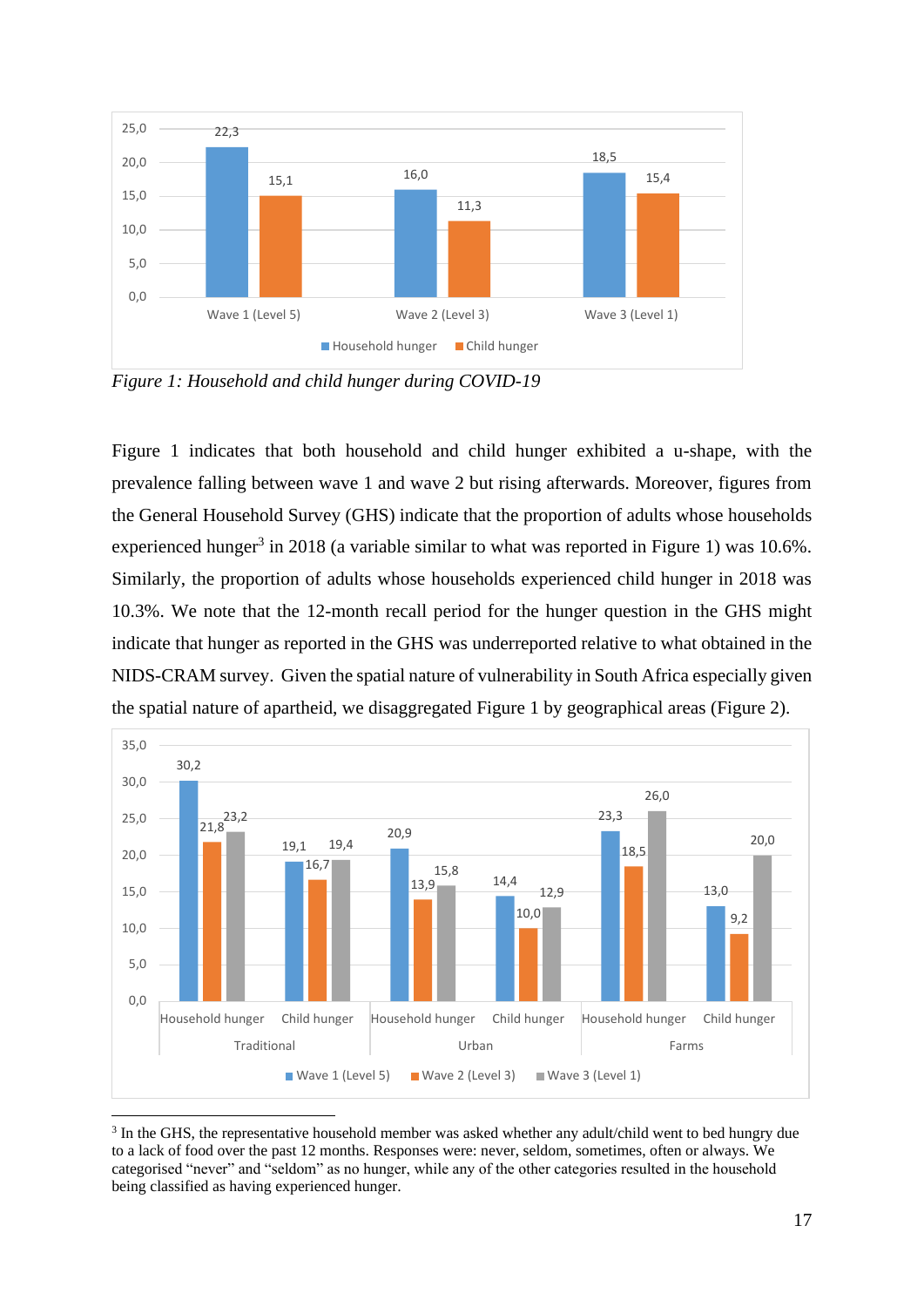### <span id="page-17-0"></span>*Figure 2: Spatial distribution of household and child hunger during COVID-19*

As expected, Figure 2 indicates that both household and child hunger were most keenly felt in traditional locations and least in urban areas. Moreover, there was a sharp upsurge in both household and child hunger in farming communities in wave 3. This is a serious source for concern. Unfortunately, we could not disaggregate the analysis by the gender of the household head as such information does not exist in the dataset. However, we could disaggregate by gender generally. Men and women reported similar household hunger rates across the waves, however women were more likely to report that children went to bed hungry in their households than men especially in wave 1 and wave 3. The rates of child hunger reported by women (men) were: 16.4% (13.4%), 12.1% (10.4%) and 17.3% (12.8%) in the 1<sup>st</sup>, 2<sup>nd</sup>, and 3<sup>rd</sup> waves respectively. However, it should be noted that these figures do not necessarily mean that female children were more likely to go to bed hungry than male children, as such data does not exist in the survey. While the high household hunger rates reported above are a cause for concern, hunger frequency provides an important indication of the intensity of hunger.



Figure 3 depicts the distribution of weekly hunger frequency among households where respondents indicated that someone/some child(ren) went to bed hungry.

<span id="page-17-1"></span>*Figure 3: Hunger frequency across waves*

Figure 3 indicates that among households who suffered from hunger, hunger frequency did not vary substantially over the three waves. This is not surprising given the high frequency of the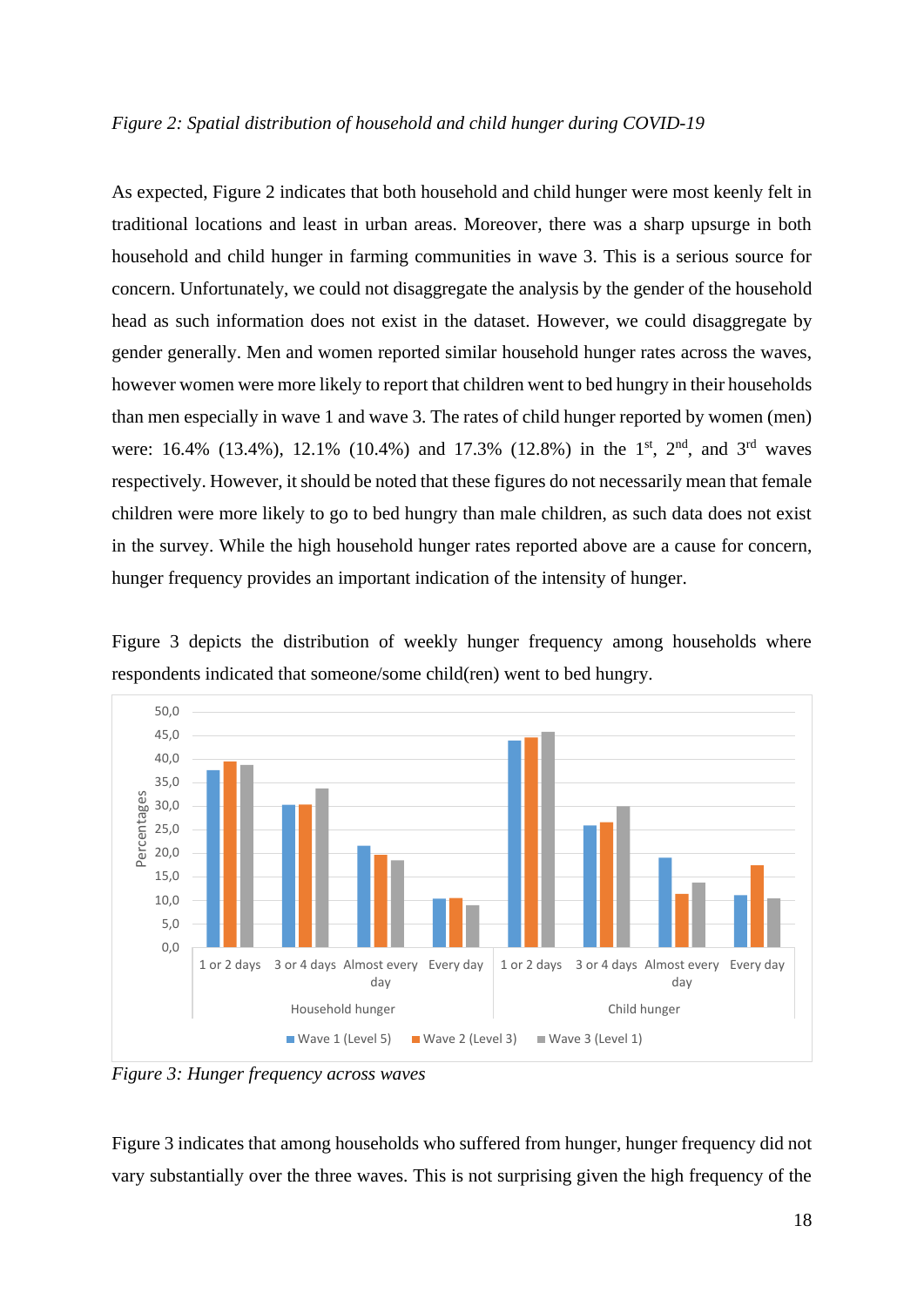data. However, it is a cause for concern that about a third of the population belonged to households where someone went to bed hungry about half the time. Also disconcerting is that 10% of the population reported that someone in the household suffered from hunger every day. Of even greater concern is that the situation was similar (and in some cases even worse) for child hunger, with 17% of the population reporting that a child went to bed hungry every day in their households during Level 3 lockdown restrictions.

In terms of the racial distribution of hunger, both household and child hunger were mostly experienced by Africans. For instance, 26% and 22% of Africans reported household hunger in wave 1 and wave 3 respectively while it was only 4% and 2% for whites in the same period. Similarly, 17% and 18% of Africans reported child hunger in both periods, while the prevalence of child hunger in white households in both waves were 3% and 2% respectively. A key underlying factor behind household experience of hunger is the availability of resources to purchase necessary nutritional food. Figure 4 below depicts the spatial distribution of individuals in whose households money to purchase food got exhausted in the three waves.



<span id="page-18-0"></span>*Figure 4: Spatial distribution of the prevalence of households exhausting money to purchase food*

As shown in Figure 4, the proportion of households experiencing inadequacy of money to buy food declined between wave 1 and wave 2 across all locations. However, this decline was not sustained over time, with the prevalence of inadequacy of resources increasing in wave 3 across all locations. As expected, urban households had the least experience with regard to financial constraints for food purchases, while traditional areas generally suffered most. One trend of concern is the substantial rate of lack of money to purchase food. As shown in Figure 4, more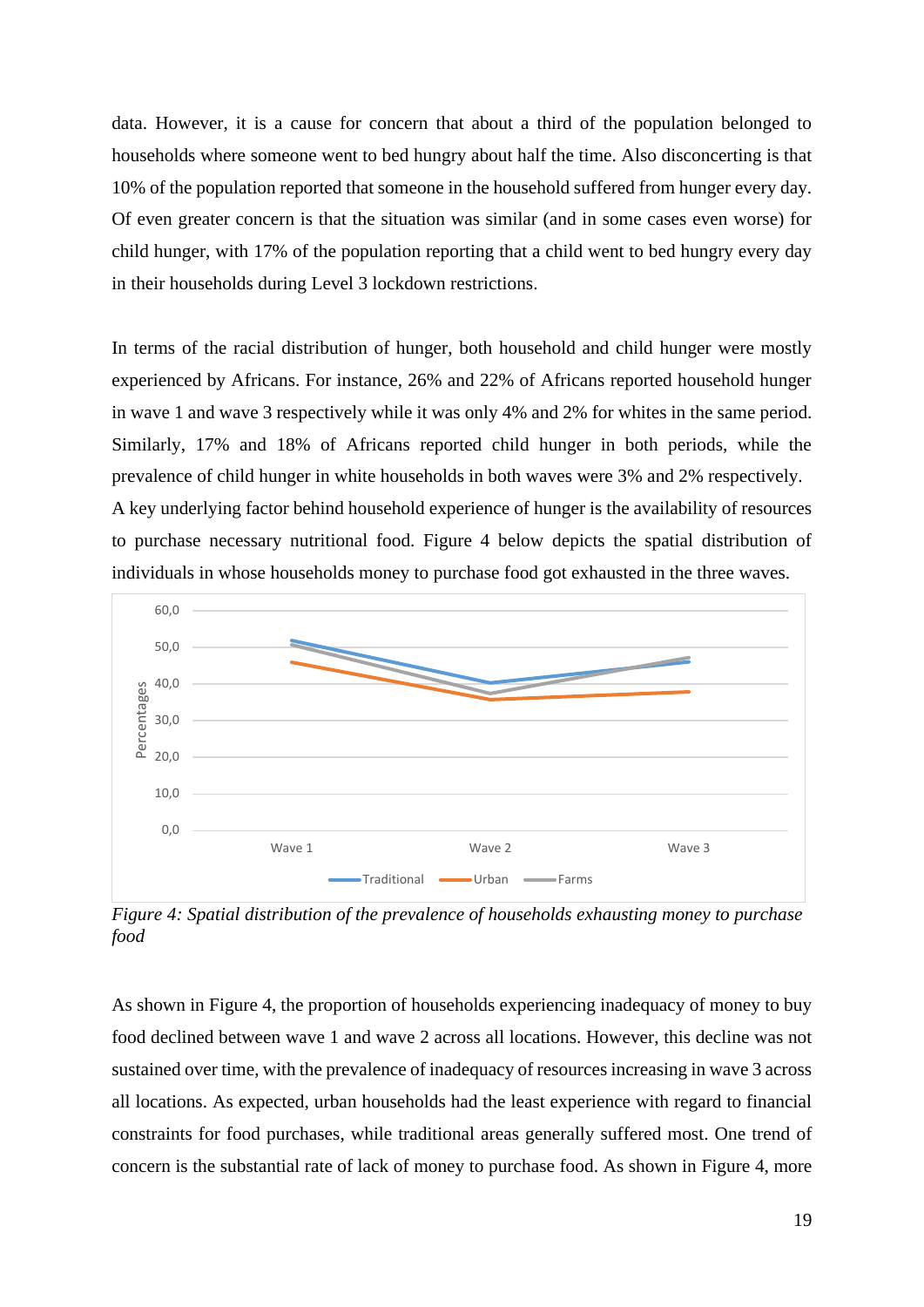than half of the population in traditional and farm locations experienced such lack in wave 1 while 46% of the relatively well-off urban residents suffered such lack in the same period. While wave 3 values were less than these figures, still a substantial percentage of the population experienced such lack.

Another aspect of resource availability reported in waves 2 and 3 of NIDS-CRAM is whether respondents' households experienced a decline in income. For wave 1, respondents were asked whether their households lost their main source of income since the (level 5) lockdown began. 40% of the population indicated that their household lost its main source of income since the beginning of lockdown. On the other hand, 19% and 36% of the population indicated that there was a decline in household income in waves 2 and 3 respectively over the last four weeks (relative to income increasing or being constant).

Access to government grants is one avenue through which poor and vulnerable households can improve their capacity, thus ameliorating food and nutrition insecurity. Among the food poor, while grant receipt did not appear to be correlated with hunger in wave 1, there was a clear relationship in wave 2 as the prevalence of hunger among grant recipients and non-recipients was 24% and 32% respectively. Thus, it seems that the social welfare system was helpful in assisting the poor reduce their vulnerability during the pandemic.

Given the breadth of impact of the pandemic, it is natural to expect assistance for the vulnerable to be multifaceted, with other entities like NGOs and community members joining the government in assisting the vulnerable. Indeed, South Africa has long prided itself as espousing the principle of *Ubuntu*, an age-old philosophy that emphasises social solidarity and assistance to the less privileged. In both wave 1 and wave 3, respondents were asked whether they received food or shelter from different entities like the government, NGOs/churches/other associations, or from neighbours/community. Figure 5 presents the distribution of such assistance in both waves.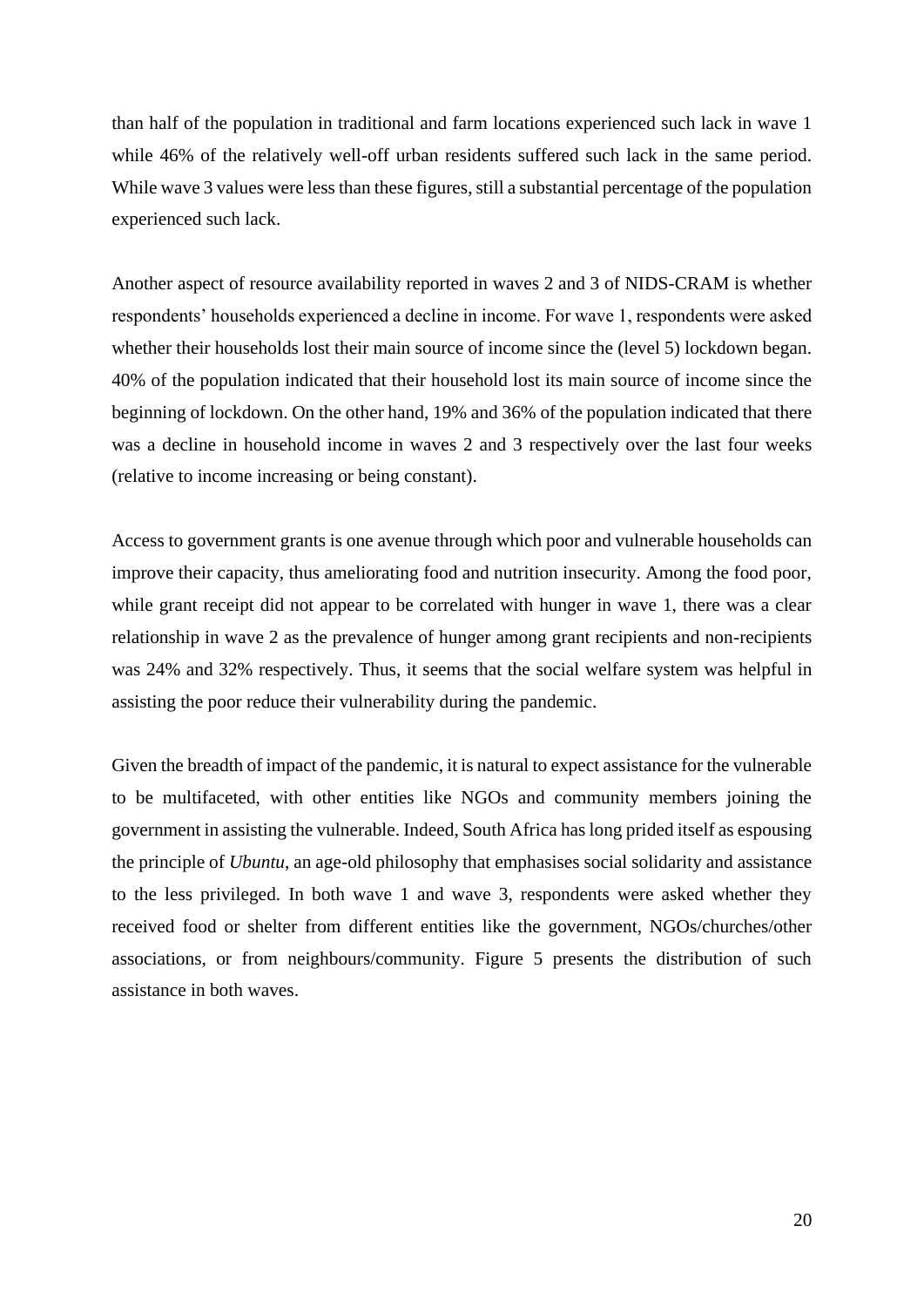

<span id="page-20-0"></span>*Figure 5: Distribution of sources of food and shelter assistance*

Figure 5 indicates that a higher proportion of respondents reported receiving food and shelter assistance from neighbours or the community than either from the government or NGOs/churches/other associations in both periods. For instance, in wave 3 (level 1 lockdown restrictions), the proportion of respondents who reported receiving assistance from neighbours or community exceeded that of the government by 71%. That said, it must be borne in mind that these questions did not elicit the volume of the assistance received.

We also ascertained the extent to which these support endeavours targeted the poor. Given the availability of income in wave 1, we compared the proportion of respondents who received assistance from various sources across household classifications based on the various poverty lines (see Figure 6).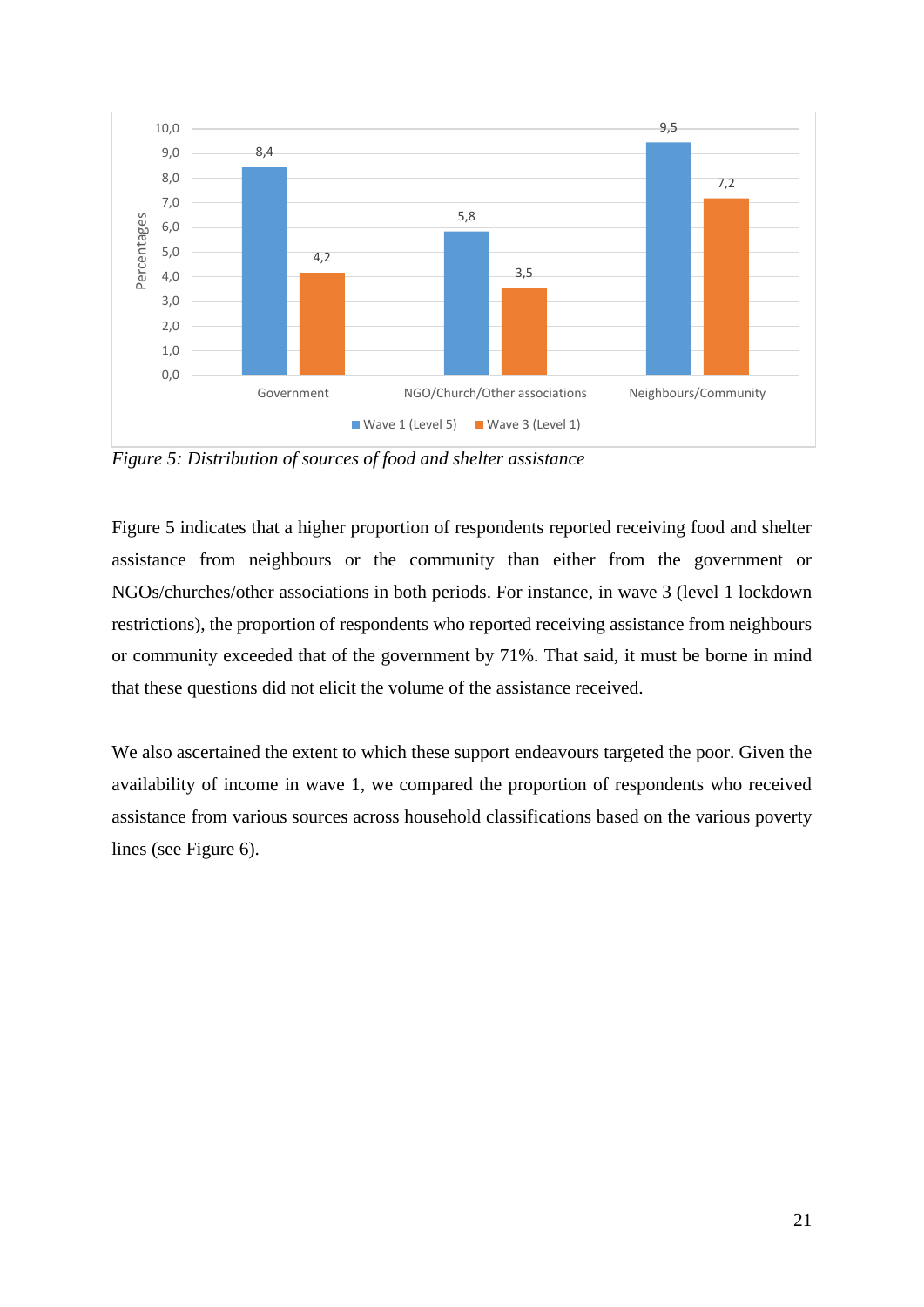

<span id="page-21-0"></span>*Figure 6: Distribution of sources of food and shelter assistance across income groups*

Figure 6 suggests that the assistance from government and neighbours/community appeared to be better targeted to the most vulnerable relative to that of NGOs, churches, or other organisations. The former systematically declined as one moved up the income ladder. This is not unexpected given that the government's means testing of social welfare packages is likely to ensure a fairly accurate targeting of vulnerable individuals/households, while neighbours/community are likely to know who among them are truly vulnerable.

A commendable programme implemented by the South African government is the National School Nutrition Programme (NSNP) which provides food to primary school pupils and secondary school learners from the lowest three quintiles (i.e. the non-fee-paying schools). One problem with the early lockdown policy was that with schools closed, learners who benefitted from the school feeding programme could no longer access such meals. Prior evidence suggests that food served through the NSNP is a major source of essential nutrition for many learners (Jacobs et al, 2020). Data from the  $2<sup>nd</sup>$  and  $3<sup>rd</sup>$  waves of NIDS-CRAM indicates while 21% of the population with school-going children indicated that children from their household received a meal from school, the proportion increased rapidly in wave 3 with the expansion of the phased re-opening of schools as 46% of the population indicated that children in their households received food from school.

Figure 7 depicts the distribution of access to school-based nutrition across income classes during level 3 lockdown restrictions.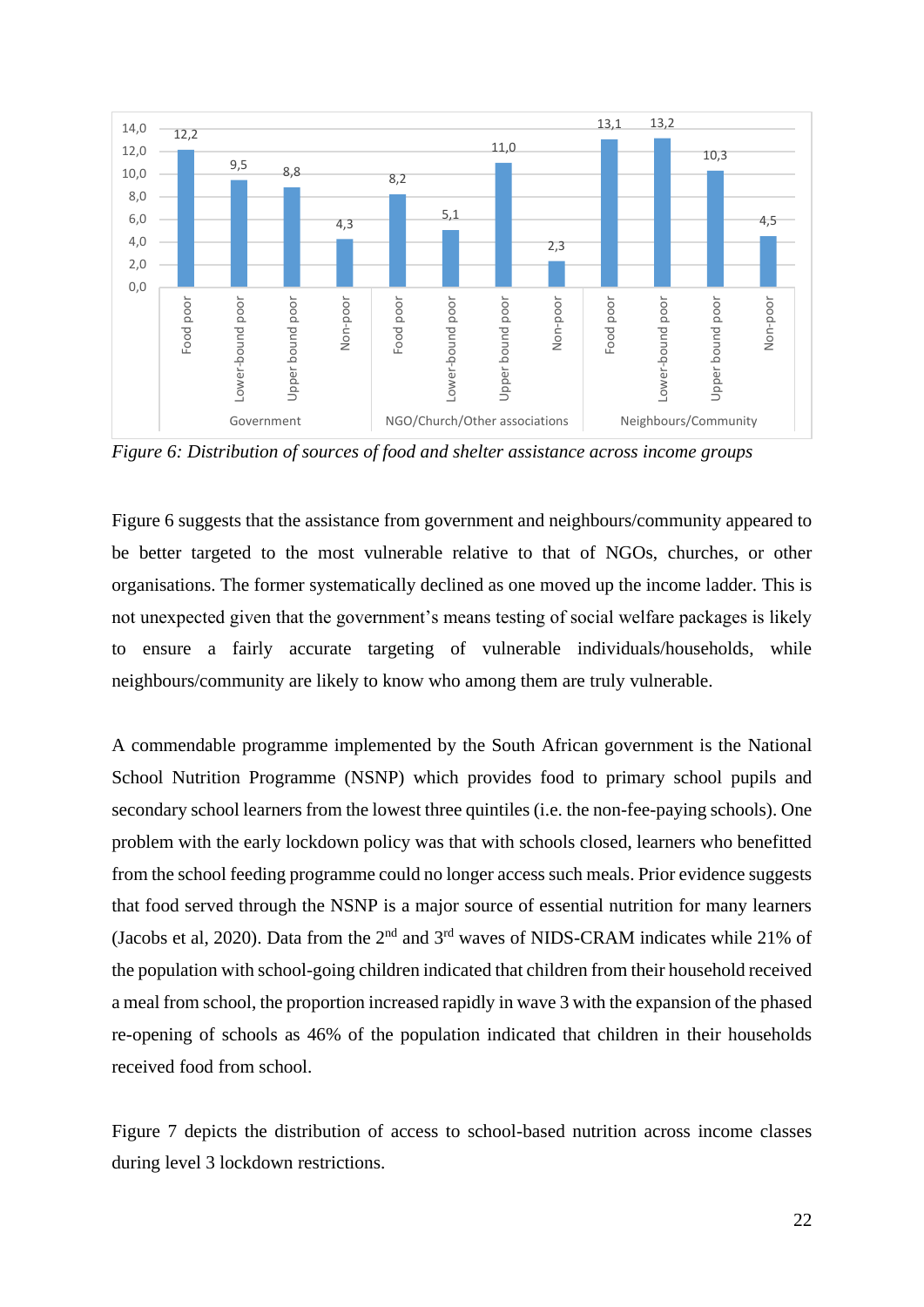

<span id="page-22-0"></span>*Figure 7: Distribution of access to school feeding during level 3 lockdown restriction*

Figure 7 shows that an expected negative relationship between household income and access to the school feeding programme.

We also present the distribution of access to the school feeding programme across geographical areas during level 3 and level 1 lockdown restrictions in Figure 8.



<span id="page-22-1"></span>

Figure 8 indicates a substantial increase in accessing the NSNP, with such access more than doubling in each location over the period with the expansion of the phased re-opening of schools. In relative terms, beneficiaries mostly came from traditional areas, followed by farms and urban areas, suggesting fairly accurate targeting as those areas reflect relative economic disadvantage in that order.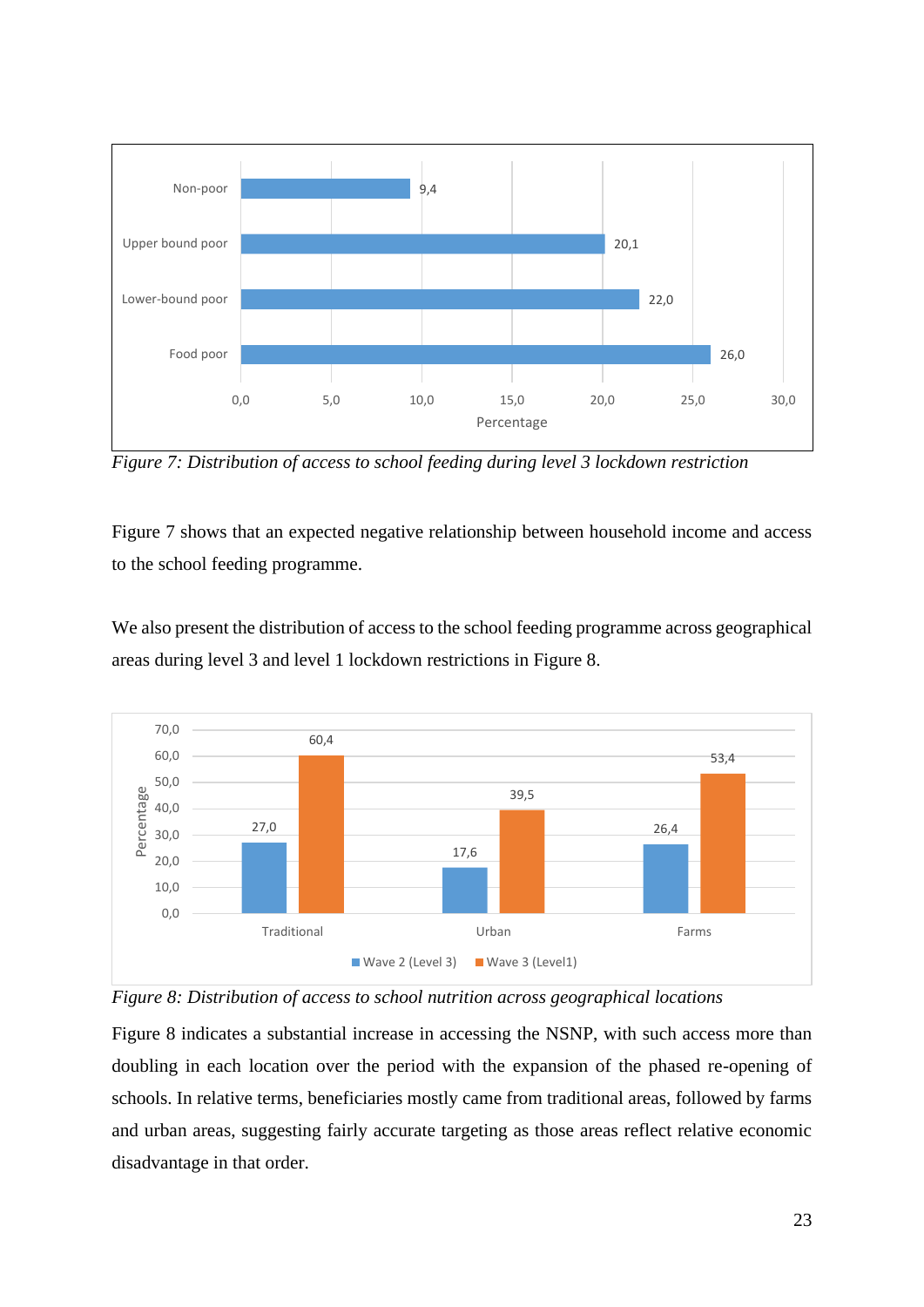### <span id="page-23-0"></span>*2.1.3. Summary of findings*

This research has made important findings regarding food insecurity in South Africa during the first wave of the COVID-19 pandemic. An important starting point is to underline the fact that the South African economy was already in a vulnerable situation before the onset of the pandemic and the concomitant pandemic control measures enacted by the government. As earlier indicated, unemployment was already very high and unsustainable, with a narrow unemployment rate of 29.1% in the final quarter of 2019 (Statistics South Africa, 2019), while the country's debt instruments were downgraded to junk status by rating agencies. Moreover, the country was characterised by a level of general and child food and nutrition insecurity not expected of an upper middle-income country, with a national under-five stunting prevalence of 27% in 2016 (National Department of Health et al, 2016) It is therefore important to assess the country's state of FNS in the context of nontrivial economic and nutritional vulnerability even before the pandemic.

We found that while the poorest and richest income groups remained largely stable over the April-June 2020 period, those at the borderline of extreme poverty (the lower bound poor) and the upper bound poor experienced substantial movements, with most of the movements indicating worsening poverty. For instance, while 43% of the lower bound poor in wave 1 became food poor in wave 2, 45% of the upper bound poor in wave 1 became either food poor or lower bound poor in wave 2. This is remarkable when one considers that such substantial changes occurred within a period of only two months (April-June). Given the foregoing, it is therefore not surprising that the rates of hunger especially among the adult population was very high, with household hunger prevalence of between 16 and 22% between May and December 2020.

A discomfiting finding was the high frequency at which a substantial proportion of South Africans experienced hunger. Among households that experienced hunger, about a third indicated that someone went to bed hungry about half the time while about a tenth (almost onefifth in the case of child hunger in July-August) indicated that someone went to bed hungry every day. One of the drivers of hunger was inadequate financial resources. We found that in the early days of the pandemic control measures (level 5 lockdown), the population percentage indicating that their households ran out of money to purchase food ranged from 46% in urban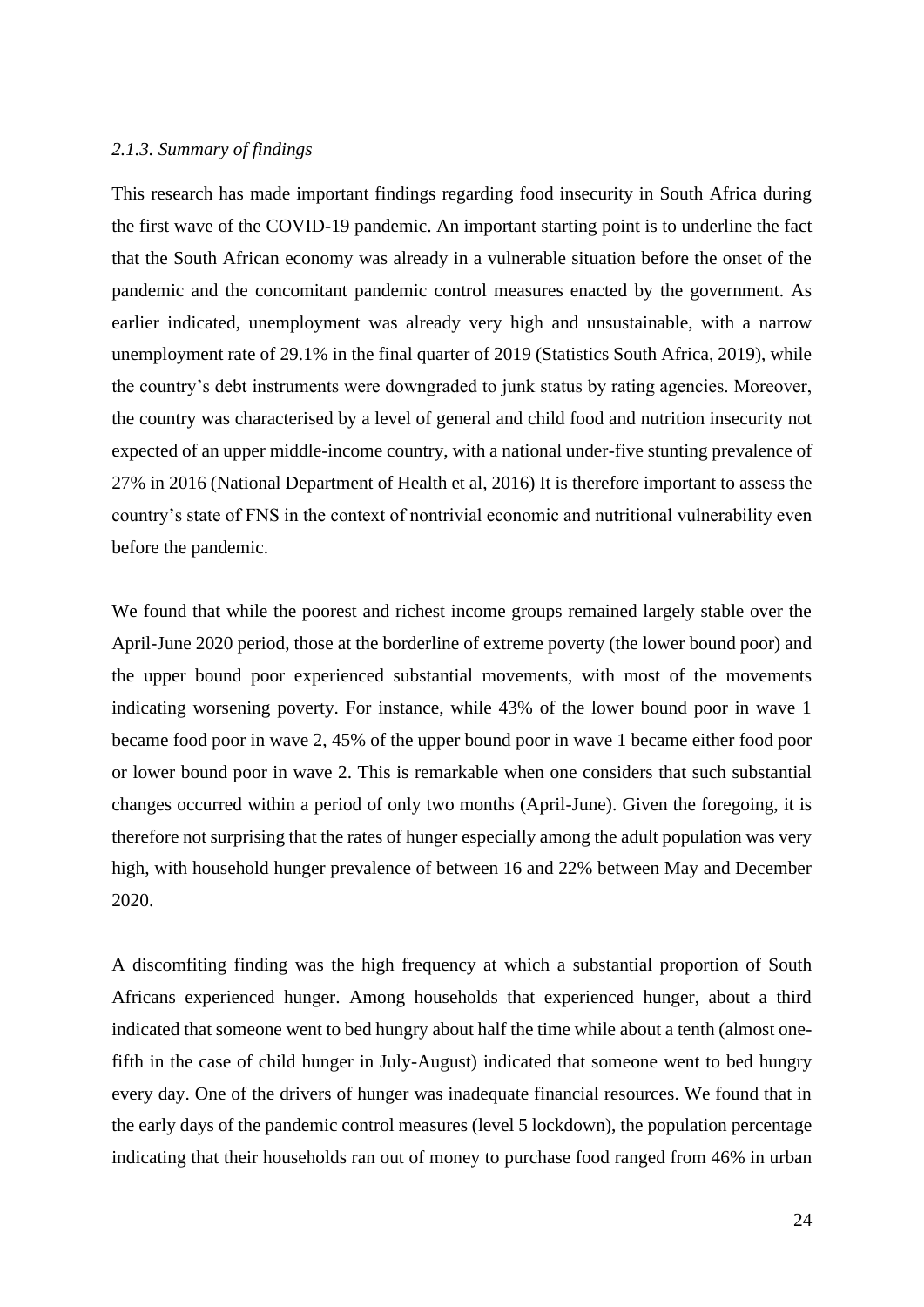areas to 51% in traditional locations. While these figures reduced somewhat by the time the country was under Level 1 restrictions in the November-December period, far too many South Africans still indicated that their households ran out of food money. One clear observation regarding lack of money and hunger is that vulnerability was mostly felt in traditional locations followed by farm settlements, while urban residents appeared the least vulnerable. That said, it is important to note that from the above results, even urban residents were very vulnerable to financial insecurity and hunger. Similarly, as expected, hunger had a stark racial gradient, with the African hunger rate between six and eleven times the white rate over the analysis period.

Government grants appear to be important in shielding the poor from hunger. Among the poor, we found that the rate of hunger among households that did not receive any grant was substantially higher than among grant recipients. Furthermore, together with the government, NGOs/churches and other organisations, as well as neighbours and communities assisted the vulnerable with food and shelter during the pandemic. Thus, the pandemic became an opportunity to demonstrate that the spirit of *Ubuntu* is alive in the country, with the vulnerable benefitting from the generosity of various individuals and entities. While the value of such assistance could not be determined from the data, a look at the recipients suggest that the government and neighbours/community were more successful than NGO/churches/other associations in targeting the poor.

Finally, the NSNP programme through which the government provides food to needy learners has been helpful in enhancing the amount of food available to them. We found that although access to such food was relatively low during the first wave (likely due to school closures), access has significantly increased with increased re-opening of schools. Furthermore, the relatively vulnerable traditional location dwellers were the most likely to access these meals, indicating that the programme appears to have targeted the vulnerable in the population.

#### <span id="page-24-0"></span>**2.2. Child health and nutrition during the pandemic and lockdown period**

By the time of the confirmation of the first case of COVID-19 in South Africa in March 2020, much was already known regarding the speed at which the contagion spread and the devastation it was causing globally. The public health impact of the pandemic was therefore the immediate priority. As a result, the South African Government responded swiftly to the pandemic by implementing national lockdown measures which restricted personal movement and social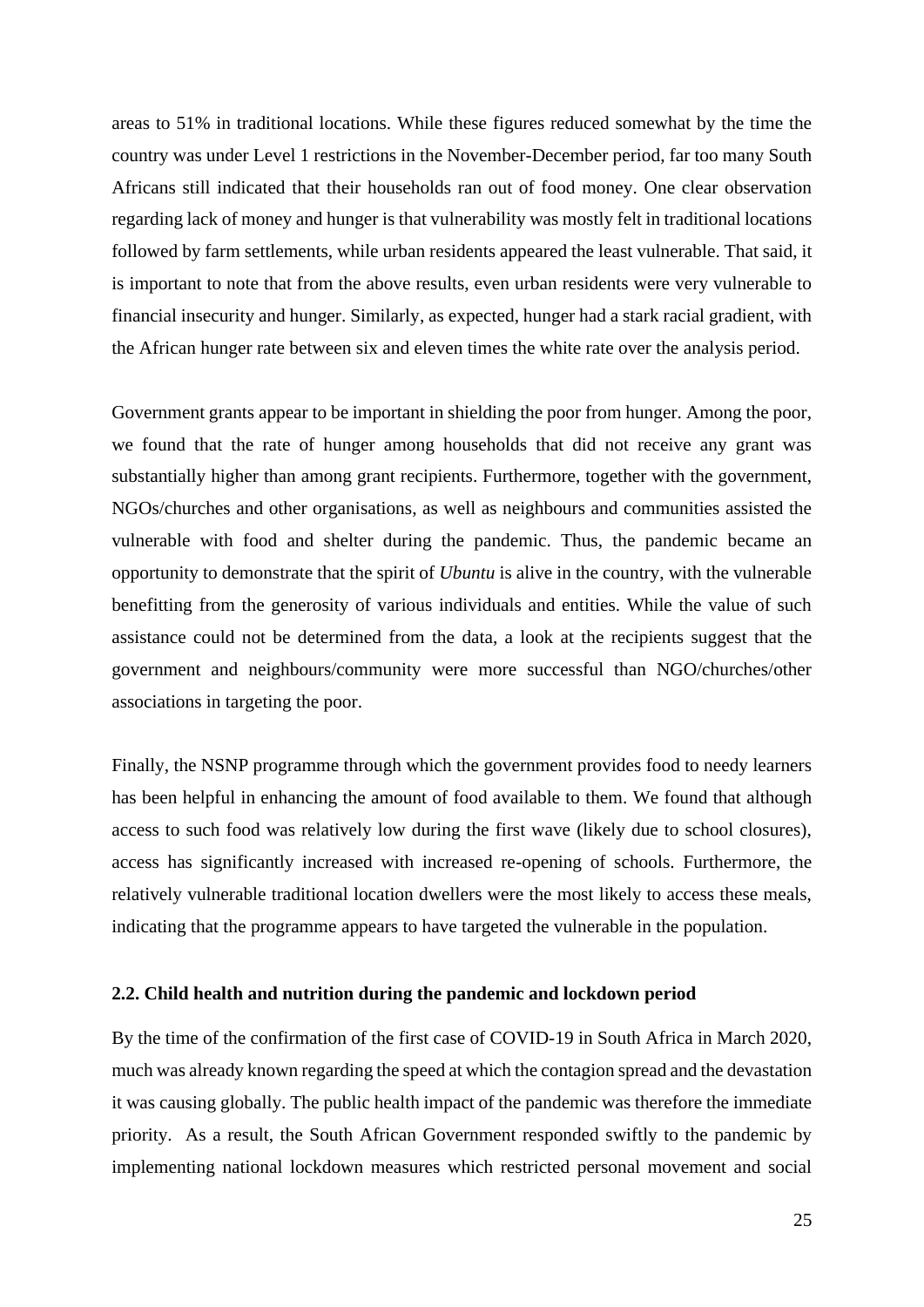activities to reduce the spread of the virus. The lockdown was successful in delaying the onset of the peak of the first wave of the pandemic in that it provided the necessary time and opportunity to strengthen the capacity of the country's health services. As at the  $13<sup>th</sup>$  of February 2021, 47 821 people had lost their lives to COVID-19 with a total of 1 490 063 cases of COVID-19 confirmed, 9.2% (137 085) of which were confirmed in children below 19 years of age (NICD COVID-19 and DATCOV Teams, 2021). While these numbers are devastating, they are indeed much lower than they would have been, had the stringent lockdown measures not been implemented. While we can be rest assured that the lockdown measures have indeed saved many lives, the country is still battling the broader impact of these measures. Even though adults have been the most affected by the health impact of COVID-19, as children have been less likely to contract the virus, children have however been greatly affected by the broader impact of the lockdown measures.

The rise in unemployment was devastating. As previously stated, South Africa was already experiencing both economic and nutritional vulnerability before the pandemic. Unfortunately, the lockdown measures intensified the challenges related to the country's economic and nutritional vulnerability. Nutritional vulnerability has increased on three fronts. These relate to 1) unemployment, 2) escalation in food prices and 3) school closures. During the initial hard lockdown, it was reported that nearly three million jobs across all sectors had been lost (Spaull & The NIDS-CRAM Team, 2020). It was also reported that the cost of a basic Household Food Basket increased by 14.4% by November 2020 (Pietermaritzburg Economic Justice and Dignity, 2020). Job losses coupled with the escalation in food prices directly affected the ability of breadwinners to provide food for their families. This at a time when they had an even greater responsibility to do so, as children were now wholly dependent on receiving food at home as their access to feeding programmes at schools and Early Childhood Development (ECD) centres had come to a halt due to school closures during the first stages of lockdown. The combination of these three factors therefore contributed to a dramatic increase in child hunger with 1.8 million ECD learners and 9.1 million school children directly affected. It is therefore not surprising that the global prevalence of severe acute malnutrition was projected to increase by 14.3% over the first 12 months of the pandemic and that 80% of this increase was estimated to occur in Sub-Saharan Africa (May et al, 2020).

It is encouraging to note that data from the third wave of NIDS-CRAM indicates that job market recovery in October 2020 was substantial such that the percentage of people employed is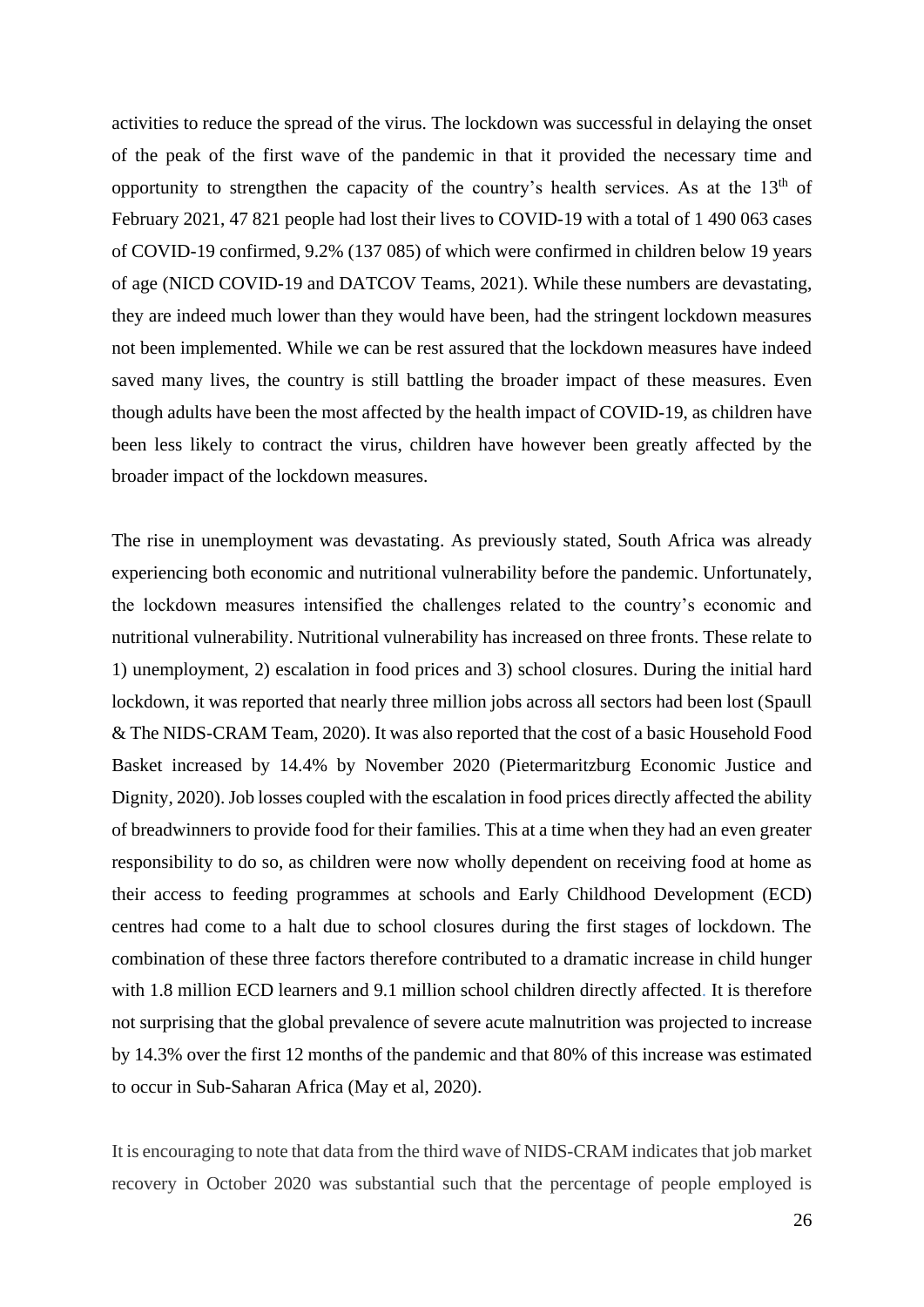nearing pre-pandemic proportions. The estimated percentage of employment fluctuated between 57% in February 2020, 48% between April and June, and 55% in October 2020. However, it is important to note that only half the jobs that were recovered were those of people who were previously employed. The other half included people who were unemployed prior to the pandemic as well as new recruits into the job market (Spaull and The NIDS-CRAM Team, 2020). In essence, this means that of the three million people that had lost their jobs due to the pandemic, half of them remain unemployed. This, coupled with the discontinuation of the COVID-19 SRD grant (CSG) and top-up grants at the end of October 2020 caused a huge rise in child hunger with 1 in 6 households reporting that a child went hungry in the November/December 2020 period. Of these, those that received CSGs were the most likely to expend money for food (May et al, 2020).

The previous sections of this report discussed the impact of COVID-19 on child hunger related to food security. In addition to this it is also important to note that the impacts of the lockdown do not only have a direct effect on child nutrition, but it also has a direct effect on overall child health. Over the last few years much progress has been made in securing children's health and nutrition. However, this progress is likely to be undone because of the implications of lockdown measures that were instituted. These include disruptions to school feeding schemes and delays in health care seeking behaviour such as routine immunisations and vaccination services, child nutrition services, breastfeeding support and PMTCT of HIV programmes. These disruptions and delays caused difficulties vis-à-vis identifying, preventing and treating children who are at risk of acute malnutrition, and could possibly lead to the re-emergence of childhood illnesses which were previously eradicated. During lockdown, routine immunisation coverage dropped from 82% to 61% (Baleta, 2020), and HIV testing in children, reduced from about 111 000 in March 2020 to 45 000 in April. However, this started to increase to 74 000 in September 2020.

As the lockdown levels reduced and as the economy opened up, children returned to schools and health care seeking behaviour increased. While these factors will contribute to ensuring that the health of children will improve and children are once again able to access meals through school feeding schemes, it is important to note that both state and non-state actors have a role and duty to protect the health and nutrition of children. This requires intervention at all stages in the life course as well as joint action by all stakeholders and role players (May et al, 2020).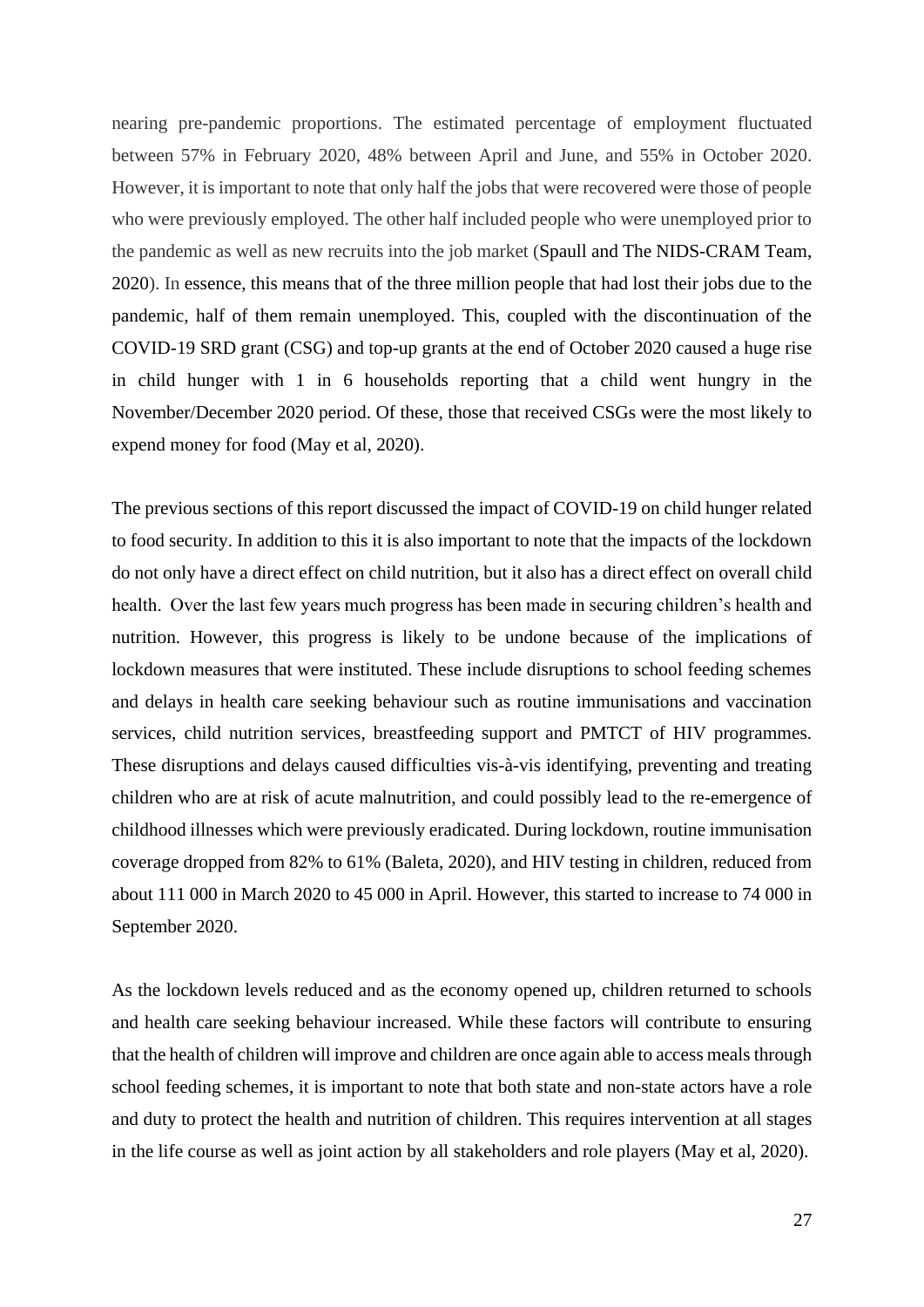As outlined in the previous (main) report and reiterated in the SA child guide, children require a solid health foundation. This can be achieved by supporting women during pregnancy and lactation. The promotion, protection and support of breastfeeding and the importance of maintaining exclusive breastfeeding for the first six months, remains the most cost-effective nutrition intervention (Jacobs et al, 2020). Furthermore, institutional feeding programmes will continue to provide a means in which we can improve the nutritional status of our children. Feeding programmes at ECD centres and schools remain at the heart of this. While the school feeding programme is able to reach 77% of learners, the ECD feeding programme reaches less than 10% of children aged 3-5 years (May et al, 2020) as the ECD facilities often fail to meet registration deadlines, and as such, do not qualify for the nutrition subsidy. As stated in the previous (main) report, registration of all organisations and persons providing care to children or involved with ECDs should be mandatory (Jacobs et al, 2020).

Also as stated in the previous report, existing government programmes within the Department of Health (DOH), DSD, Department of Agriculture, Forestry and Fisheries (DAFF) and Department of Basic Education (DBE) contain all the necessary interventions required to improve FNS and nutritional health across all vulnerable populations. These include programmes such as the Integrated Nutrition Program (INP), The Household Food and Nutrition Security Strategy (HFNSS) and the NSNP. However, these efforts should be enhanced and expanded. They must also be better focused, effectively combined and coordinated, and complemented by additional interventions (Jacobs and Nyamwanza 2020). Furthermore, the implementation of these interventions must be evaluated in order to identify the gaps and effect the desired changes in FNS status. In addition to institutional feeding programmes, it is also essential to create an overall healthy food environment. This requires creating a holistic food system which is child-centred, and in which foods that are healthy for children outweigh foods that are dominated by commercial interest and driven by profits (May et al, 2020), as these foods are usually low in nutrients, high in sugar, fat and salt and ultimately cheap and ultra-processed.

May et al (2020: 3) articulate that "while the physical environment in which food is obtained and prepared has an impact on the nutritional status of children, as do their feeding patterns and access to health care, research has shown that the driving factor behind both stunting and obesity is income". Low-income households also cope with the less income by reducing the amounts of food eaten in the household and/or eating less nutritious food. Their consumption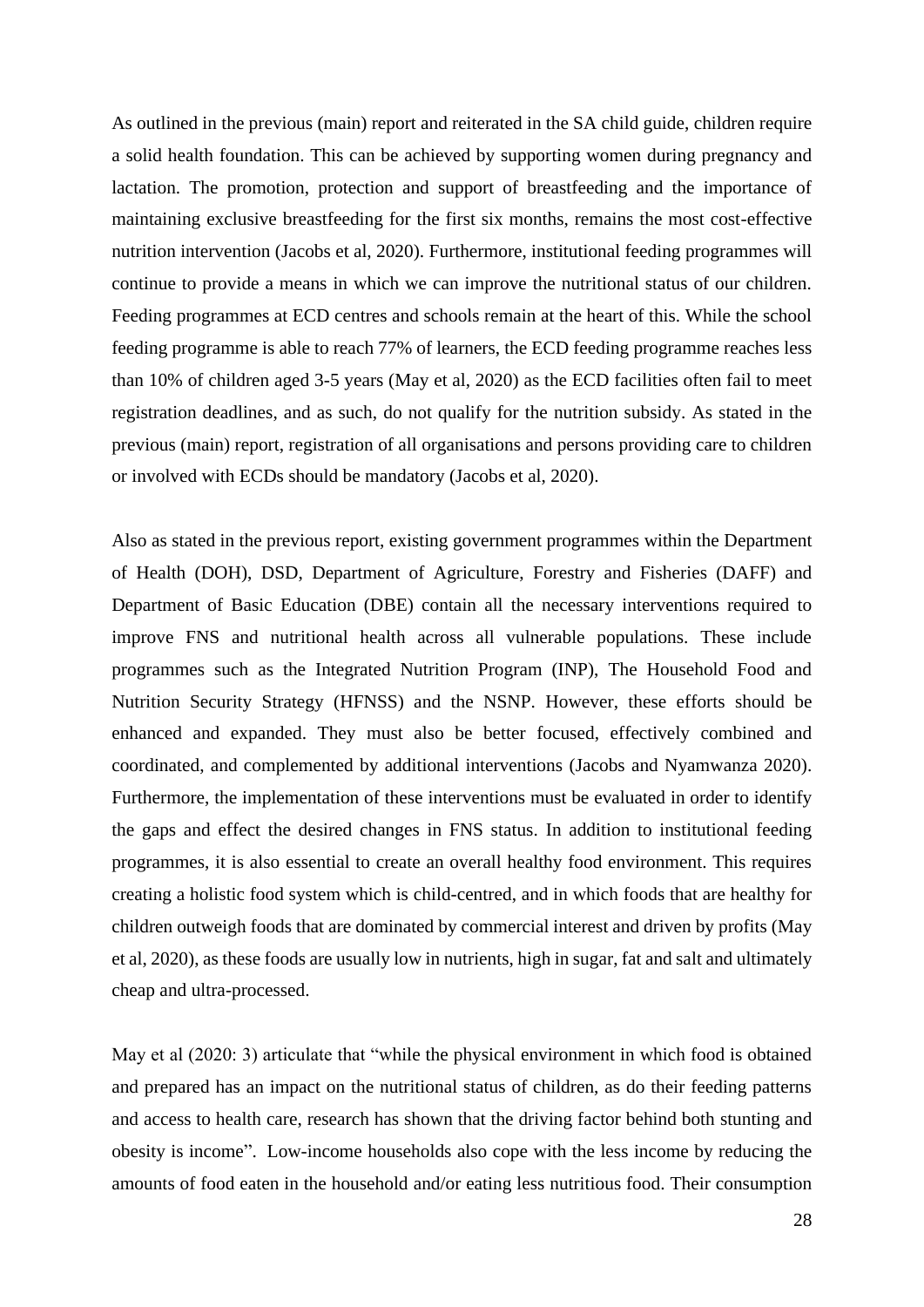of cheap, but empty calories also predisposes them to become overweight or obese (May et al, 2020). In order to curtail the prevalence of malnutrition in the country, it is imperative that opportunities for employment in the country improve. In light of the high unemployment rate, an expansion in social protection measures may also assist in this regard. As stated in the previous report, expanding access to the Child Support Grant (CSG) may be the easiest means of reaching many vulnerable children. Ensuring the automatic enrolment of all babies born at public health facilities would address this concern (Jacobs et al, 2020).

## <span id="page-28-0"></span>**3. FNS INTERVENTIONS DURING COVID-19 AND LOCKDOWN LEVELS FOR SUSTAINABLE DEVELOPMENT**

### <span id="page-28-1"></span>**3.1. Social relief interventions**

### <span id="page-28-2"></span>*3.1.1. Direct food parcels*

During the first wave of the pandemic (between March 2020 to around October 2020), the DSD worked hand-in-glove with the Solidarity Fund, NGOs, civil society, and CBOs; distributing food parcels in all provinces (Masaubi, 2020). While the total figure of food parcels distributed by government during the lockdown remains unconfirmed, reports indicate that by mid-May 2020, the DSD had distributed around 323 000 food parcels (Mvumvu, 2020). The Social Development Minister, however, reportedly stated that the distribution of food parcels by government was uncoordinated and open to corruption and abuse (Mvumvu, 2020). This was also confirmed by the President in his speech of the 23rd of July 2020. The DSD food parcel process ended on the  $4<sup>th</sup>$  of May 2020 and was replaced by the SRD grant from the South African Social Security Agency (SASSA). The grant made provision for food assistance through cash transfers and food vouchers (DSD-WC, 2020).

While both the food parcel initiative and the SRD grant were targeted at the most vulnerable, due to lockdown restrictions, the number of people requiring assistance continued to rise (Seleka, 2020), and often, those in need did not meet the qualification criteria to receive food parcels or the SRD grant as they already received some form of social assistance (Kiewit, 2020; Devereaux, 2020). Furthermore, when the lockdown was implemented and schools were closed, a vital food source for children in the form of school feeding programmes ceased. The NSNP feeds an average of 9 million learners per day, all of whom were now dependent on receiving meals at home. In the Western Cape Province, the Peninsula School Feeding Association attempted to fill this gap and raised enough funds to feed 4,200 children daily at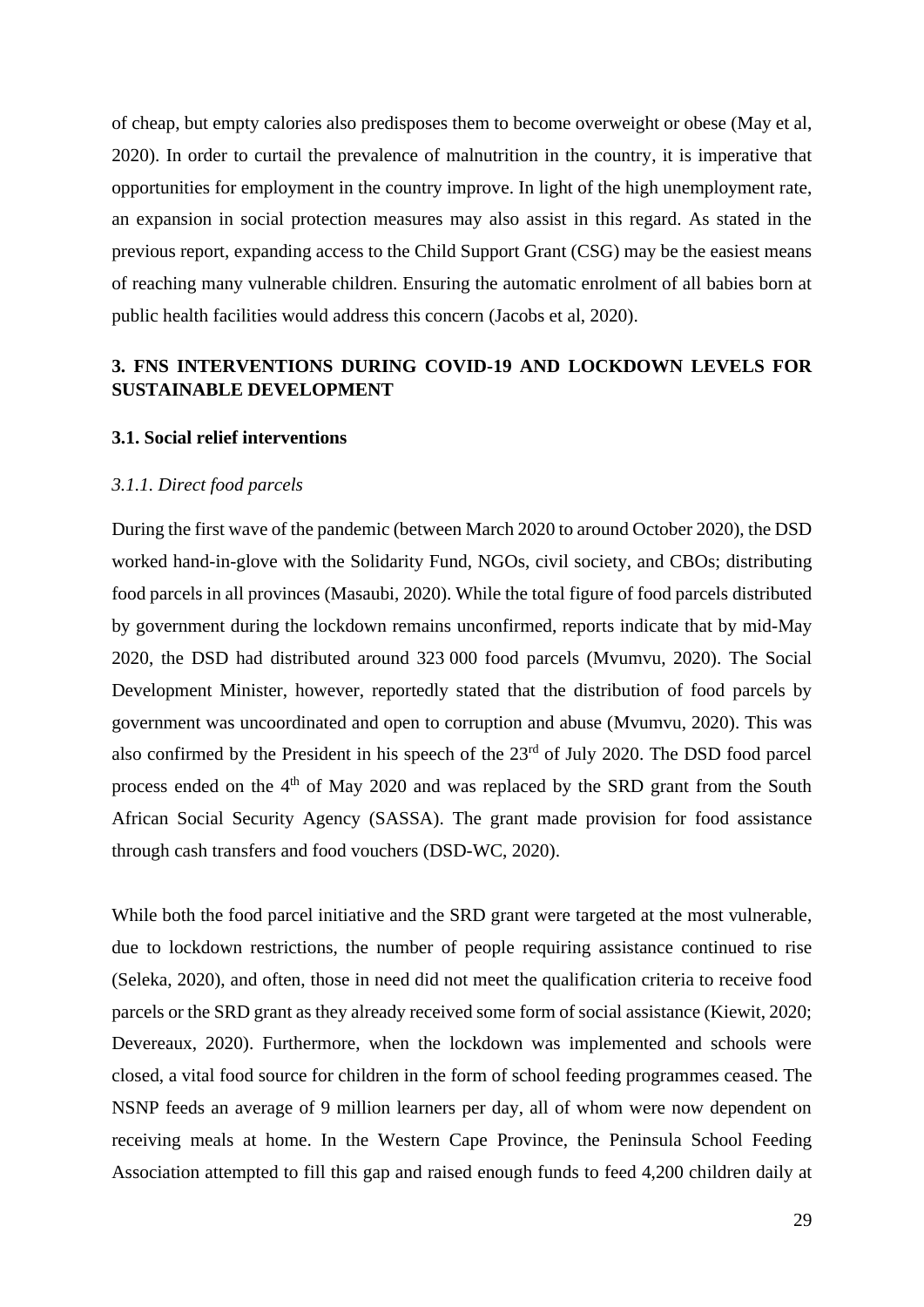community kitchens in and around Cape Town (Devereaux, 2020). This, however, only reached a fraction of those in need. Food insecurity therefore became a crucial issue, especially during the extended hard lockdown. Cases of violent conflict and looting associated with desperate measures to secure food were reported in provinces such as the Western Cape and Gauteng (PLAAS, 2020; Payne, 2020).

There were calls to reinstate the school feeding programmes even though schools remained closed during lockdown alert levels 5 and 4 (Qukula, 2020). This was despite the complicated logistics associated with such a move. When schools reopened on the  $8<sup>th</sup>$  of June 2020, the school feeding programmes were once again reinstated fully. The school feeding programme has been identified as a crucial avenue for providing food relief to such an extent that when the President announced that schools would be closed again from the 27<sup>th</sup> of July 2020 to the 24<sup>th</sup> of August 2020, he emphasised that during this time, the national school nutrition programme would continue to operate (The Presidency, 2020).

Various other government departments partnered with businesses and organisations to distribute food parcels. The Department of Environment, Forestry and Fisheries (DEFF) partnered with FishSA, the SA Fishing Development fund, and major fishing corporations to distribute over ten thousand food parcels to distressed small-scale and interim relief fishers across the country (South African Government, 2020a). Furthermore, individual business such as Premier Fishing also reached out to provide assistance to their seasonal staff (Dlamini, 2020). The Western Cape Department of Agriculture and the Deciduous Fruit Development Chamber of South Africa (DFDC-SA) contributed more than ten thousand fruit parcels to the Gift of the Givers, a non-governmental organisation, for onward distribution to the most vulnerable people and households in Western Cape province (South African Government, 2020b).

An analysis of the food parcel interventions conducted by various organisations reveals that there were no set criteria in terms of who could be a beneficiary of a food parcel or what the contents of the food parcel would be, as these differed across organisations. For example, Gift of the Givers adapted different criteria to different situations or places. In one location, beneficiaries could be families of the disabled, while in others, they could be those who have had no income during the lockdown (Gift of the Givers, 2020). Food Forward SA (2020), a food redistribution organisation operating on a food banking system, reported distributing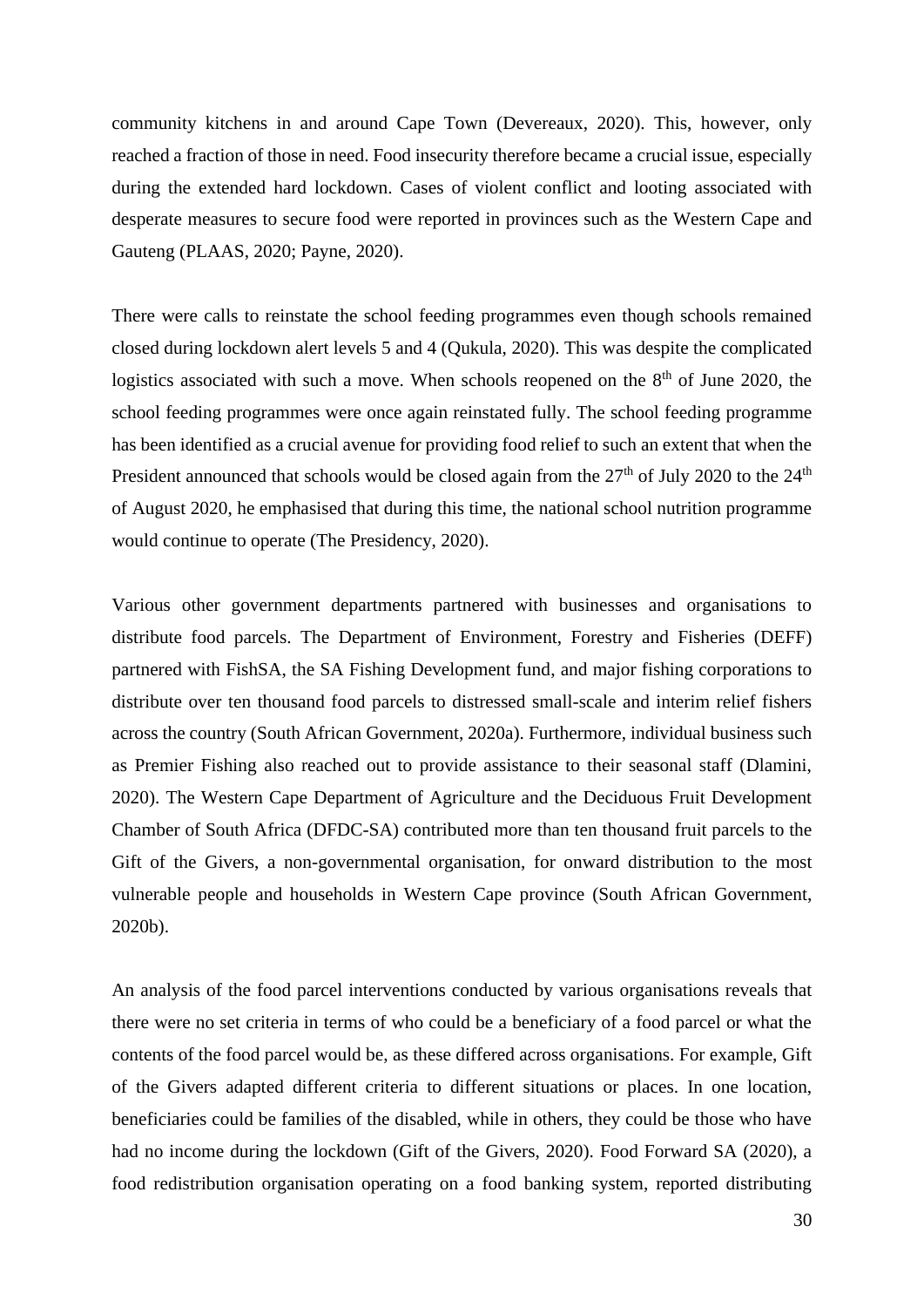3,100 tons of food amounting to 12,4 million meals to vulnerable communities during the hard lockdown (Levels 5 and 4). Over the course of the year 2020, they supported over 1,000 beneficiary organisations, which directly reached almost 500,000 vulnerable people (and, indirectly, an additional 1,5 million people) with food parcels to households.

While the distribution of food parcels no doubt addressed the issue of hunger and food security, the nutritional adequacy of the food parcels has been questioned. In August of 2020, researchers from the University of Pretoria evaluated the nutritional adequacy of the food parcels distributed by the Gauteng food parcel relief scheme (Vermeulen, Muller and Schonfeldt, 2020). They concluded that the food parcel contained adequate amounts of macronutrients in the form of carbohydrates, proteins, and fats, but was lacking in dietary diversity, specifically with regard to dairy, eggs, fruit and vegetables. The latter provides critical micronutrients essential for building the immune system. They further concluded that the salt content and the sugar content of the food parcel could be reduced as well, stating that providing more nutritious food can assist in the realisation of improved health outcomes which will be effective beyond COVID-19 (Vermeulen, Miller and Schonfeldt, 2020).

#### <span id="page-30-0"></span>*3.1.2. Agricultural support for subsistence farming*

Two main means of agricultural support for subsistence farming during the first wave of the pandemic can be identified. Firstly, all farm operations and food supply chains were exempted from lockdown restrictions, thereby permitting harvesting and storage in order to prevent wastage of crops and to tend to livestock. Secondly, the Department of Agriculture, Land Reform and Rural Development (DALRRD) established a R1,2 billion COVID-19 Disaster Fund to assist smallholder and communal farmers. The targeted beneficiaries were producers with a "turnover between R20 000 and R1 million per annum", with a goal of 50% women, 40% youth and 6% people with disability as beneficiaries (KPMG, 2020). The DALRRD intervention came in the form of vouchers which enabled farmers to purchase inputs and fertiliser from government listed suppliers. DALRRD however clarified that the intervention was meant to be a response only to the COVID-19 crisis and not a long-term aid. According to Masiwa in VBK News (2020), DALRRD also committed to supporting household food gardens with agricultural inputs, such as seeds and fertiliser, to ensure long-term relief, instead of food parcels (KPMG, 2020).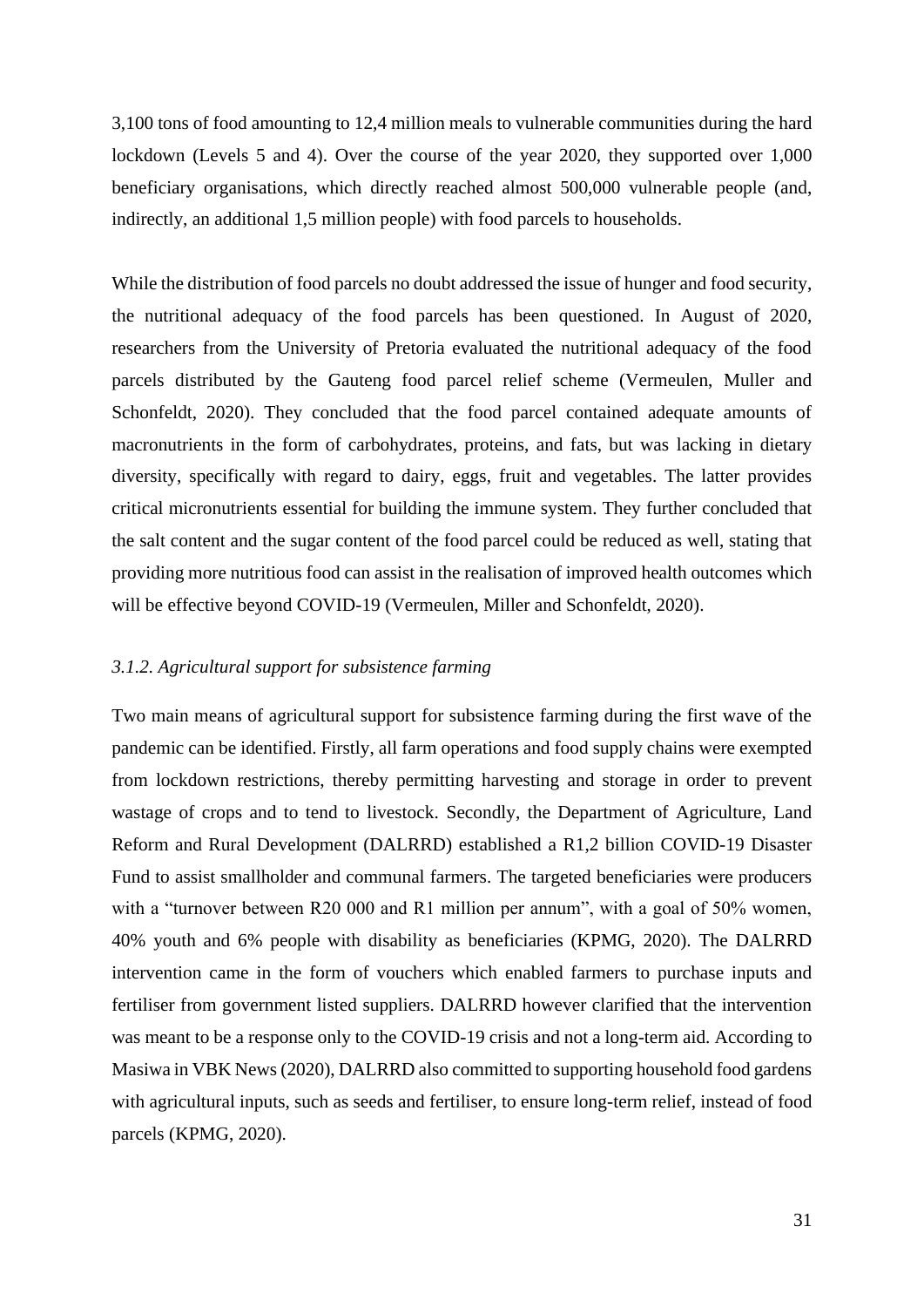## <span id="page-31-0"></span>*3.1.3. Wage support*

The South African government implemented several wage support measures to assist vulnerable South African businesses experiencing operational challenges due to the COVID-19 pandemic. Some of the measures were implemented in partnership with private organisations and banks. Table 3 captures some of the main support measure and the conditions attached to them.

| <b>Support Measure</b> | <b>Conditions</b>                                                                                                                                                                                                                                                                                                                                                                                                                                                                                                                                                                             |  |  |
|------------------------|-----------------------------------------------------------------------------------------------------------------------------------------------------------------------------------------------------------------------------------------------------------------------------------------------------------------------------------------------------------------------------------------------------------------------------------------------------------------------------------------------------------------------------------------------------------------------------------------------|--|--|
| 1. Tax Relief          | Employment Tax Incentive (ETI) maximum amount                                                                                                                                                                                                                                                                                                                                                                                                                                                                                                                                                 |  |  |
|                        | increased for employees eligible under the current ETI Act.                                                                                                                                                                                                                                                                                                                                                                                                                                                                                                                                   |  |  |
|                        | The amount claimable covers a 4-month period – "from                                                                                                                                                                                                                                                                                                                                                                                                                                                                                                                                          |  |  |
|                        | R1,000 to R1,500 in the first qualifying 12 months; and                                                                                                                                                                                                                                                                                                                                                                                                                                                                                                                                       |  |  |
|                        | R500 to R1,000 in the second 12 qualifying months" (White<br>and Case, 2020).                                                                                                                                                                                                                                                                                                                                                                                                                                                                                                                 |  |  |
|                        | Employees earning an amount of R6,500 and/or below and<br>not qualifying for the ETI for any reason received a monthly<br>ETI claim or tax subsidy of R750 per month over a 4 months<br>duration from May 2020. A key provision was that employers<br>should, as at the 1 <sup>st</sup> of March 2020, been registered with the<br>South African Revenue Service (SARS).                                                                                                                                                                                                                      |  |  |
|                        | Pay-as-you-earn (PAYE) liabilities were deferred for a 4<br>months period starting May $2020$ – provided the business in<br>question: a) is a taxpayer that conducts a trade; b) has a R100<br>million annual turnover or less during the year of assessment<br>(between 1 April 2020 and 1 April 2021); c) is tax compliant,<br>and d) has "a gross income not including over 20% income<br>coming from interest, dividends, foreign dividends, royalties,<br>rental from letting of fixed property, annuities and any<br>remuneration received from an employer" (White and Case,<br>2020). |  |  |
|                        | a COVID-19<br>All donations made to<br>disaster relief<br>organisation from the 1 <sup>st</sup> of April 2020 to the $31st$ of July 2020<br>qualified for a tax deduction.                                                                                                                                                                                                                                                                                                                                                                                                                    |  |  |
|                        | Taxpayers donating to the Solidarity Fund able could claim<br>up to 20% as a deduction from their taxable income.                                                                                                                                                                                                                                                                                                                                                                                                                                                                             |  |  |
|                        | A delay of 3 months for tax filing and first payment of carbon<br>tax granted, "and a 4-month holiday (from May 2020) for<br>companies' contributions to skills development levy, fast-<br>tracking VAT refunds"(KPMG, 2020).                                                                                                                                                                                                                                                                                                                                                                 |  |  |

*Table 3: COVID 19 wage support measures in South Africa*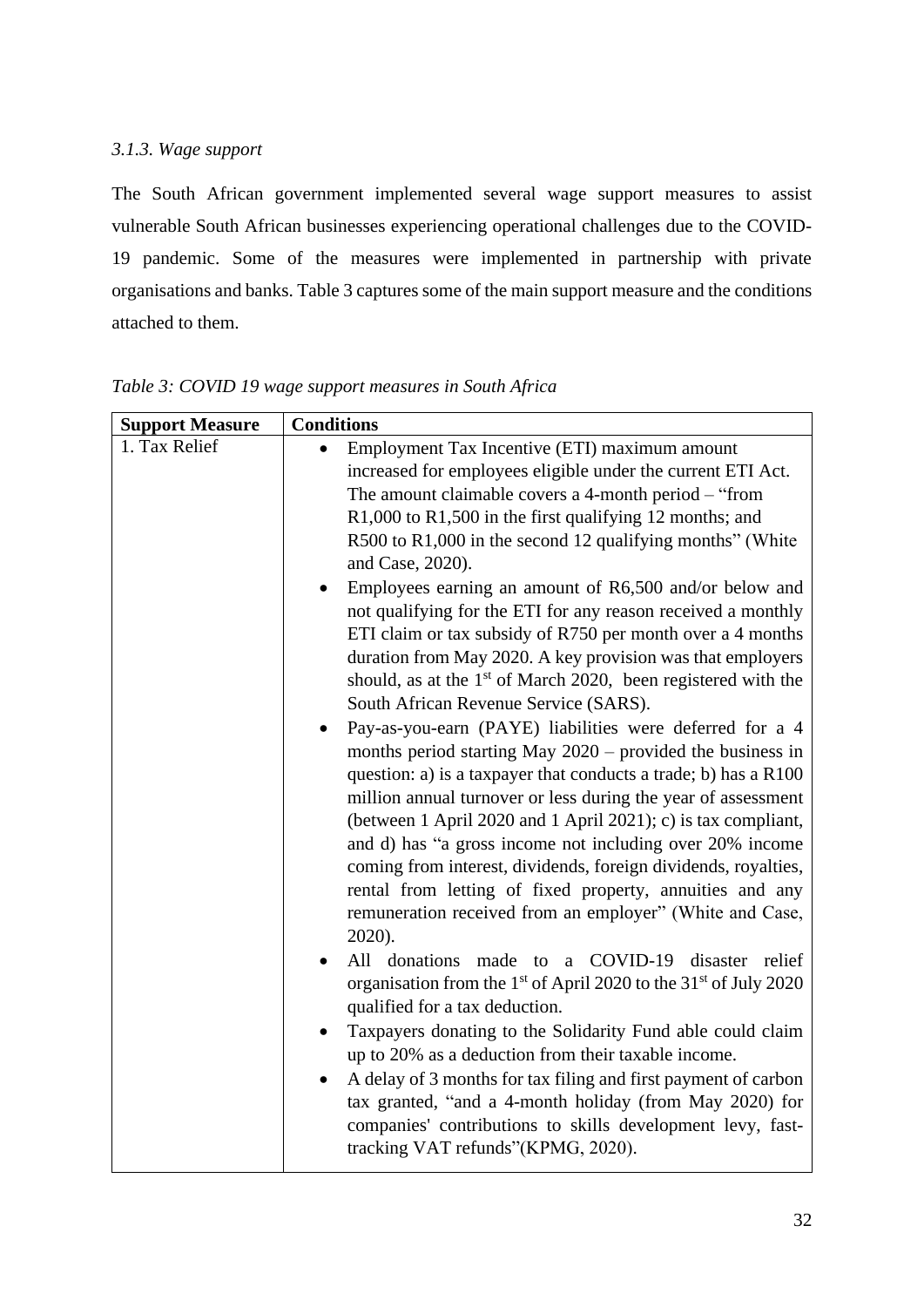| 2. Temporary<br>Employee/Employer<br>Relief Scheme (C19)<br>TERS)                     | The C19 TERS Directive was initially issued by the<br>Department of Employment and Labour Minister in the 25 <sup>th</sup><br>of March 2020 Government Gazette, and subsequently<br>revised in the Government Gazette 43216 of 8 April 2020.<br>The benefit was further extended for specific employee<br>categories for an additional period of six-weeks as gazetted in<br>Government Gazette 43611 of 13 August 2020. A further<br>extension was granted on the $7th$ of September 2020 for the<br>State of Disaster period.                           |                      |
|---------------------------------------------------------------------------------------|-----------------------------------------------------------------------------------------------------------------------------------------------------------------------------------------------------------------------------------------------------------------------------------------------------------------------------------------------------------------------------------------------------------------------------------------------------------------------------------------------------------------------------------------------------------|----------------------|
|                                                                                       | A special benefit for those employees losing part or all of their<br>income due to the pandemic was created under the<br>Unemployment Insurance Fund (UIF).<br>A company could qualify for C19 TERS benefit if it was not<br>$\bullet$<br>operational (or part of it was closed) due directly to the                                                                                                                                                                                                                                                      |                      |
|                                                                                       | pandemic for a 3-month period or less.<br>In essence, to qualify for C19 TERS, a company should have<br>satisfied the following requirements: "a) registered with the<br>UIF; b) comply with application procedures of the scheme; c)<br>company's closure to be linked directly to the pandemic"<br>(White and Case, 2020).                                                                                                                                                                                                                              |                      |
|                                                                                       | Employees eligible to receive C19 TERS benefits include<br>those who did experience or will experience income loss due<br>to a temporary closure of operations; and who were actively<br>employed before the national lockdown started on the $27th$ of<br>March 2020.                                                                                                                                                                                                                                                                                    |                      |
|                                                                                       | A salary amount of R17,712 per month was set as the<br>maximum amount vis-à-vis calculating the benefits to be paid<br>to qualifying employees. Payment would be done in terms of<br>the sliding scale of the income replacement rate as set out in<br>the 2001 Unemployment Insurance Act.                                                                                                                                                                                                                                                               |                      |
|                                                                                       | No less than R3,500 would be paid out as benefit to an<br>employee. As noted by White and Case (2020), "should an<br>employee's income in terms of the income replacement<br>sliding scale fall below R3,500, the employee will be paid a<br>replacement income equal to that amount".                                                                                                                                                                                                                                                                    |                      |
| 3. Small, Micro and<br>Medium-Sized<br>Enterprises<br>(SMMEs) Support<br>Intervention | "Debt Relief Fund<br>This<br>included<br>and<br>$\bullet$<br>Growth/Resilience Facility to mitigate the impact of expected<br>economic slowdown on SMMEs in the country due to the<br>pandemic" (White and Case, 2020).<br>The Debt Relief Fund comprised of soft-loan funding for<br>SMMEs for a 6 months period commencing 1 April 2020.<br>The Business Growth/Resilience Facility had provisions for<br>bridging finance, working capital, order finance, stock, and<br>finance to equip small businesses that are into critical medical<br>supplies. | <b>Business</b><br>a |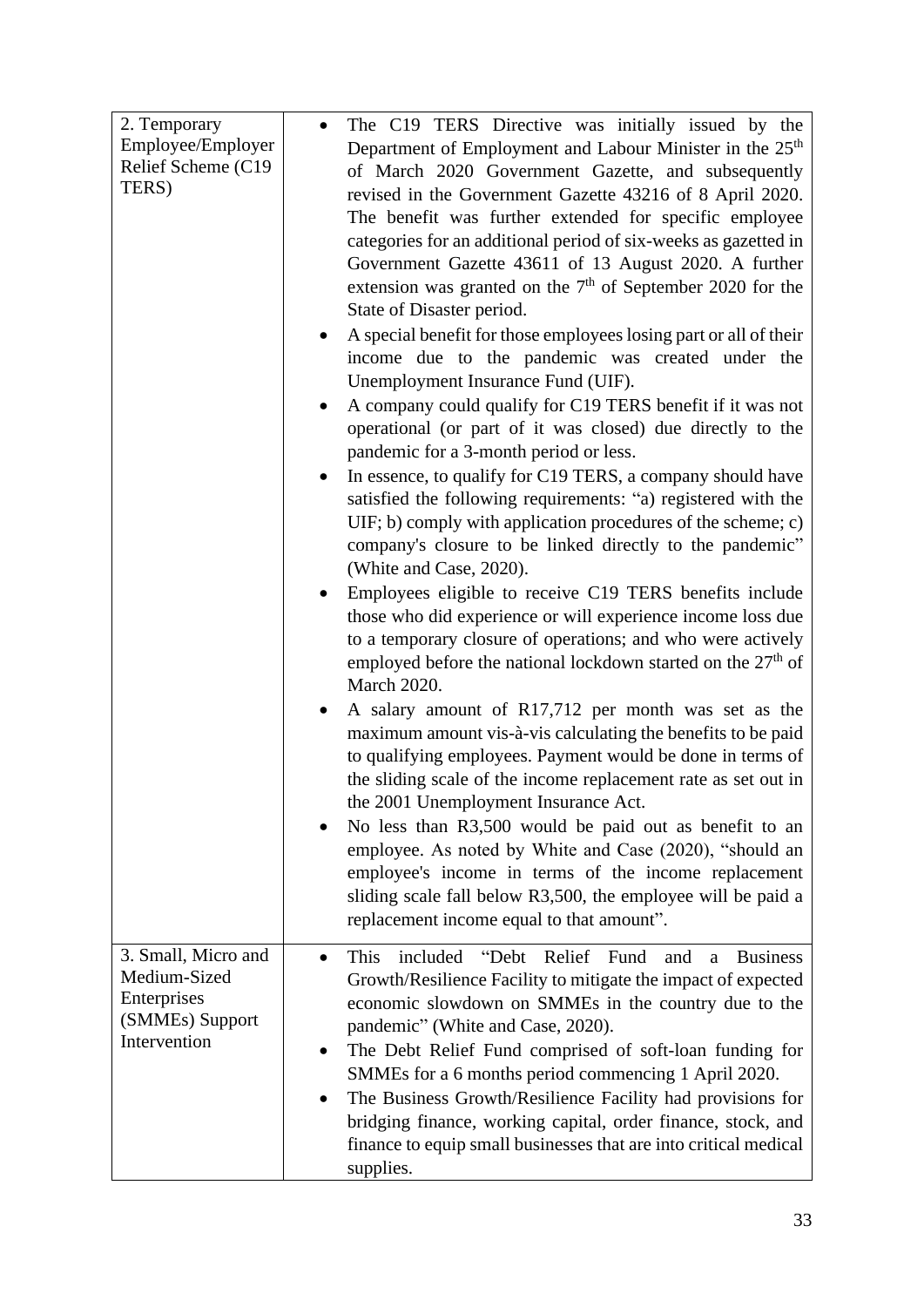|                                                                                         | In order to qualify for the SMME Support Intervention relief,<br>$\bullet$<br>the business must: "a) have been registered with CIPC by 28<br>February 2020, at least; b) be owned by South African citizens<br>100%; c) have employees consisting of 70% South Africans;<br>d) be compliant with South African Revenue Services and the<br>UIF" (KPMG, 2020).                                                                                                                                                                                                                                                                                                                                                                                                                                                                                                                                                                                                                                                                                |
|-----------------------------------------------------------------------------------------|----------------------------------------------------------------------------------------------------------------------------------------------------------------------------------------------------------------------------------------------------------------------------------------------------------------------------------------------------------------------------------------------------------------------------------------------------------------------------------------------------------------------------------------------------------------------------------------------------------------------------------------------------------------------------------------------------------------------------------------------------------------------------------------------------------------------------------------------------------------------------------------------------------------------------------------------------------------------------------------------------------------------------------------------|
| 4. South African<br><b>Future Trust</b><br>(SAFT)                                       | The Oppenheimer family established this trust to financially<br>support SMMEs in partnership with various local banks.<br>SAFT funds are interest-free over a 5 year duration and were<br>disbursed as concessionary loans to SMMEs which qualify.<br>They were administered by partner banking institutions on<br>behalf of SAFT.<br>SMMEs meeting the following criteria were eligible for<br>SAFT support: "a) turnover below R25, 000, 000 per year; b)<br>business adversely affected by the pandemic; c) business has<br>been trading for at least 2 years; and d) business was viable as<br>at 29 February 2020" (White and Case, 2020).                                                                                                                                                                                                                                                                                                                                                                                              |
| 5. Guaranteed Loan<br><b>Scheme for Small</b><br>and Medium-Sized<br>Enterprises (SMEs) | Worth R200 billion, this facility was implemented in<br>partnership with National Treasury, the country's major<br>banks, and the South African Reserve Bank.<br>Loan not eligible for use on such expenses as paying<br>$\bullet$<br>dividends, paying off other existing loans,<br>making<br>investments, or paying bonuses.<br>Loan to be paid out in monthly instalments up to 3 months.<br>$\bullet$<br>After that, no further payment would be expected for the<br>succeeding 3 months.<br>The loan and interest to be paid off within a 5-year period.<br>To qualify, the business must: "a) have an annual group<br>turnover of not more than R300 million; b) be up to date with<br>its loan payments to the relevant bank as well as hold an<br>account with no loans at the relevant bank as at end of<br>February 2020; c) have an existing relationship with the bank<br>granting the loan; d) be registered with SARS; and e) be in<br>financial distress due to the pandemic and/or the lockdowns"<br>(White and Case, 2020). |

*Sources: KPMG, 2020; White and Case, 2020*

## <span id="page-33-0"></span>*3.1.4. Basic income grant conversation*

Debate and conversation around a basic income grant (BIG) in South Africa have been around for close to 20 years, with previous research concluding that a BIG can actually reduce poverty in the country by as much as 75% (BusinessTech, 2020). Successive administrations in the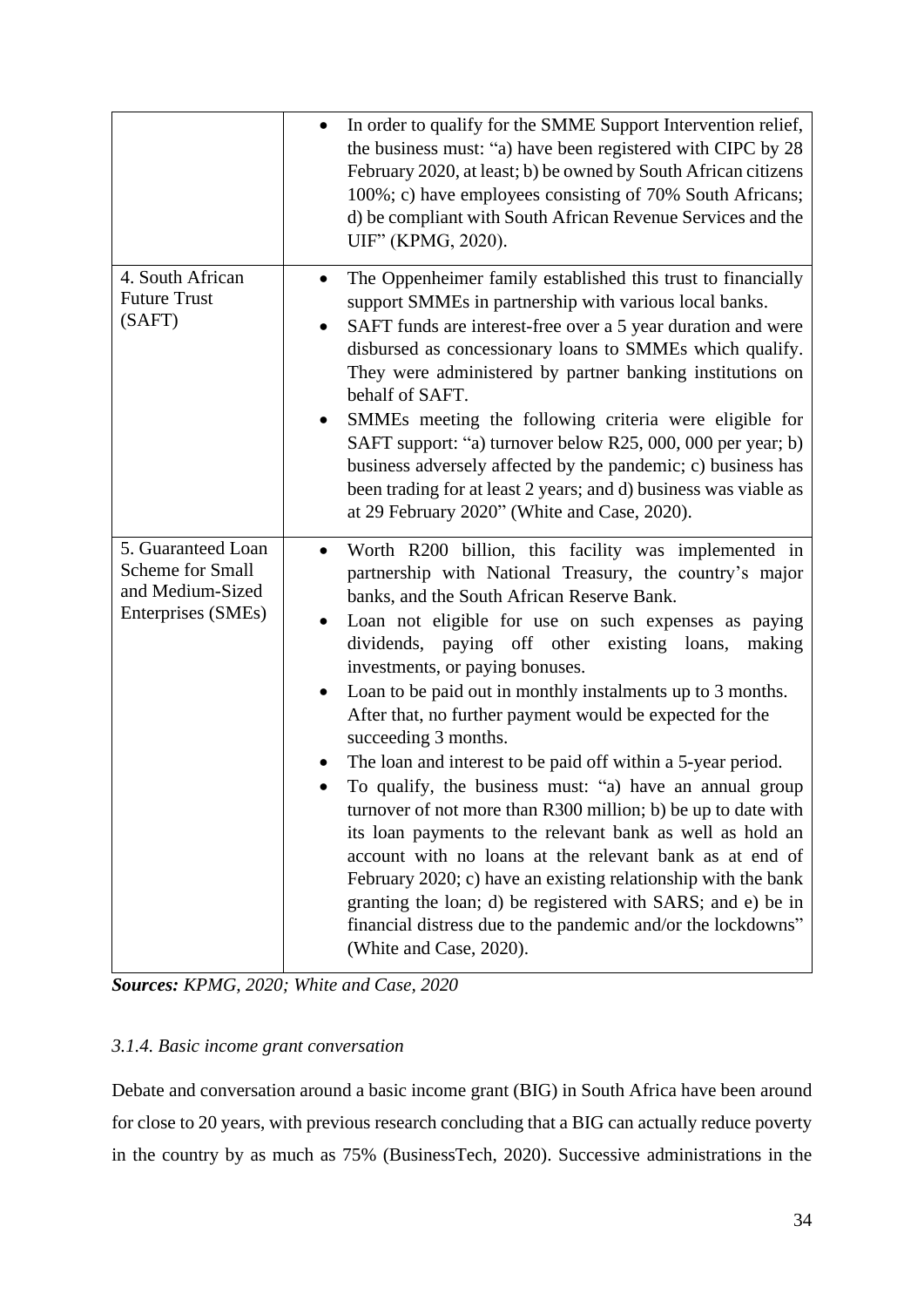country have however not been actively pushing to actualise the BIG idea. With the introduction of the monthly R350 SRD grant in April 2020 to assist vulnerable South Africans in the context of COVID-19 and the lockdown, the BIG debate has assumed new momentum. The proposal by economists, academics, and civil society groups is that the BIG should be the longer-term replacement for the shorter-term SRD grant and other COVID-19 relief measures. As highlighted by Business Tech (2020), under the current proposals, a BIG should be: a) payable to anyone aged between 18-59 years; b) around R500 monthly; c) availed to anyone not receiving any other benefit and not be based on unemployment; d) administered by SASSA which is responsible for paying current grants through a pre-paid card-based system.

Pienaar et al (2020) articulate that a BIG would provide "a regular and predictable income as a universal and unconditional entitlement, thereby reducing poverty and inequality more effectively than means-tested schemes". This is in the context that South Africans who are unemployed and aged between 18-59 have typically not been included in social protection measures, yet with the implementation of the COVID-19 inspired lockdown and the resultant downsizing or closing of businesses, the number of people in this category has increased by about 2.2 million (Pienaar et al, 2020). The governing African National Congress (ANC) party has noted that whist the BIG idea is valid and overdue for implementation, drawing up financing mechanisms for it and getting parliament to approve it could take up to two years (Mahlaka, 2021).

#### <span id="page-34-0"></span>**4. CONCLUSION AND RECOMMENDATIONS**

South Africa was vulnerable to FNS even before the pandemic outbreak, with unemployment at high and unsustainable levels. COVID-19 has worsened the situation due to the lockdown impact on the economy, employment opportunities, strain on and closure of businesses, and job losses (Nyamwanza et al, 2020). This led to an increased number of people in need of food aid as many households became financially insecure and vulnerable to hunger. Hunger had a stark racial gradient, with the African hunger rate between six and eleven times the white hunger rate over the analysis period. Various forms of support were rolled out by the government and NGOs to alleviate the social impact of COVID-19; additionally, social disaster relief funds were provided as coordinated by DSD and other social service players. A number of challenges and bottlenecks compromised the effectiveness of these measures. For instance, lack of data on who needs support, the bureaucracy involved in verifying disaster relief funds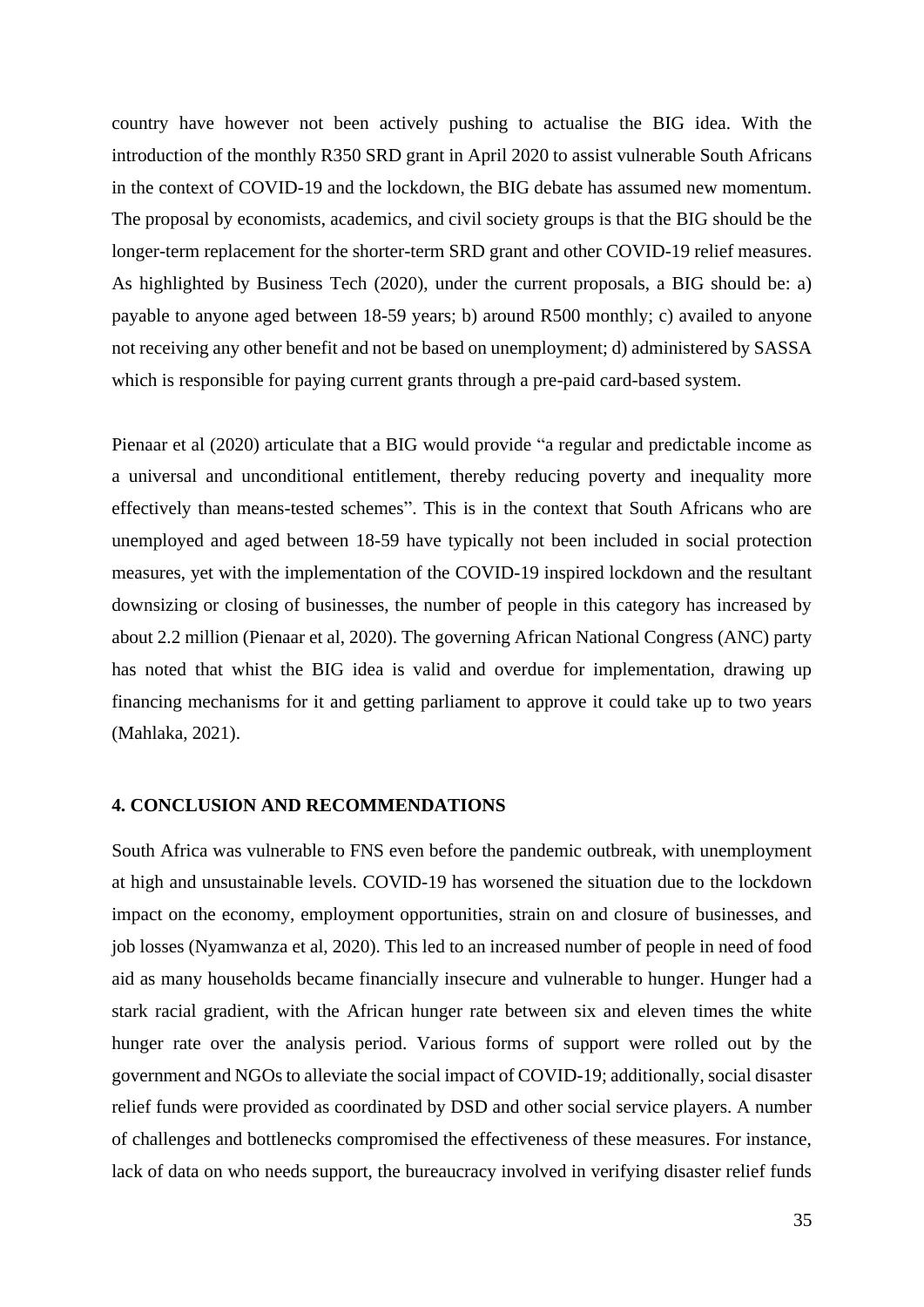and food claims on the part of government, and lack of coordination and communication among state and non-state actors hampered support measures e.g., around food distribution (Davis, 2020; Nyamwanza et al, 2020).

The COVID-19 pandemic has undermined efforts towards achieving targets around the sustainable development goal (SDG) on ending hunger, achieving food security, improving nutrition, and promoting sustainable agriculture (SDG 2). The meaning of insights synthesised in this report for realising South Africa's SDGs is hard to pinpoint with any degree of accuracy in the absence of updated official statistics. The official statistical agency, STATSSA, is yet to update the 2019 SDG country report with data collected during different waves of the pandemic in 2020 and 2021. Notwithstanding this lack of current statistical evidence, intuition and logical inference suggest that the scale and duration of the Covid-19 pandemic undermined progress towards all SDGs with a bearing on the food and nutrition security status of the most vulnerable people (Jacobs and Nyamwanza 2020). Complex dynamics triggered by different levels of lockdown during the first wave of the pandemic led to major disruptions to the food system in the country, giving rise to a dramatic increase in hunger in most households, as well as delays in health care seeking behaviour thereby compromising child nutrition and health (Nyamwanza et al, 2020). Progress towards realisation of SDG 2 targets in the context of COVID-19 in South Africa therefore continues to be compromised through general economic slowdown, constriction of business and employment opportunities as well as "decreased investment in agriculture, government spending and aid support to farmers" (Udmale et al, 2020).

The chapter recommends the following:

- 1. Social grants top-ups and the COVID-19 special grants of R350 should be implemented as a long-term mechanism, as proposed by economists, academics, and civil society groups. In addition, government should ensure that necessary systems are in place to timeously process applications and payments related to social assistance measures in order to avoid backlogs and delays in payments.
- 2. Given the dire food insecurity situation in the country due to the pandemic, we encourage, like many food system players have done, that social protection measures be expanded to reach a huge proportion of population. This should include those who are still technically employed, but their remuneration has decreased. We encourage that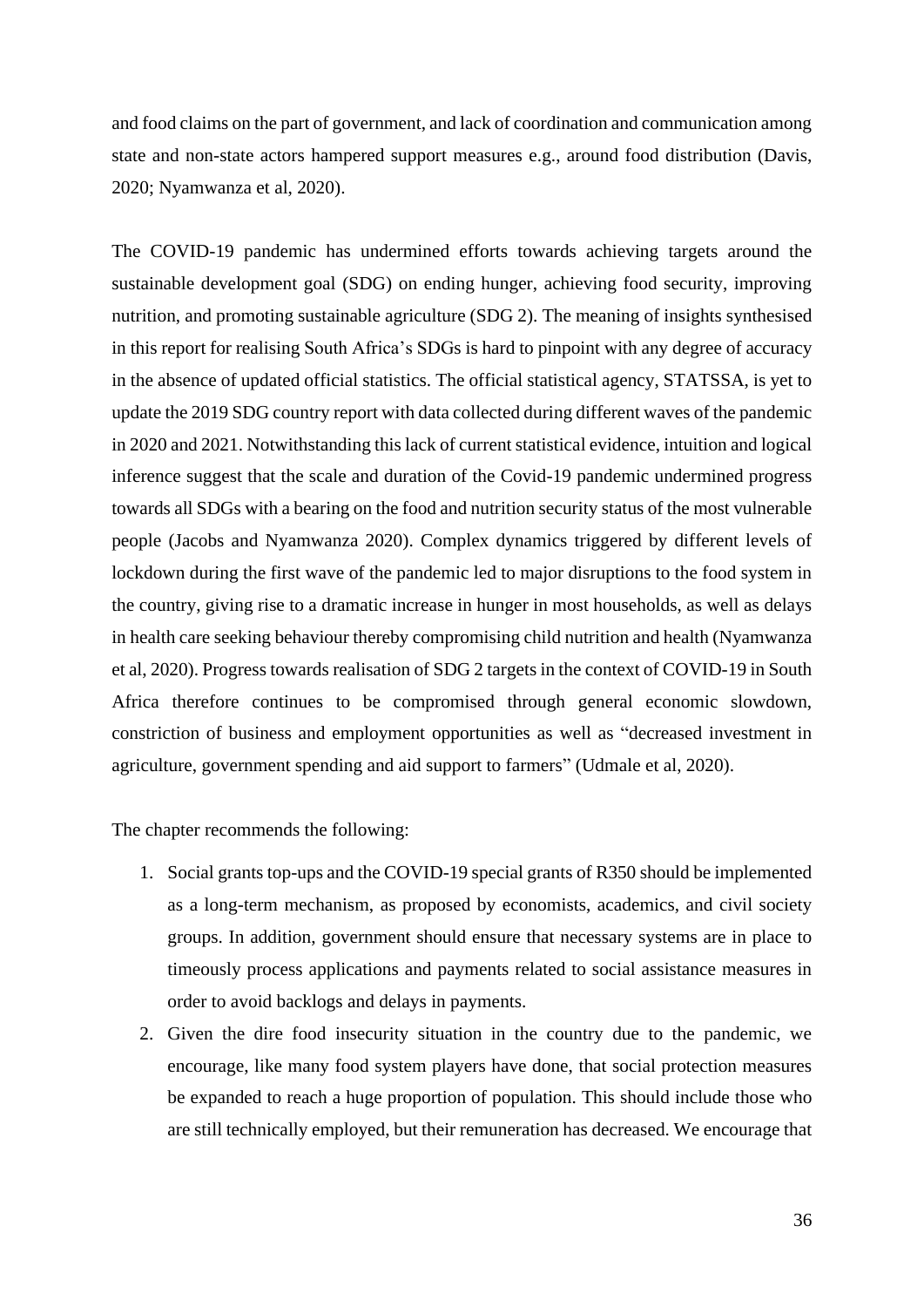the discussions, processes, and modalities around BIG be accelerated, so that it be introduced as soon as possible.

- 3. There is need for a stronger coordinated approach between and among state and nonstate players in deploying efforts and resources vis-à-vis responding to similar shocks in the future.
- 4. There is an urgent need to also protect informal workers through the unemployment insurance scheme as these workers did not benefit from the COVID-19 social insurance programmes, considering the vital role they play in the economy.
- 5. Given that prices of some basic food items have increased, there is a case for subsidizing certain food items to ensure that poor communities also eat diverse diets.
- 6. Disruptions in the food system should be used as an opportunity by policy makers to influence the system so that it delivers food that is not only nutritious, but also affordable to most people. The focus of policy makers going forward should not be in trying to restore the food system to its previous levels, which largely excluded most people, but to intervene in ways that orient the food system towards nutritious and affordable foods.
- 7. There has to be a clear conversation and policy position around migration and food security. This is in the context of unclear policy positions on dealing with undocumented foreign nationals particularly vis-à-vis food aid and social assistance especially during the hard lockdown period. With many undocumented foreign nationals losing their (mostly informal) sources of livelihoods during this period, it was not clear whether they were also eligible for food aid and other social assistance. Subsequently they were initially left out of government sponsored food aid and social assistance programmes, although they were receiving assistance from various NGOs. In a related point, it was reported that some undocumented immigrants were hesitant to go to designated points to obtain food aid in fear of getting arrested and/or being deported. Therefore, there has to be a clear policy position on undocumented immigrants and aid in the context of such emergencies as COVID-19.
- 8. There is need for detailed statistical evidence on the impacts of different waves of the pandemic on food security, nutrition, and development, to quantify the hunger status of the population with pinpoint accuracy towards updating the SDG country report. Quantifying the impacts of the pandemic on each dimension of food and nutrition security status, including institutional mechanisms of the agro-food value chains,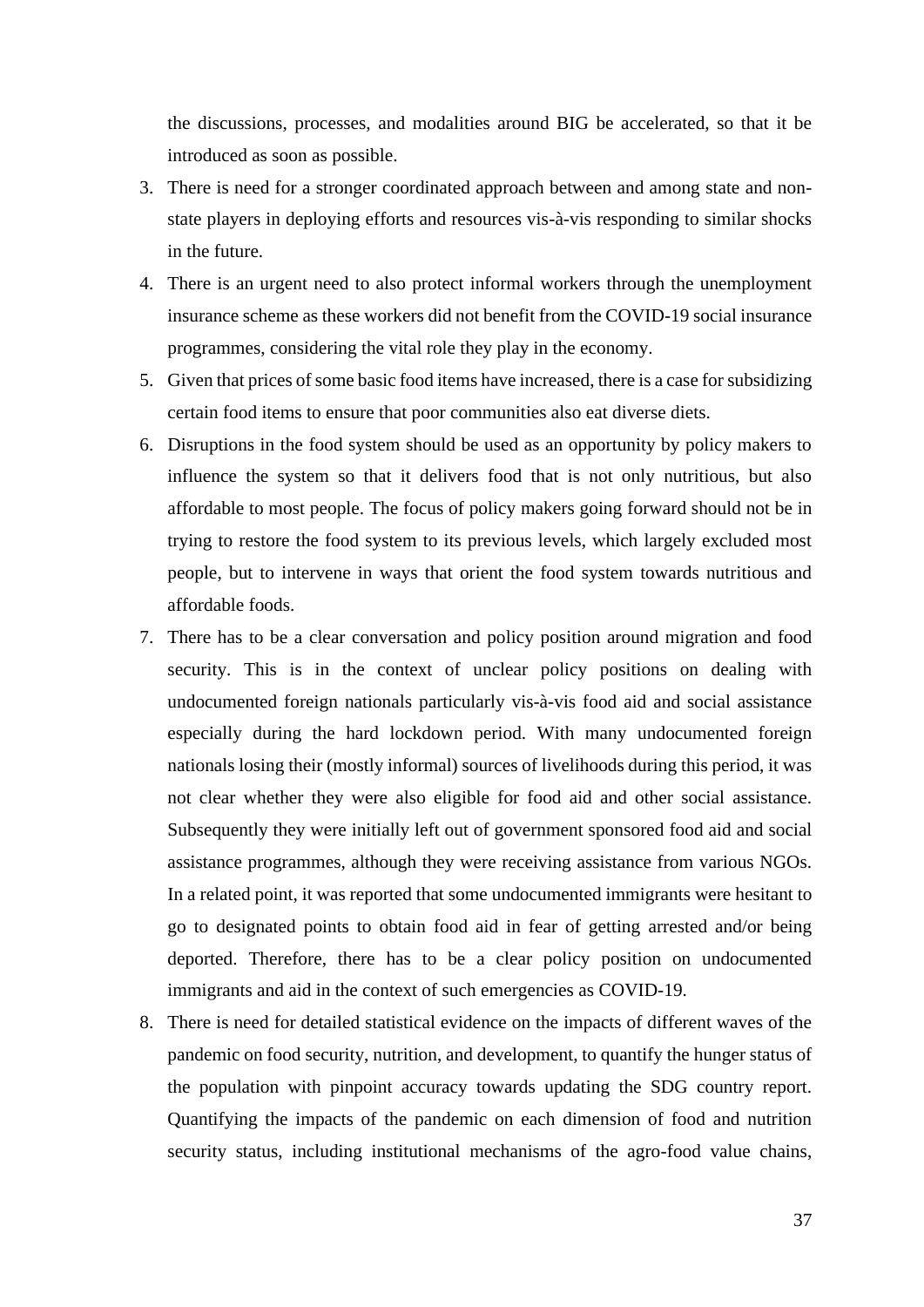should be integral to efforts to accurately track and monitor related SDGs and to search for a sustainable post-pandemic socioeconomic transition.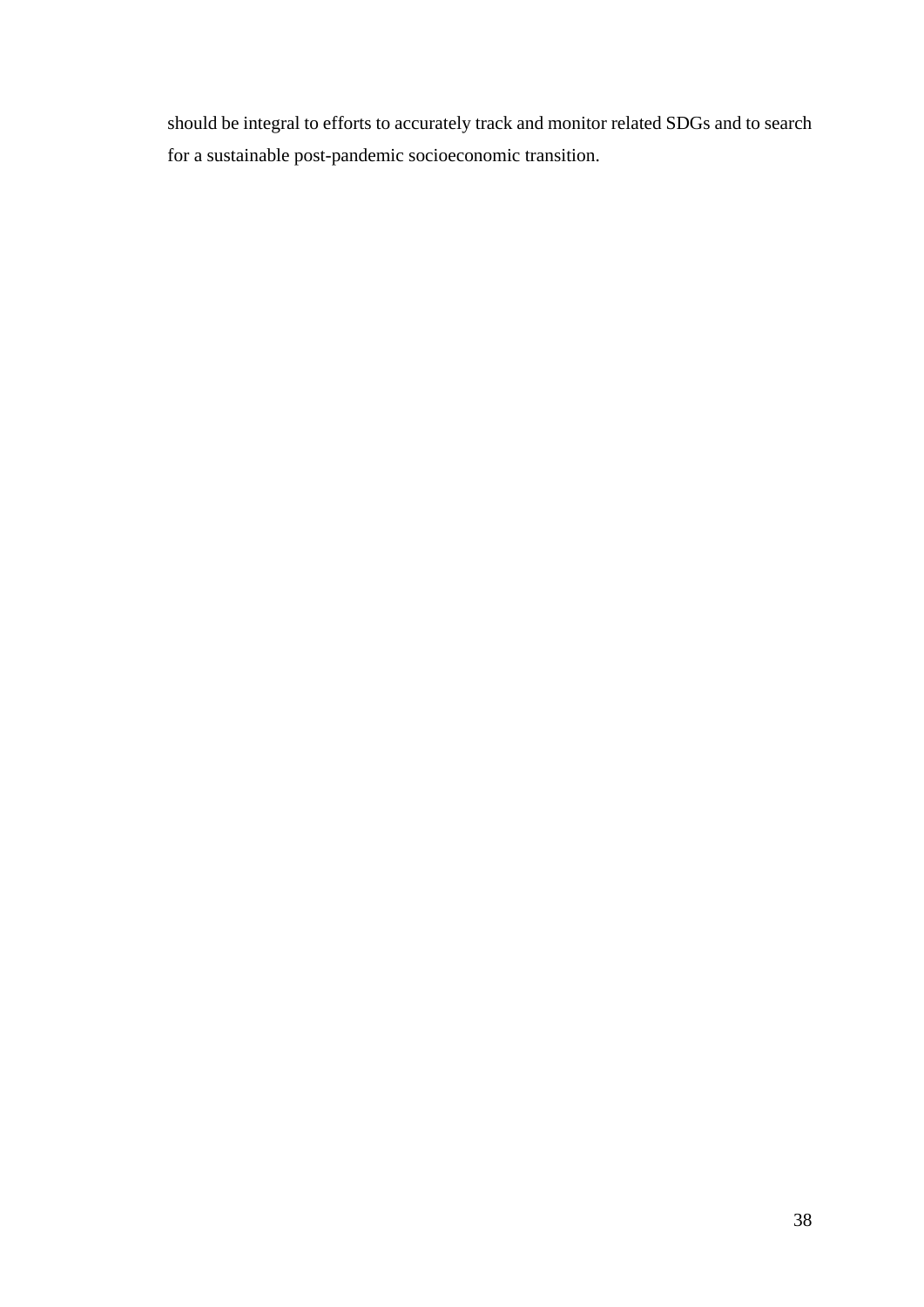## <span id="page-38-0"></span>**REFERENCES**

Baleta, A. (2020). Dramatic drop in SA's immunisation rates. *Spotlight* [online], 24 June 2020. Available from: [https://www.spotlightnsp.co.za/2020/06/24/dramatic-drop-in-sas](https://www.spotlightnsp.co.za/2020/06/24/dramatic-drop-in-sas-immunisation-rates/)[immunisation-rates/](https://www.spotlightnsp.co.za/2020/06/24/dramatic-drop-in-sas-immunisation-rates/) [accessed 25 May 2021]

Brophy, T., Branson, N., Daniels, R. C., Leibbrandt, M., Mlatsheni, C., and Woolard, I. (2018). *National Income Dynamics Study panel user manual. Release 2018. Version 1*. Southern Africa Labour and Development Research Unit. Cape Town.

BusinessTech. (2020). *Here's how many South Africans are taking pay cuts during lockdown* [online], 20 May 2020. Available from: [https://businesstech.co.za/news/finance/400053/heres](https://businesstech.co.za/news/finance/400053/heres-how-many-south-africans-are-taking-pay-cuts-during-lockdown/)[how-many-south-africans-are-taking-pay-cuts-during-lockdown/](https://businesstech.co.za/news/finance/400053/heres-how-many-south-africans-are-taking-pay-cuts-during-lockdown/) [accessed 25 May 2021]

Davis, R. (2020). The biggest lockdown threat: Hunger, hunger, everywhere. *Daily Maverick*  [online], 17 April 2020. Available from: [https://www.dailymaverick.co.za/article/2020-04-17](https://www.dailymaverick.co.za/article/2020-04-17-the-biggest-lockdown-threat-hunger-hunger-everywhere/) [the-biggest-lockdown-threat-hunger-hunger-everywhere/](https://www.dailymaverick.co.za/article/2020-04-17-the-biggest-lockdown-threat-hunger-hunger-everywhere/) [accessed 25 May 2021]

Department of Social Development – Western Cape (DSD-WC). (2020). *Western Cape Department of Social Development (DSD) food parcels; Social relief of distress (SRD) grants,*  [online]. Available from: <https://coronavirus.westerncape.gov.za/food-relief> [accessed 25 May 2021]

Devereaux, S. (2020). Social protection responses to the Covid-19 lockdown in South Africa. *The Conversation* [online], 6 April 2020. Available from: [https://theconversation.com/social](https://theconversation.com/social-protection-responses-to-the-covid-19-lockdown-in-south-africa-134817)[protection-responses-to-the-covid-19-lockdown-in-south-africa-134817](https://theconversation.com/social-protection-responses-to-the-covid-19-lockdown-in-south-africa-134817) [accessed 25 May 2021]

Dlamini, S. (2020). *Premier Fishing donates food parcels to workers impacted by Covid-19*. *IOL* [online], 5 May 2020. Available from: [https://www.iol.co.za/business](https://www.iol.co.za/business-report/companies/premier-fishing-donates-food-parcels-to-workers-impacted-by-covid-19-47561041)[report/companies/premier-fishing-donates-food-parcels-to-workers-impacted-by-covid-19-](https://www.iol.co.za/business-report/companies/premier-fishing-donates-food-parcels-to-workers-impacted-by-covid-19-47561041) [47561041](https://www.iol.co.za/business-report/companies/premier-fishing-donates-food-parcels-to-workers-impacted-by-covid-19-47561041) [accessed 25 May 2021]

Food Forward. (2020). Available from: [https://foodforwardsa.org](https://foodforwardsa.org/) [accessed 25 May 2021]

Gift of the Givers. (2020). *Hunger Alleviation*. Available from: <https://giftofthegivers.org/hunger-alleviation/> [accessed 25 May 2021]

Ingle, K., Brophy, T. and Daniels, R. (2020a). *Panel user manual. Wave 2 National Income Dynamics Study (NIDS)-Coronavirus Rapid Mobile Survey (CRAM).* Available from: [https://cramsurvey.org/wp-content/uploads/2020/09/NIDS-CRAM\\_Wave2\\_Panel-User-](https://cramsurvey.org/wp-content/uploads/2020/09/NIDS-CRAM_Wave2_Panel-User-Manual.pdf)[Manual.pdf](https://cramsurvey.org/wp-content/uploads/2020/09/NIDS-CRAM_Wave2_Panel-User-Manual.pdf) [accessed 25 May 2021]

Ingle, K., Brophy, T. and Daniels, R. (2020b). *Panel user manual: Wave 3 beta 1 release December 2020. Wave 3 National Income Dynamics Study (NIDS)-Coronavirus Rapid Mobile Survey (CRAM).* Available from: [https://cramsurvey.org/wp-content/uploads/2021/02/01.-](https://cramsurvey.org/wp-content/uploads/2021/02/01.-Spaull-N.-Daniels-R.-C-et-al.-2021-NIDS-CRAM-Wave-3-Synthesis-Report.pdf) [Spaull-N.-Daniels-R.-C-et-al.-2021-NIDS-CRAM-Wave-3-Synthesis-Report.pdf](https://cramsurvey.org/wp-content/uploads/2021/02/01.-Spaull-N.-Daniels-R.-C-et-al.-2021-NIDS-CRAM-Wave-3-Synthesis-Report.pdf) [accessed 25 May 2021]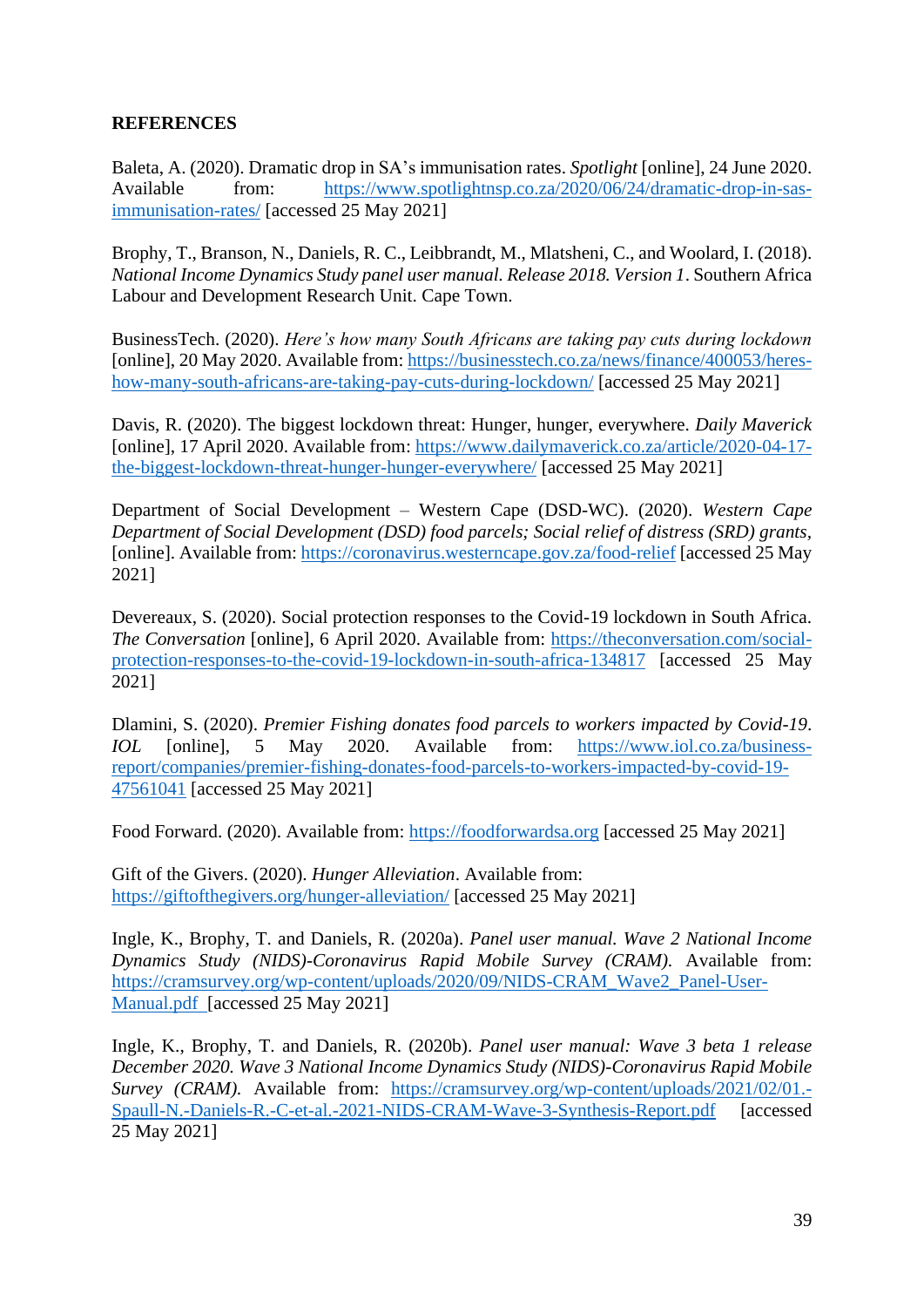Jacobs, P., Nwosu, C., Parker, W., Nyamwanza, A., Mabharwana, N., Babalola, M., Maila, M., Mkhabele, K., Makobane, L. and Malinga, F. (2020). *A comprehensive status report on population, food and nutrition security and sustainable development in South Africa.* Unpublished report.

Jacobs, P. & Nyamwanza, A. (2020) Stronger policy coordination for better food and nutrition security outcomes. (HSRC Policy Brief, March).<http://hdl.handle.net/20.500.11910/15229>

Kerr, C. C., Stuart, R. M., Mistry, D., Abeysuriya, R. G., Hart, G., Rosenfeld, K., Selvaraj, P., Núñez, R. C., Hagedorn, B., George, L., Izzo, A., Palmer, A., Delport, D., Bennette, C., Wagner, B., Change, S., Cohen, J., Panovska-Griffiths, J., Jastrzebski, M., Oron, A. P., Wenger, E., Famulare, M. and Klein, D. J. (2020). Covasim: an agent-based model of COVID-19 dynamics and interventions. *medRxiv* [online], Available from: <https://www.medrxiv.org/content/10.1101/2020.05.10.20097469v1> [accessed 25 May 2021]

Kiewit, L. (2020). Not enough Covid-19 food parcels. *Mail & Guardian* [online], 16 April 2020. Available from: [https://mg.co.za/article/2020-04-16-not-enough-covid-19-food](https://mg.co.za/article/2020-04-16-not-enough-covid-19-food-parcels/)[parcels/.](https://mg.co.za/article/2020-04-16-not-enough-covid-19-food-parcels/) [accessed 25 May 2021]

KPMG. (2020). *South Africa government and institution measures in response to COVID-19*. Available from: [https://home.kpmg/xx/en/home/insights/2020/04/south-africa-government](https://home.kpmg/xx/en/home/insights/2020/04/south-africa-government-and-institution-measures-in-response-to-covid.html)[and-institution-measures-in-response-to-covid.html](https://home.kpmg/xx/en/home/insights/2020/04/south-africa-government-and-institution-measures-in-response-to-covid.html) [accessed 25 May 2021]

Mahlaka, R. (2021). ANC policymakers endorse a basic income grant, but it is still far from being implemented. *Daily Maverick* [online], 25 January 2021. Available from: [https://www.dailymaverick.co.za/article/2021-01-25-anc-policymakers-endorse-a-basic](https://www.dailymaverick.co.za/article/2021-01-25-anc-policymakers-endorse-a-basic-income-grant-but-it-is-still-far-from-being-implemented/)[income-grant-but-it-is-still-far-from-being-implemented/](https://www.dailymaverick.co.za/article/2021-01-25-anc-policymakers-endorse-a-basic-income-grant-but-it-is-still-far-from-being-implemented/) [accessed 25 May 2021]

Masaubi, Q. (2020). What you need to know about SA's R500bn Covid-19 support package. *City Press* [online]. 21 April 2020. Available from: [https://www.news24.com/citypress/news/what-you-need-to-know-about-sas-r500bn-covid-](https://www.news24.com/citypress/news/what-you-need-to-know-about-sas-r500bn-covid-19-support-package-20200421)[19-support-package-20200421](https://www.news24.com/citypress/news/what-you-need-to-know-about-sas-r500bn-covid-19-support-package-20200421) [accessed 25 May 2021].

Masiwa, D. (2020). Covid-19: Farmers are godsend during this pandemic. *Food for Mzansi VKB News* [online], 24 April 2020. Available from: [https://www.foodformzansi.co.za/covid-](https://www.foodformzansi.co.za/covid-19-farmers-are-godsent-during-this-pandemic/)[19-farmers-are-godsent-during-this-pandemic/](https://www.foodformzansi.co.za/covid-19-farmers-are-godsent-during-this-pandemic/) [accessed 25 May 2021]

Maxwell, D., Vaitla, B. and Coates, J. (2014). How do indicators of household food insecurity measure up? An empirical comparison from Ethiopia. *Food Policy*, vol. 47, pp. 107-16.

May, J., Witten, C. and Lake, L. (2020). *South African Child Gauge 2020. Food and nutrition security.* Availabe from:

[http://www.ci.uct.ac.za/sites/default/files/image\\_tool/images/367/Child\\_Gauge/South\\_Africa](http://www.ci.uct.ac.za/sites/default/files/image_tool/images/367/Child_Gauge/South_African_Child_Gauge_2020/ChildGauge_2020_screen_final.pdf) [n\\_Child\\_Gauge\\_2020/ChildGauge\\_2020\\_screen\\_final.pdf.](http://www.ci.uct.ac.za/sites/default/files/image_tool/images/367/Child_Gauge/South_African_Child_Gauge_2020/ChildGauge_2020_screen_final.pdf) [accessed 25 May 2021]

Mvumvu, Z. (2020). Lindiwe Zulu speaks about Covid-19 food parcel controversy. *Sowetan Live* [online], 11 May 2020. Available from: [https://www.sowetanlive.co.za/news/south](https://www.sowetanlive.co.za/news/south-africa/2020-05-11-lindiwe-zulu-speaks-about-covid-19-food-parcel-controversy/)[africa/2020-05-11-lindiwe-zulu-speaks-about-covid-19-food-parcel-controversy/](https://www.sowetanlive.co.za/news/south-africa/2020-05-11-lindiwe-zulu-speaks-about-covid-19-food-parcel-controversy/) [accessed 25 May 2021]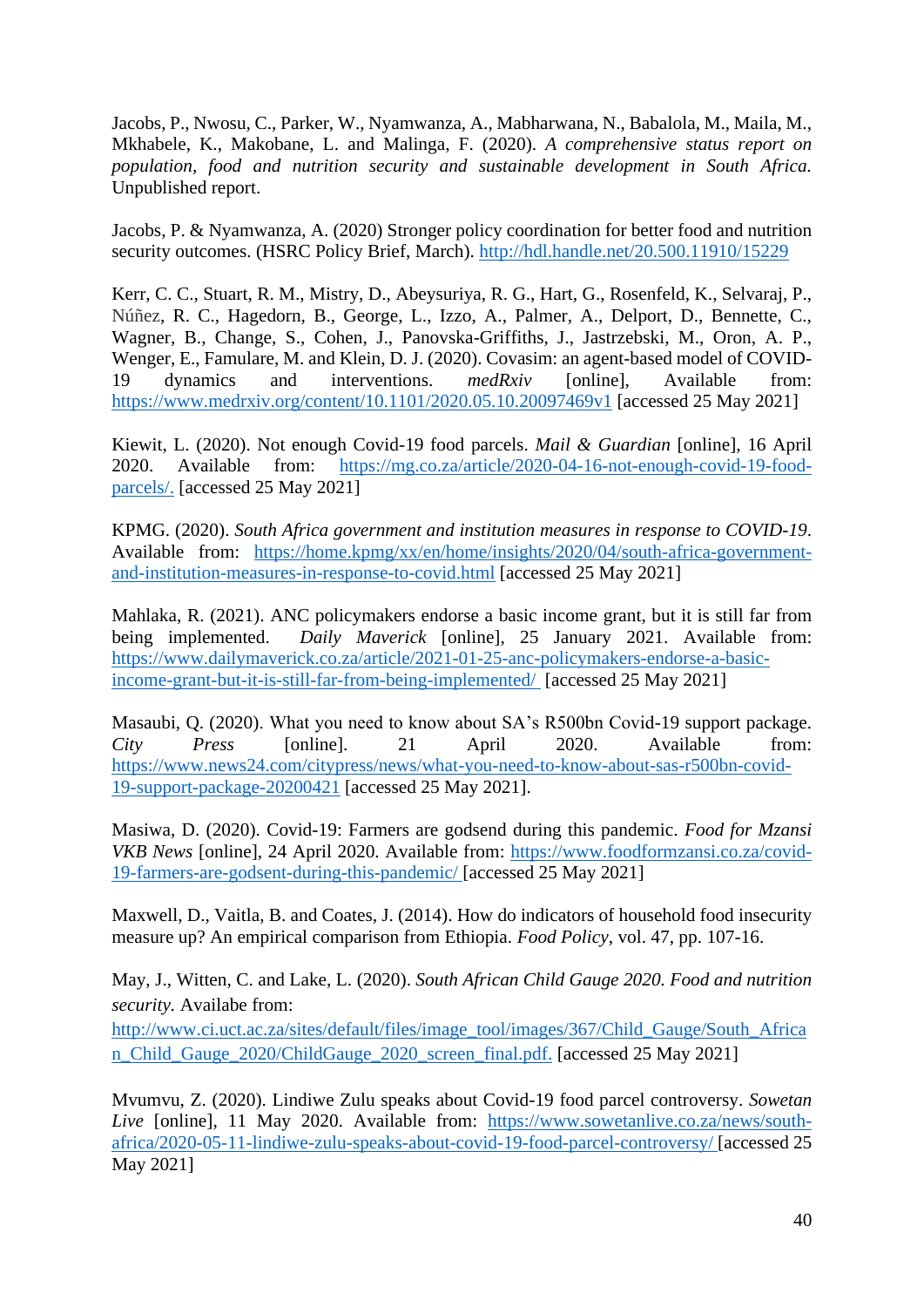National Department of Health, Statistics South Africa, South African Medical Council, and ICF. (2016). *South Africa Demographic and Health Survey 2016*. Pretoria, South Africa, and Rockville, Maryland, USA. Available from:

<https://dhsprogram.com/pubs/pdf/FR337/FR337.pdf> [accessed 25 May 2021]

NICD COVID-19 and DATCOV teams. (2021). *Epidemiology and clinical characteristics of laboratory confirmed COVID-19 among individuals aged ≤19 years, South Africa, 1 March 2020-13 February 2021.* Available from: [https://www.nicd.ac.za/wp](https://www.nicd.ac.za/wp-content/uploads/2021/03/Monthly-Covid-19-In-Children-Surveillance-Report-week-8.pdf)[content/uploads/2021/03/Monthly-Covid-19-In-Children-Surveillance-Report-week-8.pdf](https://www.nicd.ac.za/wp-content/uploads/2021/03/Monthly-Covid-19-In-Children-Surveillance-Report-week-8.pdf) [accessed 25 May 2021]

NIDS-CRAM. (2020). *National Income Dynamics Study-Coronavirus Rapid Mobile Survey (NIDSCRAM) 2020, Wave 1* [dataset]. Version 1.1.0.

Nyamwanza, A.M., Jacobs, P., Sinyolo, S., Parker, W., Mcata, B., Mpyana, M., Makobane, L., Maila, M., Mkhabela, K., Babalola, M., Dyantyi, P., Molewa, O., Lekomanyane, P. & Booys, M. (2020) *Rapid assessment of the impact of Covid-19 on agriculture and the food system in South Africa*. (Commissioned by the Department of Agriculture, Land Reform and Rural Development, October). Available from:

<http://repository.hsrc.ac.za/handle/20.500.11910/16279>

Nwosu, C. O. (2021). Childcare and depression during the coronavirus pandemic in South Africa: A gendered analysis. *Wave 3 NIDS-CRAM Working paper*, No.8. Available from: [https://cramsurvey.org/wp-content/uploads/2021/02/8.-Nwosu-C.-2021-Childcare-and](https://cramsurvey.org/wp-content/uploads/2021/02/8.-Nwosu-C.-2021-Childcare-and-depression-during-the-coronavirus-pandemic-in-South-Africa-A-gendered-analysis-1.pdf)[depression-during-the-coronavirus-pandemic-in-South-Africa-A-gendered-analysis-1.pdf](https://cramsurvey.org/wp-content/uploads/2021/02/8.-Nwosu-C.-2021-Childcare-and-depression-during-the-coronavirus-pandemic-in-South-Africa-A-gendered-analysis-1.pdf) [accessed 25 May 2021]

Payne, S. (2020). Food parcel discrimination under scrutiny as Western Cape becomes Covid-19 epicentre. *The Daily Maverick* [online], 24 April 2020. Available from [https://www.dailymaverick.co.za/article/2020-04-24-food-parcel-discrimination-under](https://www.dailymaverick.co.za/article/2020-04-24-food-parcel-discrimination-under-scrutiny-as-western-cape-becomes-covid-19-epicentre/#gs%E2%80%A6)[scrutiny-as-western-cape-becomes-covid-19-epicentre/#gs%E2%80%A6](https://www.dailymaverick.co.za/article/2020-04-24-food-parcel-discrimination-under-scrutiny-as-western-cape-becomes-covid-19-epicentre/#gs%E2%80%A6) [accessed 25 May 2021]

Pienaar, G., Hart, T., Makoae, M., Davids, Y. D. and Roberts, B. (2020). A BIG Need: Covid-19 has rammed home the necessity of social protection and a universal basic income grant. *Daily Maverick* [online], 1 October 2020. Available from:

[https://www.dailymaverick.co.za/article/2020-10-01-a-big-need-covid-19-has-rammed](https://www.dailymaverick.co.za/article/2020-10-01-a-big-need-covid-19-has-rammed-home-the-necessity-of-social-protection-and-a-universal-basic-income-grant/)[home-the-necessity-of-social-protection-and-a-universal-basic-income-grant/](https://www.dailymaverick.co.za/article/2020-10-01-a-big-need-covid-19-has-rammed-home-the-necessity-of-social-protection-and-a-universal-basic-income-grant/) [accessed 25 May 2021]

Pietermaritzburg Economic Justice and dignity. (2020). *Pietermaritzburg household affordability index*. Available from: [https://pmbejd.org.za/wp](https://pmbejd.org.za/wp-content/uploads/2020/11/November-2020-PMB-Household-Affordability-Index_25112020.pdf)[content/uploads/2020/11/November-2020-PMB-Household-Affordability-](https://pmbejd.org.za/wp-content/uploads/2020/11/November-2020-PMB-Household-Affordability-Index_25112020.pdf)[Index\\_25112020.pdf](https://pmbejd.org.za/wp-content/uploads/2020/11/November-2020-PMB-Household-Affordability-Index_25112020.pdf) [accessed 25 May 2021]

PLAAS. (2020). Food in the time of coronavirus: Why we should be very, very afraid, Policy Brief 55. 31 March 2020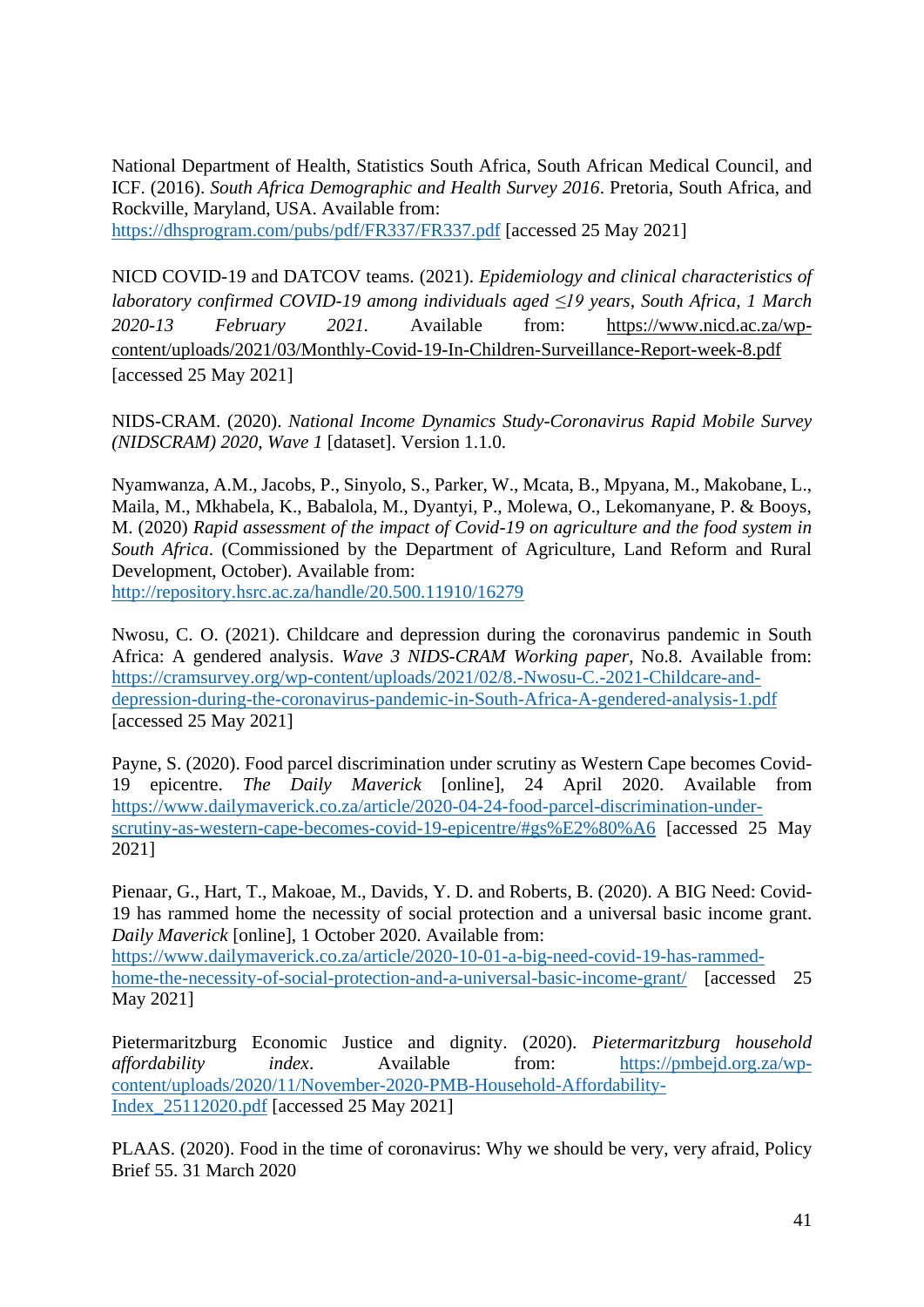Presidency, The. (2020). *Statement by President Cyril Ramaphosa on progress in the national effort to contain the Covid-19 pandemic*, 23 July 2020, Available from: [www.thepresidency.gov.za/speeches/statement-president-cyril-ramaphosa-progress-national](http://www.thepresidency.gov.za/speeches/statement-president-cyril-ramaphosa-progress-national-effort-contain-covid-19-pandemic-1)[effort-contain-covid-19-pandemic-1](http://www.thepresidency.gov.za/speeches/statement-president-cyril-ramaphosa-progress-national-effort-contain-covid-19-pandemic-1) [accessed 25 May 2021]

Qukula, Q. (2020). Basic Education Dept to appear in court over school feeding programme. *Cape Talk* [online], 1 July 2020. Available from:

[https://www.capetalk.co.za/articles/388521/basic-education-to-appear-in-court-over-school](https://www.capetalk.co.za/articles/388521/basic-education-to-appear-in-court-over-school-feeding-programme)[feeding-programme](https://www.capetalk.co.za/articles/388521/basic-education-to-appear-in-court-over-school-feeding-programme) [accessed 25 May 2021]

Ryan, J. and Leibbrandt, M. (2015). *Multidimensional food insecurity measurement*. SALDRU Working Paper Series, No. 160.

South African Government. (2020a). *Environment, Forestry and Fisheries distribution of food parcels to small-scale and interim relief fishers during Coronavirus Covid-19,* 3 May 2020. Available from: [https://www.gov.za/speeches/environment-forestry-and-fisheries](https://www.gov.za/speeches/environment-forestry-and-fisheries-distribution-food-parcels-small-scale-and-interim-relief)[distribution-food-parcels-small-scale-and-interim-relief](https://www.gov.za/speeches/environment-forestry-and-fisheries-distribution-food-parcels-small-scale-and-interim-relief) [accessed 25 May 2021]

South African Government (2020b). *Western Cape Agriculture on deciduous fruit producers donation of 10 000 fruit parcels to assist during Coronavirus Covid-19 pandemic*, 23 April 2020. Available from: [https://www.gov.za/speeches/western-cape-department-agriculture](https://www.gov.za/speeches/western-cape-department-agriculture-deciduous-fruit-producers-donate-10-000-fruit-parcels)[deciduous-fruit-producers-donate-10-000-fruit-parcels](https://www.gov.za/speeches/western-cape-department-agriculture-deciduous-fruit-producers-donate-10-000-fruit-parcels) [accessed 25 May 2021]

South African Government. (2020c). COVID-19 / Novel Coronavirus. Available from: [https://www.gov.za/Coronavirus#](https://www.gov.za/Coronavirus) [accessed 25 May 2021]

Spaull, N. and The NIDS-CRAM Team. (2020). *Overview and findings: NIDS-CRAM synthesis report wave 1.* Available from: [https://cramsurvey.org/wp](https://cramsurvey.org/wp-content/uploads/2020/07/Spaull-et-al.-NIDSCRAM-Wave-1-Synthesis-Report-Overview-and-Findings-1.pdf)[content/uploads/2020/07/Spaull-et-al.-NIDSCRAM-Wave-1-Synthesis-Report-Overview](https://cramsurvey.org/wp-content/uploads/2020/07/Spaull-et-al.-NIDSCRAM-Wave-1-Synthesis-Report-Overview-and-Findings-1.pdf)[and-Findings-1.pdf](https://cramsurvey.org/wp-content/uploads/2020/07/Spaull-et-al.-NIDSCRAM-Wave-1-Synthesis-Report-Overview-and-Findings-1.pdf) [accessed 25 May 2021]

Statistics South Africa. (2019). *Quarterly labour force survey, quarter 4 2019.* P0211, Pretoria, South Africa. Available from:

<https://www.statssa.gov.za/publications/P0211/P02114thQuarter2019.pdf> [accessed 25 May 2021]

Statistics South Africa. (2020). *National poverty lines, 2020*. P0310.1, Pretoria, South Africa. Available from: <http://www.statssa.gov.za/publications/P03101/P031012020.pdf> [accessed 25 May 2021]

Statistics South Africa. (2021). *Quarterly labour force survey, quarter 4 2020*. P0211, Pretoria, South Africa. Available from:

<http://www.statssa.gov.za/publications/P0211/P02114thQuarter2020.pdf> [accessed 25 May 2021]

Seleka, N. (2020). Lockdown: The number of people going hungry in Gauteng has doubled. *News 24,* [online], 14 April 2020. Available from: